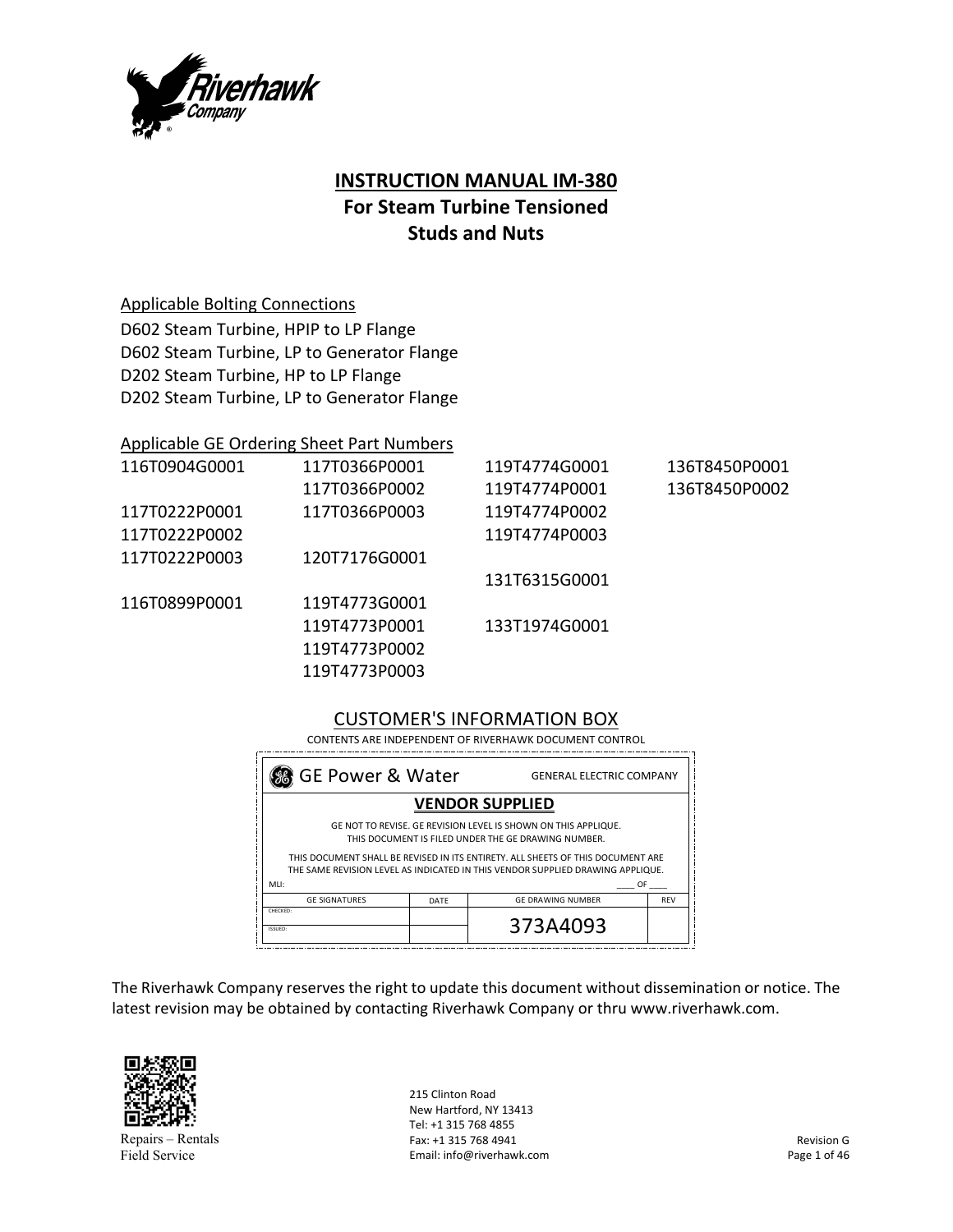### **Table of Contents**

| Section     | Description                                               | Page<br>Number |
|-------------|-----------------------------------------------------------|----------------|
| 1.0         | <b>Cautions and Safety Warnings</b>                       | 3              |
| 2.0         | Scope and GE Part Number Cross Reference                  | 4              |
| 3.0         | <b>Quick Checklist</b>                                    | 7              |
| 4.0         | <b>General Preparations</b>                               | 11             |
| 5.0         | Hardware Set Preparations                                 | 13             |
| 6.0         | <b>Stud and Nut Assembly</b>                              | 15             |
| 7.0         | <b>Hydraulic Tensioner Equipment Assembly</b>             | 19             |
| 8.0         | Assembly of Tensioner on Stud                             | 22             |
| 9.0         | <b>Stud Tensioning</b>                                    | 26             |
| 10.0        | Thread Locking and Windage Plug Installation              | 29             |
| 11.0        | <b>Stud and Nut Removal</b>                               | 32             |
| 12.0        | <b>Storage Instructions</b>                               | 36             |
| 13.0        | <b>Frequently Asked Questions</b>                         | 37             |
| 14.0        | <b>Revision History</b>                                   | 40             |
| Appendix A1 | <b>EC Declaration of Conformity</b>                       | 41             |
| Appendix A2 | <b>UKCA Declaration of Conformity</b>                     | 42             |
| Appendix B1 | 16-Bolt Tensioning Pattern D602 (HPSS - GEN) Record Sheet | 43             |
| Appendix B2 | 16-Bolt Tensioning Pattern D602 (LP-IP) Record Sheet      | 44             |
| Appendix B3 | 16-Bolt Tensioning Pattern D202 (HP - LP) Record Sheet    | 45             |
| Appendix B4 | 16-Bolt Tensioning Pattern D202 (LP-GEN) Record Sheet     | 46             |



215 Clinton Road New Hartford, NY 13413 Tel: +1 315 768 4855 Fax: +1 315 768 4941 Email: info@riverhawk.com

#### CUSTOMER'S INFORMATION BOX CONTENTS ARE INDEPENDENT OF RIVERHAWK DOCUMENT CONTROL



IM‐380 Revision G Page 2 of 46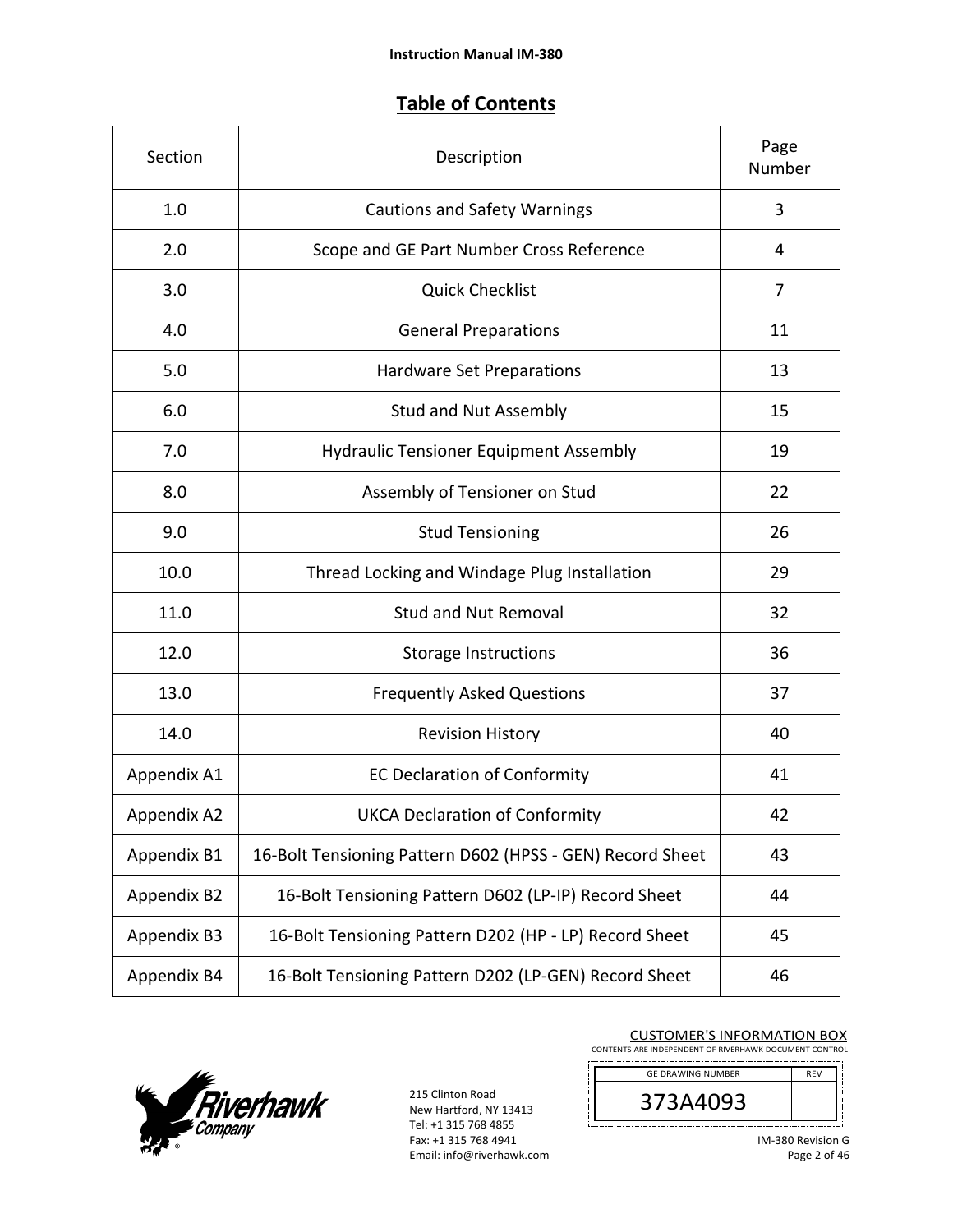### **1.0 Cautions and Safety Warnings**

### **WARNING**

**Improper tool use and the failure to follow the correct procedures are the primary root causes of tool failures and personal injuries. A lack of training or experience can lead to incorrect hardware installation or incorrect tool use. Only trained operators with careful, deliberate actions should use hydraulic tensioners.** 

### **CAUTION**

Personal injury and equipment damage can occur if the proper health and safety codes and procedures are not followed. Contact the site's health and safety office to determine all applicable safety rules and regulations.

### **WARNING**

The proper personal protective equipment must be worn at all times.

### **CAUTION**

It is especially important to check the condition of the conical thread used to tension the stud. Thread damage from previous abuse can lead to failure of the stud or tensioning equipment

### **CAUTION**

Riverhawk recommends that the tensioner should be returned to Riverhawk for periodic inspections. Replacement of obsolete tensioners is recommended. Functional upgrades are also recommended. The Riverhawk Service Returns Coordinator should be notified 3‐6 months prior to a planned outage to schedule an inspection service.

### **WARNING**

A damaged burst disc must be replaced with a burst disc of the same design and pressure rating. Do not substitute a damaged burst disc with a different disc type, a different pressure rating, or a foreign object.

### **WARNING**

To avoid failure, ensure safety, and proper operation, the tensioner assembly must be installed on a stud in the flange before pressurizing the tensioner. Do not use the tensioner at any pressure unless the tool is installed on a stud in a flange.

### **CAUTION**

Personal injury and equipment damage can occur if the puller screw is not securely engaged with the tapered threads of the stud. Proper engagement is achieved when the puller screw is tight in the stud and the tensioner foot is free to turn.



215 Clinton Road New Hartford, NY 13413 Tel: +1 315 768 4855 Fax: +1 315 768 4941 Email: info@riverhawk.com

| <b>CUSTOMER'S INFORMATION BOX</b>                      |
|--------------------------------------------------------|
| CONTENTS ARE INDEPENDENT OF RIVERHAWK DOCUMENT CONTROL |
|                                                        |

| <b>GE DRAWING NUMBER</b> | <b>RFV</b> |
|--------------------------|------------|
|                          |            |
| 373A4093                 |            |
|                          |            |

IM‐380 Revision G Page 3 of 46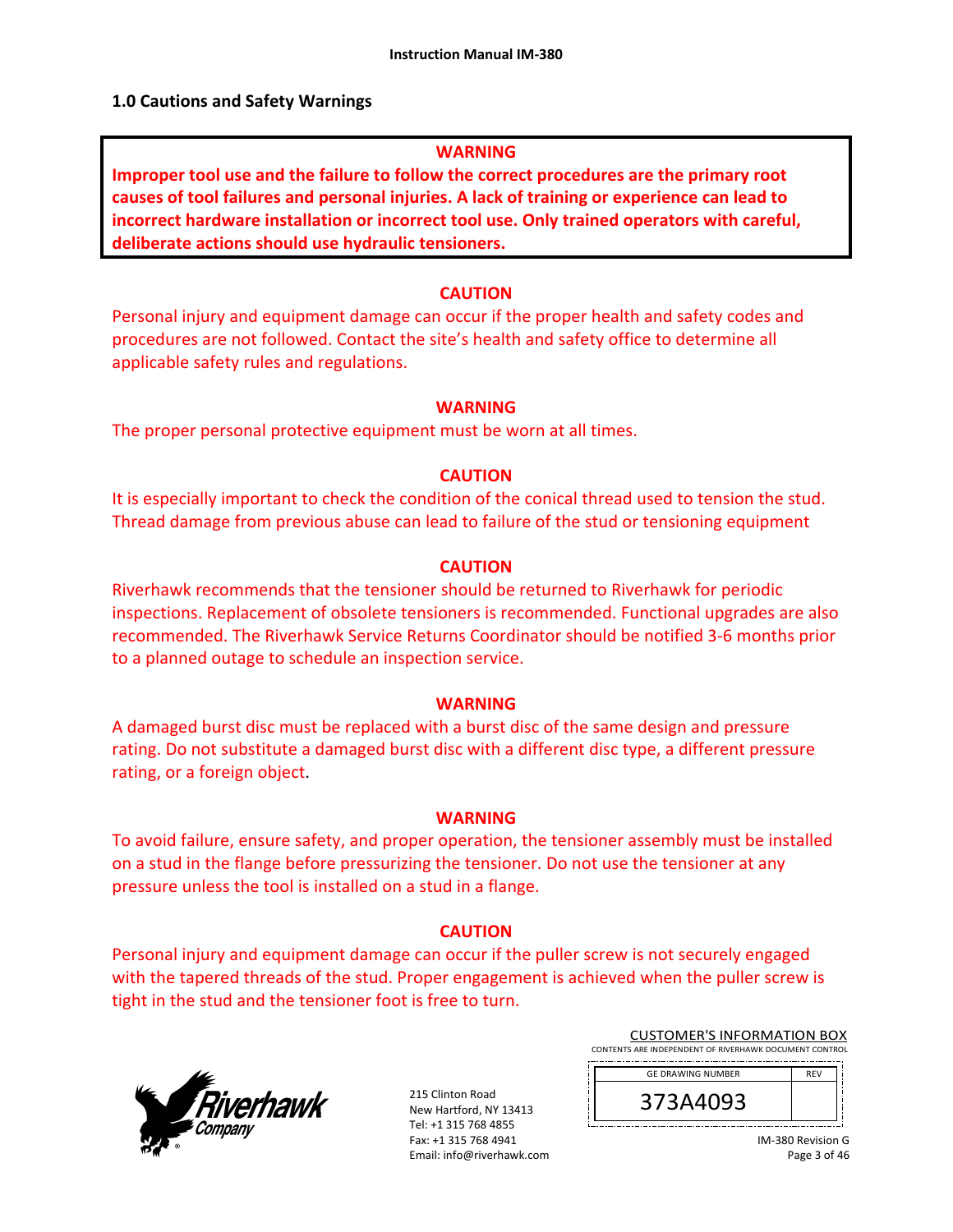### **WARNING**

The safety interlock guard must be in place at all times. When the tensioner is pressurized hands must be kept out of designated areas to avoid any potential for personal injury.

### **CAUTION**

Before threading the puller screw into the stud, carefully check the cleanliness of both the stud's and the puller screw's conical threads. Apply a light coat of clean turbine oil or a spray lubricant to the puller screw. This procedure will ease assembly and assure positive mating of the threads before tightening. Do not use "Never Seize" on the conical threads.

### **CAUTION**

Do not tighten the nut while the tool is coming up to pressure; wait until pressure is achieved before attempting to tighten the nut with the spanner ring. If the tool is not properly installed, the tool could jump off the stud while coming up to pressure.

### **CAUTION**

Do not exceed the maximum pressure marked on the tensioner. Excessive pressure can damage the stud and puller screw.

### **WARNING**

**FIRE HAZARD:** DO NOT heat when tensioner assembly is in place. Personal injury or equipment damage may occur. Use of an Oxy‐Acetylene torch is not recommended

### **WARNING**

Do not use a hydraulic tensioner to remove a stud with damaged conical threads.

### **2.0 Scope and GE Part Number Cross Reference**

This document describes the procedure to be used to install the stud, nut and windage plug sets supplied by the Riverhawk Company in the flanges listed on the cover sheet.

The various frame configurations covered in this manual are listed in Sections 2.1 through 2.5 with differences as related to connective hardware defined. Listed also are the pertinent hardware drawings (HF-xxxx). These drawings as well as tooling drawings (HT-xxxx) form part of this manual and should be available to the personnel using the equipment.



| <b>CUSTOMER'S INFORMATION BOX</b>                      |
|--------------------------------------------------------|
| CONTENTS ARE INDEPENDENT OF RIVERHAWK DOCUMENT CONTROL |
|                                                        |

| <b>GE DRAWING NUMBER</b> | <b>RFV</b> |
|--------------------------|------------|
| <b>SA4UYS</b><br>Э       |            |
|                          |            |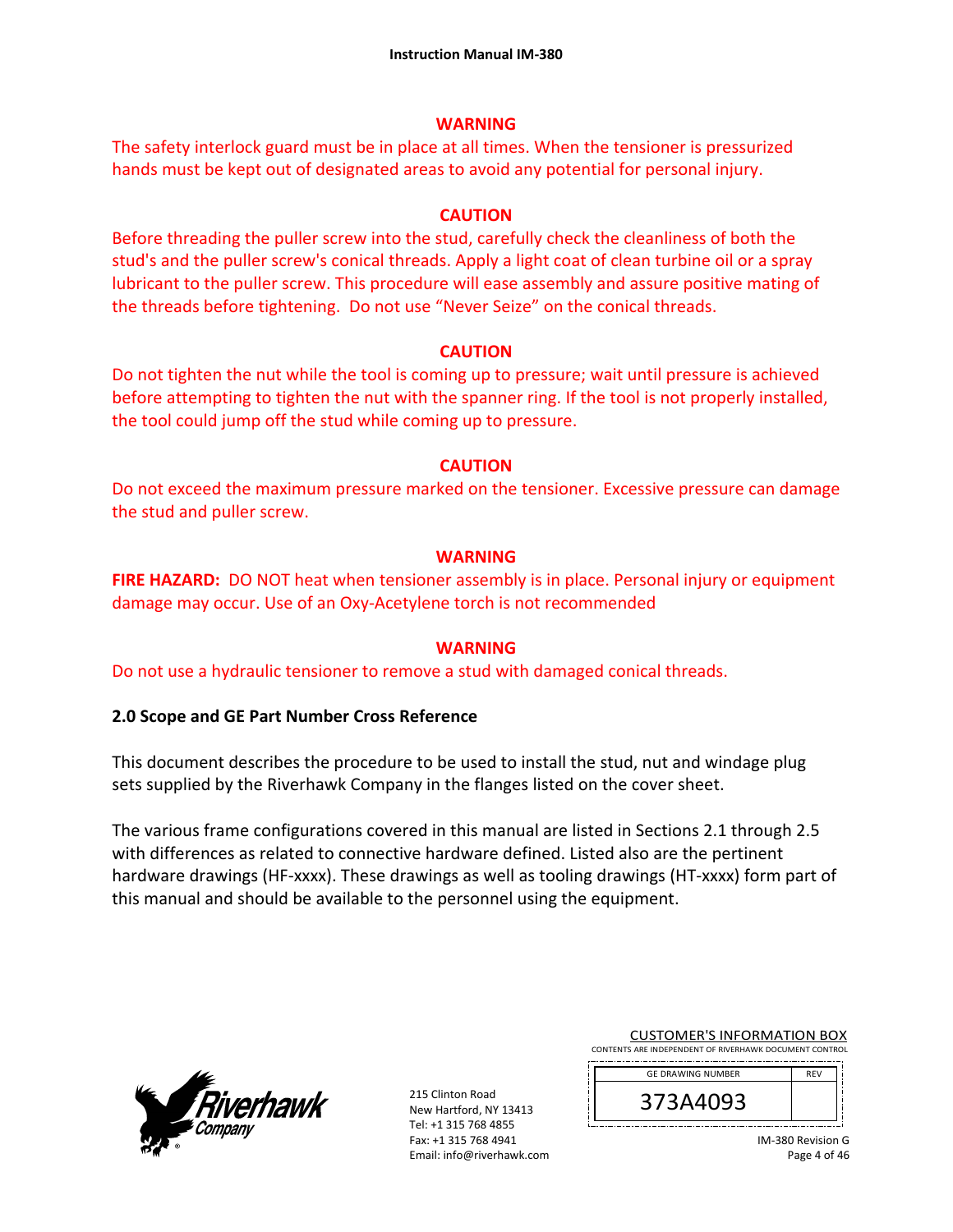|  |  |  |  |  |  |  | 2.1 Frame D602 Steam Turbine; HPIP to LP Flange connection |
|--|--|--|--|--|--|--|------------------------------------------------------------|
|--|--|--|--|--|--|--|------------------------------------------------------------|

| GE Part Number | Riverhawk P/N | <b>GE VENDOC P/N</b> |
|----------------|---------------|----------------------|
| 116T0904G0001  | HF-7108       | GE 101B0663          |
| 117T0222P0001  | HF-7108       | GE 101B0663          |
| 131T6315G0001  | HF-7108       | GE 101B0663          |

The hydraulic tooling used for installation and removal is Riverhawk HT‐7105 (GE 101B0661).

These hardware drawings depict the stud, nut and windage plug set for the HPIP to LP flange (2‐ 3/4" size, Qty 16).

### **2.2 Frame D602 Steam Turbine; LP to Generator Flange Connection**

| <b>GE Part Number</b> | Riverhawk P/N | <b>GE VENDOC P/N</b> |
|-----------------------|---------------|----------------------|
| 116T0899G0001         | HF-7109       | GE 101B0664          |
| l 117T0366P0001       | HF-7109       | GE 101B0664          |
| l 120T7176G0001       | HF-7109       | GE 101B0664          |
| l 133T1974G0001       | HF-7109       | GE 101B0664          |

The hydraulic tooling used for installation and removal is Riverhawk HT‐7105 (GE 101B0661).

These hardware drawings depict the stud, nut and windage plug set for the LP to Generator Flange (2‐3/4" size, Qty 16).

### **2.3 Frame D202 Steam Turbine; HP to LP Flange Connection**

| GE Part Number | Riverhawk P/N | <b>GE VENDOC P/N</b> |
|----------------|---------------|----------------------|
| 119T4773G0001  | HF-7667       | GE 101B0689          |
| 119T4773P0001  | HF-7667       | GE 101B0689          |

The hydraulic tooling used for installation and removal is Riverhawk HT‐7105 (GE 101B0661).

These hardware drawings depict the stud, nut and windage plug set for the D202 HP to LP Flange (2‐3/4" size, Qty 16).



| <b>CUSTOMER'S INFORMATION BOX</b>                      |
|--------------------------------------------------------|
| CONTENTS ARE INDEPENDENT OF RIVERHAWK DOCUMENT CONTROL |
|                                                        |

| <b>GE DRAWING NUMBER</b> | <b>RFV</b> |  |
|--------------------------|------------|--|
| 373A4093<br>Э            |            |  |
|                          |            |  |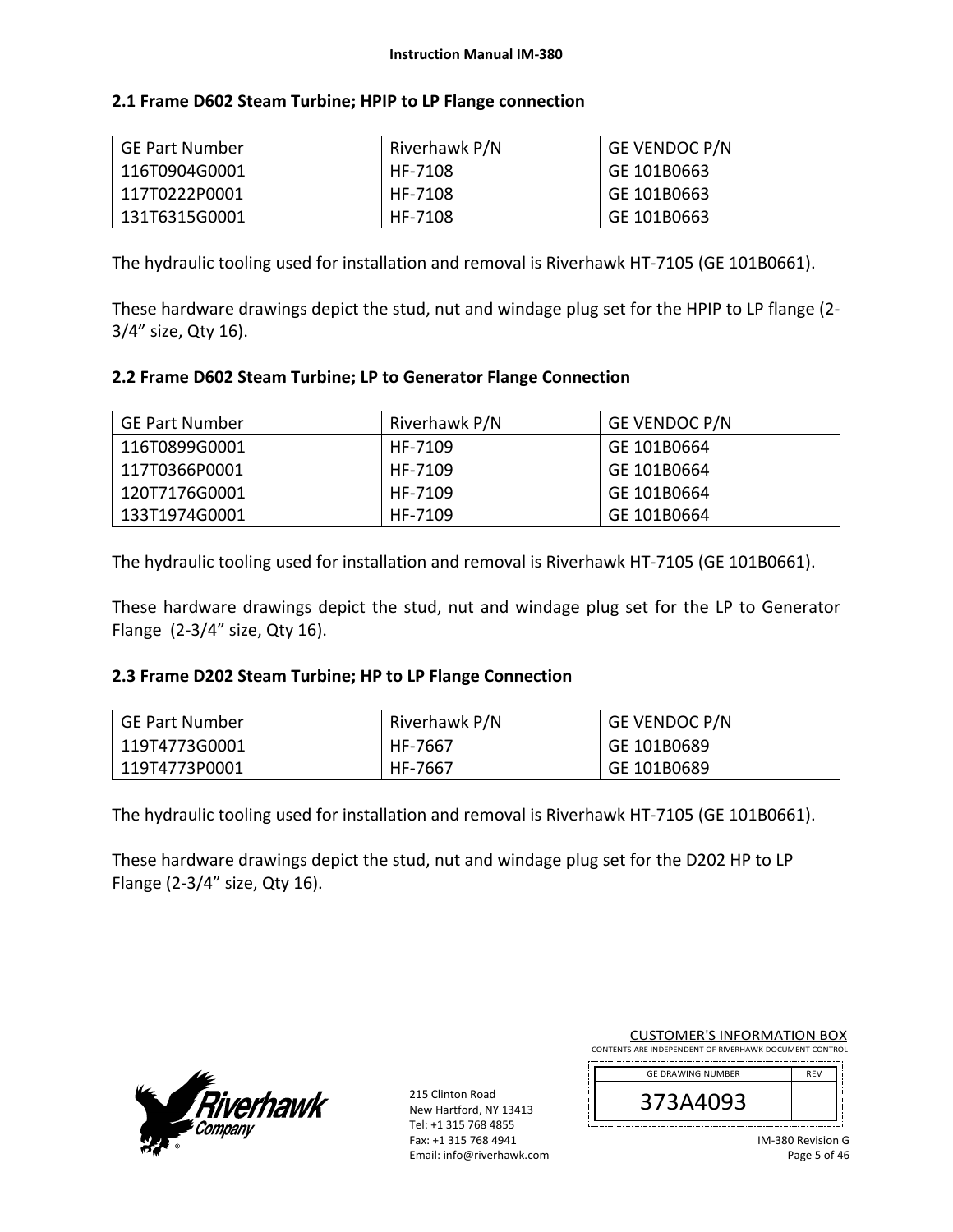| <b>GE Part Number</b> | Riverhawk P/N | <b>GE VENDOC P/N</b> |
|-----------------------|---------------|----------------------|
| 119T4774G0001         | HF-7670       | GE 101B0690          |
| 119T4774P0001         | HF-7670       | GE 101B0690          |
| 136T8450P0001         | HF-9149       | GE 101B0786          |
| 136T8450P0002         | HF-9149       | GE 101B0786          |

### **2.4 Frame D202 Steam Turbine; LP to Generator Flange Connection**

The hydraulic tooling used for installation and removal is Riverhawk HT‐7105 (GE 101B0661).

These hardware drawings depict the stud, nut and windage plug set for the D202 LP to Generator Flange (2‐3/4" size, Qty 16).

### **2.5 Hydraulic Tooling**

| <b>GE Part Number</b> | Riverhawk P/N | GE VENDOC P/N |
|-----------------------|---------------|---------------|
| 116T0904G0001         | HT-7105       | GE 101B0661   |
|                       | AP-6048       | GE 269B8768   |
| 117T0222P0002         | HT-7105       | GE 101B0661   |
| 117T0222P0003         | AP-6048       | GE 269B8768   |
| 117T0366P0002         | HT-7105       | GE 101B0661   |
| 117T0366P0003         | AP-6048       | GE 269B8768   |
| 119T4773G0001         | HT-7105       | GE 101B0661   |
|                       | AP-6048       | GE 269B8768   |
| 119T4773P0002         | HT-7105       | GE 101B0661   |
| 119T4773P0003         | AP-6048       | GE 269B8768   |
| 119T4774P0002         | HT-7105       | GE 101B0661   |
| 119T4774P0003         | AP-6048       | GE 269B8768   |
| 120T7176G0001         | HT-7105       | GE 101B0661   |
|                       | AP-6048       | GE 269B8768   |
| 131T6315G0001         | HT-7105       | GE 101B0661   |
|                       | AP-6048       | GE 269B8768   |



|                                                        | <b>CUSTOMER'S INFORMATION BOX</b> |  |  |  |  |  |
|--------------------------------------------------------|-----------------------------------|--|--|--|--|--|
| CONTENTS ARE INDEPENDENT OF RIVERHAWK DOCUMENT CONTROL |                                   |  |  |  |  |  |

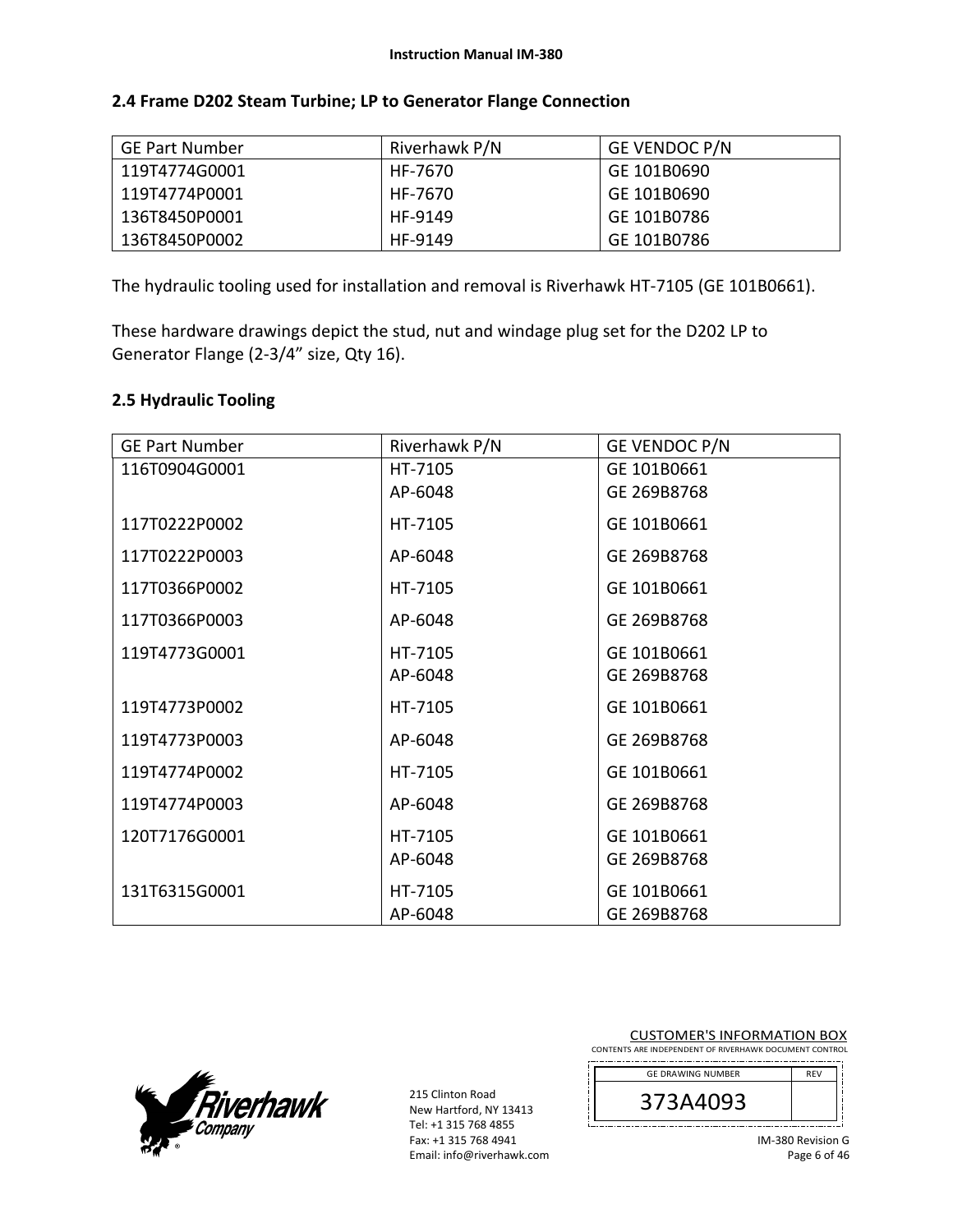### **3.0 Quick Checklist**

The following checklist is intended as a summary of the steps needed to use the Riverhawk‐ supplied equipment. New personnel or those experienced personnel who have not used the Riverhawk equipment recently are encouraged to read the entire manual.

### **EQUIPMENT INSPECTION**

- $\Box$  Check oil level in hydraulic pump.
- $\Box$  Check air pressure at 80psi [5.5 bar] minimum. (For air-driven pumps)
- $\Box$  Check hydraulic hose for damage.
- $\Box$  Test pump.
- $\Box$  Inspect tensioner for any damage.

### **NUT AND STUD PREPARATION**

- $\Box$  Inspect studs, nuts and windage plugs for any damage.
- $\Box$  Clean the studs, nuts and windage plugs.
- $\Box$  Measure and record stud lengths. (VERY IMPORTANT)
- □ Lubricate the stud's threads with clean turbine oil or spray lubricant. Lubricate the nut's threads and nut face with clean turbine oil or spray lubricant.
- □ Install studs and nuts into the flange and set the stud stick‐out dimensions per the Riverhawk hardware drawing from section 2.
- □ With Allen wrench in backside of stud, firmly seat backside nut using spanner ring and pin wrench.
- □ Verify stick‐out measurement **(VERY IMPORTANT)**



| <b>CUSTOMER'S INFORMATION BOX</b>                      |            |  |
|--------------------------------------------------------|------------|--|
| CONTENTS ARE INDEPENDENT OF RIVERHAWK DOCUMENT CONTROL |            |  |
| <b>GE DRAWING NUMBER</b>                               | <b>REV</b> |  |
| 373A4093                                               |            |  |

| IM-380 Revision G |
|-------------------|
| Page 7 of 46      |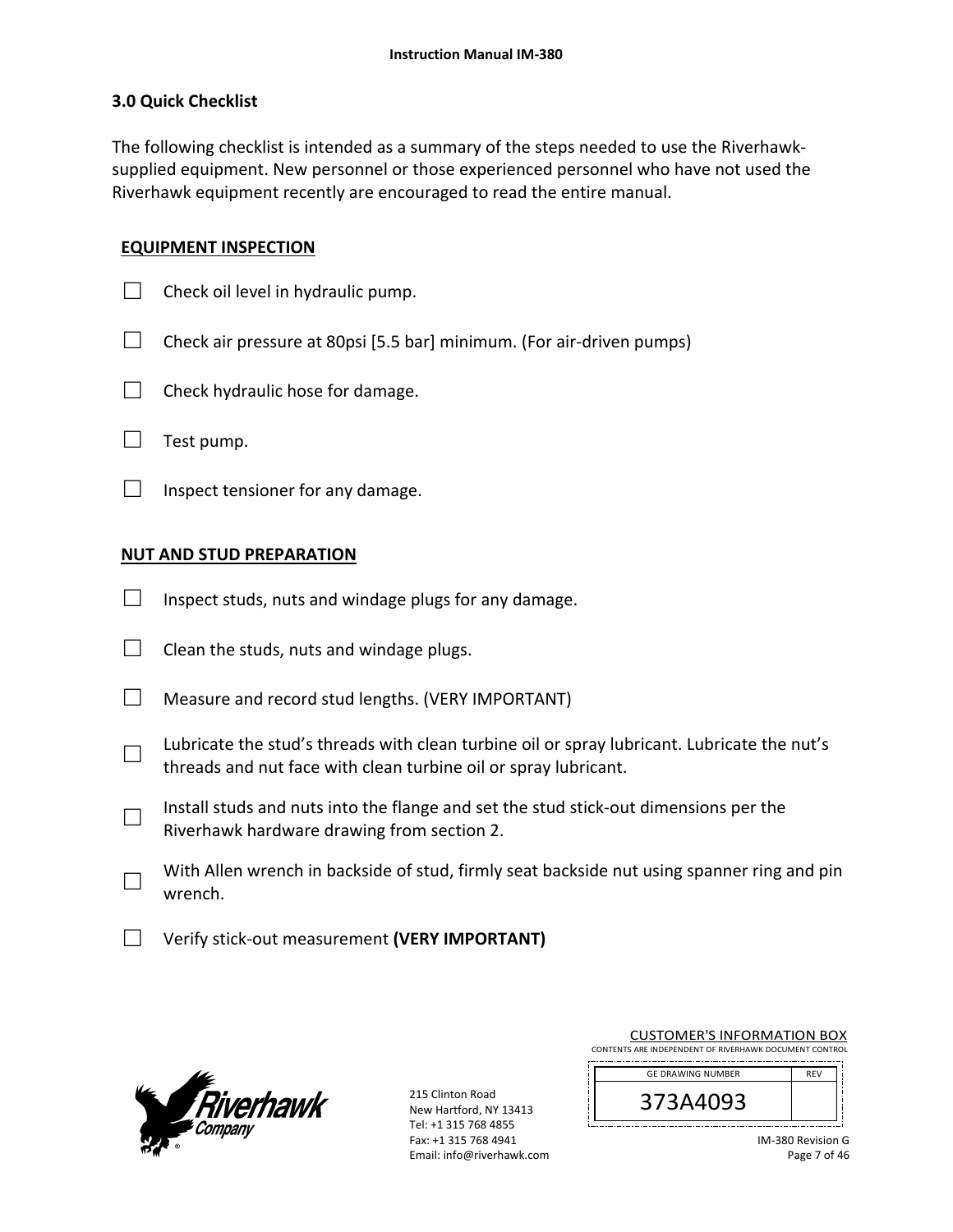### **TENSIONING (Bolt Installation)**

|                             | Check tensioner drawing for correct parts and part numbers.                                                                                                                                                                                                     |
|-----------------------------|-----------------------------------------------------------------------------------------------------------------------------------------------------------------------------------------------------------------------------------------------------------------|
| $\Box$                      | Apply a light coat of clean turbine oil or spray lubricant to the puller screw. DO NOT USE<br>"NEVER SEIZE" ON THE CONICAL THREADS.                                                                                                                             |
| $\Box$                      | Install the spanner ring onto the nut.                                                                                                                                                                                                                          |
| $\mathcal{L}^{\mathcal{A}}$ | Thread the puller screw into the stud.                                                                                                                                                                                                                          |
| $\mathcal{L}^{\mathcal{A}}$ | Insert an Allen wrench into the back side of the stud.                                                                                                                                                                                                          |
| $\mathcal{L}_{\mathcal{A}}$ | Insert another Allen wrench into the puller screw. While holding the stud still, tighten the<br>puller screw until hand tight and then loosen the puller screw 1/2 of a turn. Retighten the<br>puller screw and leave hand tight. DO NOT BACK OFF PULLER SCREW. |
| $\overline{\phantom{a}}$    | Slide the foot assembly over the puller screw and orientate the foot into position.                                                                                                                                                                             |
|                             | Thread the tensioner onto puller screw until it stops. There should be a 1/16" to 3/16" gap                                                                                                                                                                     |
|                             | between the foot and tensioner.                                                                                                                                                                                                                                 |
|                             | Place the guard over the tensioner and position guide pin into the hole in the backside of<br>the stud.                                                                                                                                                         |
|                             | Tighten the guard's knurled interlock fitting by hand until it presses firmly against<br>tensioner (no gap).                                                                                                                                                    |
|                             | Push the center of the interlock fitting towards the tensioner while pulling back on the<br>fitting's pull tabs until it locks onto the tensioner and release the pull tabs.                                                                                    |
| $\Box$                      | Connect the hydraulic pump to the tensioner and tension to 50%. Consult manual for<br>correct pressure.                                                                                                                                                         |
|                             | Use the pin wrench to turn the spanner ring to firmly tighten nut with 20 ft·lbs [27 N·m] of<br>torque.                                                                                                                                                         |

 $\Box$  Release pressure and allow the tensioner to fully retract.



| <b>CUSTOMER'S INFORMATION BOX</b>                      |            |  |
|--------------------------------------------------------|------------|--|
| CONTENTS ARE INDEPENDENT OF RIVERHAWK DOCUMENT CONTROL |            |  |
| <b>GE DRAWING NUMBER</b>                               | <b>RFV</b> |  |
| 373A4093                                               |            |  |

| IM-380 Revision G |
|-------------------|
| Page 8 of 46      |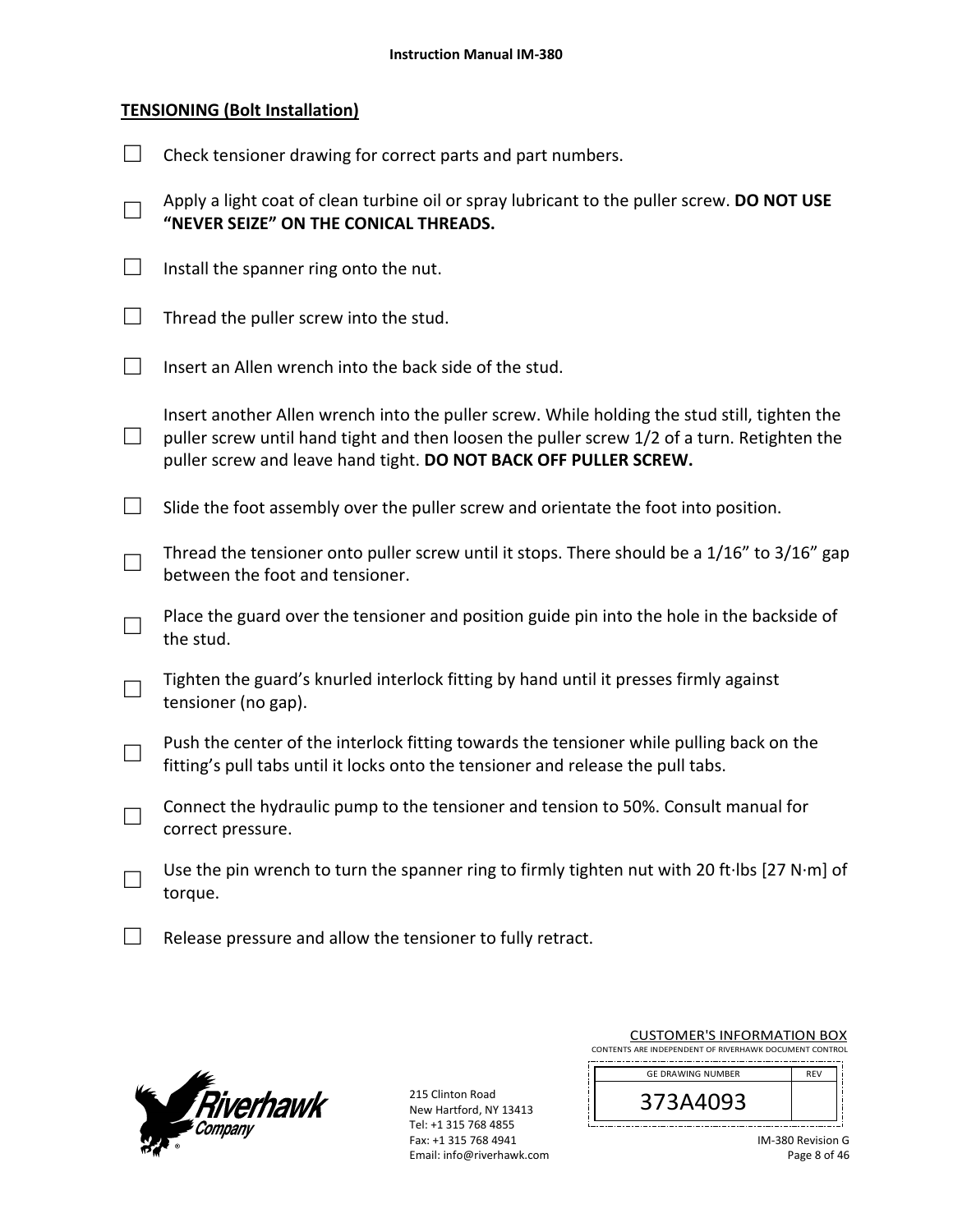- □ Disconnect the hose and release the interlock fitting by pushing the center of the interlock fitting towards the tensioner while pulling back on the fitting's pull tabs.
- $\Box$  Loosen the knurled interlock fitting and remove the guard.
- $\Box$  Unscrew the tensioner from the puller screw.
- $\Box$  Remove the foot, puller screw and spanner ring.
- □ Move to the next stud in the pattern. Tension all studs to 50% before proceeding to final pressure.
- $\Box$  Repeat above steps at final pressure.
- □ Measure final stud length and record on stretch datasheets. Calculate final stretch measurement.
- $\Box$  Torque the nuts' set screws.
- $\Box$  Install the windage plugs and torque their set screws.

### **DETENSIONING (Stud Removal)**

- $\Box$  Loosen the windage plugs' set screws and remove the windage plugs from the studs.
- □ Loosen nuts' set screws
- □ from the threads! See instruction manual IM-220. **Do not try to use the tensioner to** Inspect and clean studs' conical threads. **Do not continue until ALL debris is removed remove a damaged stud!**
- □ Apply a light coat of clean turbine oil or spray lubricant to the puller screw. **DO NOT USE "NEVER SEIZE" ON THE CONICAL THREADS.**
- $\Box$  Install the spanner ring onto the nut.
- $\Box$  Thread the puller screw into the stud.



215 Clinton Road New Hartford, NY 13413 Tel: +1 315 768 4855 Fax: +1 315 768 4941 Email: info@riverhawk.com

|                                                        |  |  |  |  | <b>CUSTOMER'S INFORMATION BOX</b> |  |
|--------------------------------------------------------|--|--|--|--|-----------------------------------|--|
| CONTENTS ARE INDEPENDENT OF RIVERHAWK DOCUMENT CONTROL |  |  |  |  |                                   |  |
|                                                        |  |  |  |  |                                   |  |

| <b>GE DRAWING NUMBER</b> |  |
|--------------------------|--|
| Ξ<br>כבר                 |  |
|                          |  |
|                          |  |

IM‐380 Revision G Page 9 of 46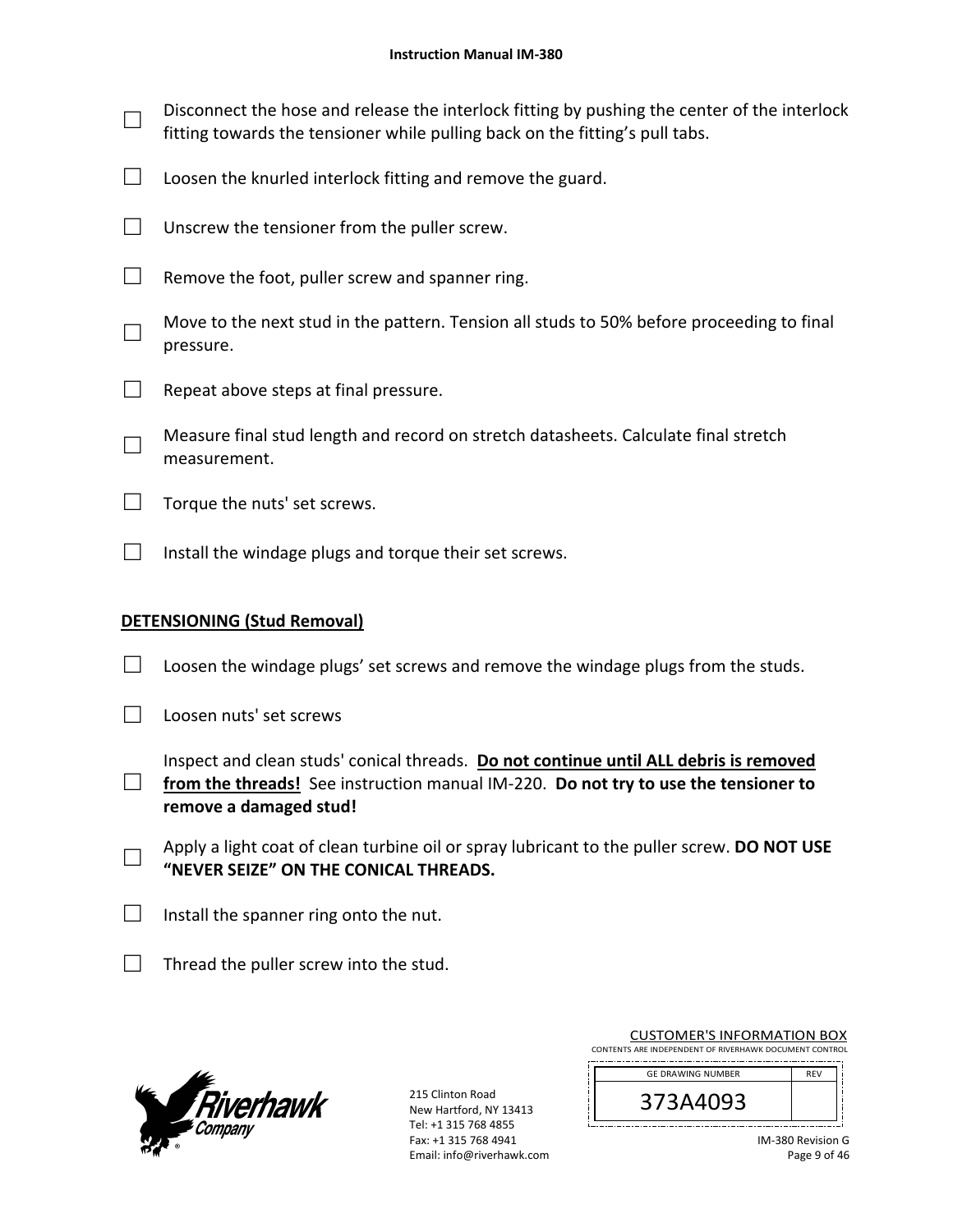|               | Insert an Allen wrench into the puller screw. Tighten the puller screw until hand tight and<br>then loosen the puller screw 1/2 of a turn. Retighten the puller screw and leave hand<br>tight. DO NOT BACK OFF PULLER SCREW. |
|---------------|------------------------------------------------------------------------------------------------------------------------------------------------------------------------------------------------------------------------------|
|               | Slide the foot assembly over the puller screw and orientate the foot into position.                                                                                                                                          |
|               | Thread the tensioner onto puller screw until it stops. There should be a 1/16" to 3/16" gap<br>between the foot and tensioner.                                                                                               |
|               | Place the guard over the tensioner and position guide pin into the hole in the backside of<br>the stud.                                                                                                                      |
|               | Tighten the guard's knurled interlock fitting by hand until it presses firmly against<br>tensioner (no gap).                                                                                                                 |
|               | Push the center of the interlock fitting towards the tensioner while pulling back on the<br>fitting's pull tabs until it locks onto the tensioner and release the pull tabs.                                                 |
|               | Connect the hydraulic pump to the tensioner and tension to final pressure. Consult<br>manual for correct pressure.                                                                                                           |
| $\mathcal{L}$ | Loosen nut with the spanner ring and pin wrench approximately $\frac{1}{2}$ of a turn.                                                                                                                                       |
|               | Release pressure and allow the tensioner to fully retract.                                                                                                                                                                   |
|               | Disconnect the hose and release the interlock fitting by pushing the center of the interlock<br>fitting towards the tensioner while pulling back on the fitting's pull tabs.                                                 |
|               | Loosen the knurled interlock fitting and remove the guard.                                                                                                                                                                   |
|               | Unscrew the tensioner cylinder from the puller screw.                                                                                                                                                                        |
|               | Remove the foot, puller screw, and spanner ring. It may be necessary to insert an Allen<br>wrench into the backside of the stud to remove the puller screw.                                                                  |

□ Move to next stud in pattern



| <b>CUSTOMER'S INFORMATION BOX</b>                      |
|--------------------------------------------------------|
| CONTENTS ARE INDEPENDENT OF RIVERHAWK DOCUMENT CONTROL |
|                                                        |

| <b>GE DRAWING NUMBER</b> | <b>RFV</b> |
|--------------------------|------------|
| <b>/3A4093</b><br>⊃      |            |
|                          |            |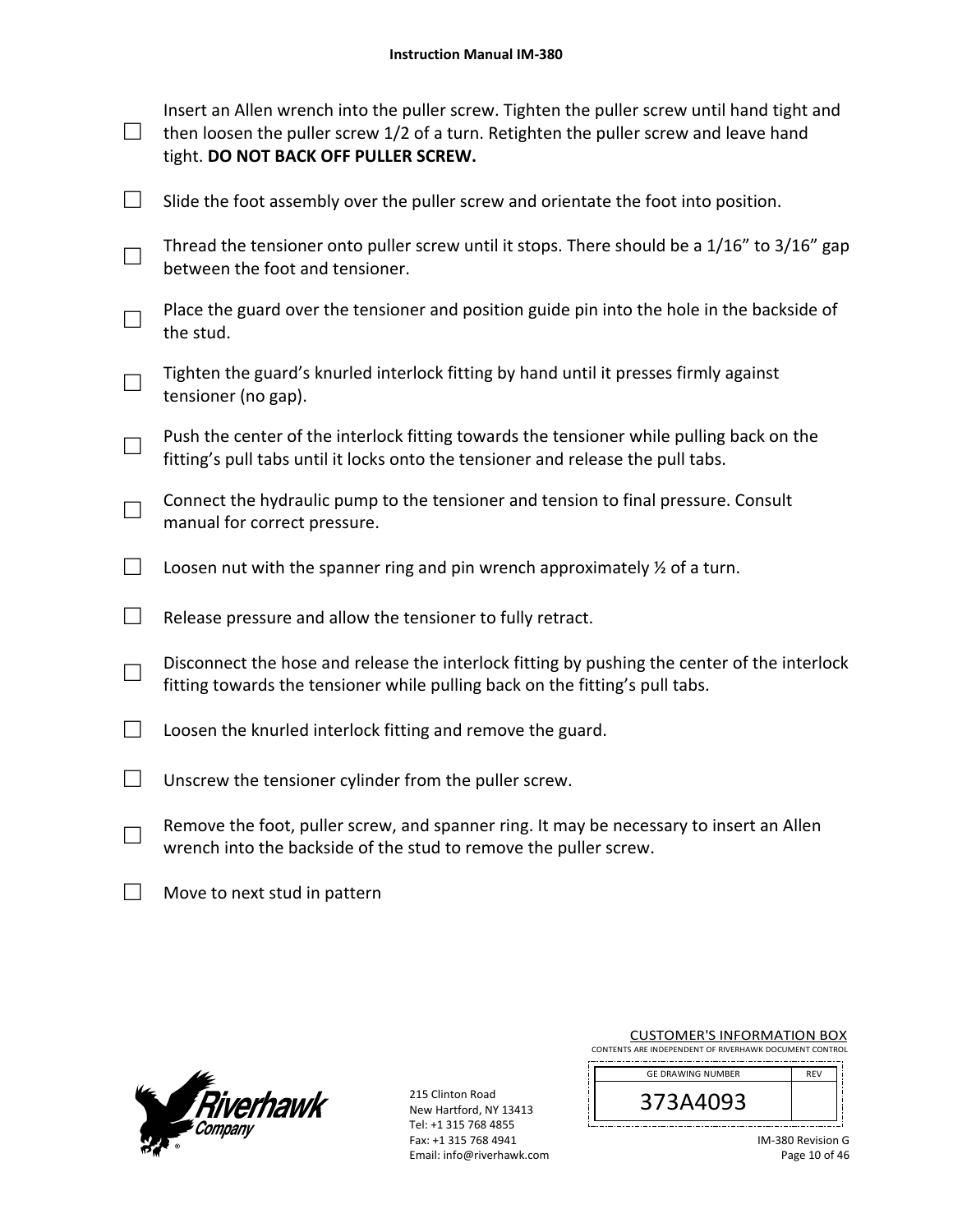### **4.0 General Preparations**

Read and understand all instructions before installing and tensioning studs.

Operators should be trained or have previous experience using Riverhawk tensioning equipment. Training will minimize the chance of improper use of the equipment.

The hydraulic tooling including the hydraulic hoses should be inspected prior to use. Inspection guidelines are listed in the following sub‐sections.

This equipment produces very high hydraulic pressures and very high forces. Operators must exercise caution and wear the appropriate personal protective equipment when handling and operating the hydraulic tooling.

High-pressure oil from the hydraulic pump pressurizes the tensioner which generates a very large force that actually stretches the stud. As the stud is stretched the nut lifts off the flange. The nut is then turned by hand using the supplied spanner ring. Once the nut is tight against the flange, the pressure in the tensioner is released. The hardware is now clamping the flange together.

### **4.1 Machine Preparation**

The flange to be tensioned must be fully closed prior to positioning of studs in the flanges. Turning the rotor shafts is not required, but may be useful. Also, it will be advantageous to remove as many obstructions as possible from the flange area, such as speed probes, shipping plates, and conduit.

### **4.2 Hardware – Balance**

The studs are supplied in component balanced sets. A stud can be exchanged with another in its set without affected the overall balance of the equipment. Do not exchange a stud from one set with another stud from a different set. When shipped from Riverhawk, the studs are not assigned to any specific hole in the flange; this is optional and can be done at the installation site. The set size is determined by the relevant GE order drawing (see section 2.0).

The nuts are supplied in component balanced sets. A nut can be exchanged with another in its set without affecting the overall balance of the equipment. Do not exchange a nut from one set with another nut from a different set. When shipped from Riverhawk, the nuts are not assigned to any specific hole in the flange; this is optional and can be done at the installation site. The set size is determined by the relevant GE order drawing (see section 2.0).



| <b>CUSTOMER'S INFORMATION BOX</b>                      |
|--------------------------------------------------------|
| CONTENTS ARE INDEPENDENT OF RIVERHAWK DOCUMENT CONTROL |
|                                                        |

| <b>GE DRAWING NUMBER</b> | <b>RFV</b> |
|--------------------------|------------|
| 373A4093                 |            |
|                          |            |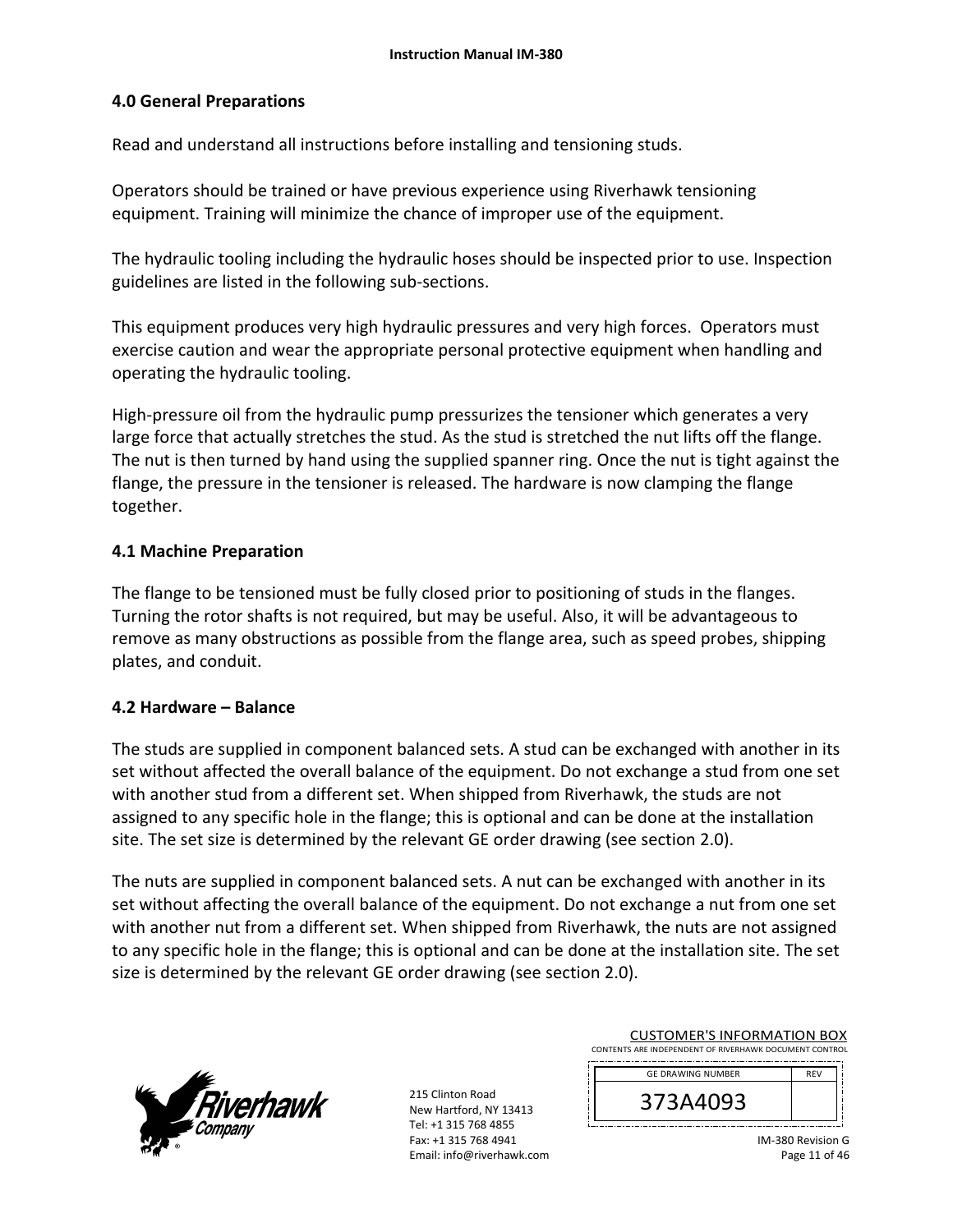A weight balance certification is supplied with each order. Store this certification in an appropriate location as it will be needed for the purchase of replacement equipment.

### **4.3 Tensioner – Care and Handling**

When not in use, the tensioner shall be maintained in a clean environment and all caps and plugs for hydraulic openings and fittings must be in place.

When in use, the tensioner shall be protected from sand and grit.

See section 12 for long term storage requirements.

### **4.4 Hand Tools**

Several hand wrenches and micrometers may be required to perform installation and measurement of the studs:

5/8" Wrench 3/4" Wrench 13/16" Wrench A set of Allen Wrenches 3' to 4' Breaker Bar 12" to 13" Micrometer or Caliper

### **4.5 Special Tools**

| <b>Hydraulic Tensioner Kit:</b> | HT-7105 Hydraulic Tensioner, 2-3/4"<br>(reference GE VENDOC 101B0663) |
|---------------------------------|-----------------------------------------------------------------------|
| Hydraulic Pump Kit:             | AP-6048 Air-Operated Hydraulic Pump<br>(reference GE VENDOC 269B8768) |

### **CAUTION**

**Riverhawk recommends that the tensioners be returned to Riverhawk for periodic inspections. Replacement of obsolete tensioners is recommended. Functional upgrades are also recommended. The Riverhawk Service Returns Coordinator should be notified 3‐6 months prior to a planned outage to schedule an inspection service.** 



| <b>CUSTOMER'S INFORMATION BOX</b>                      |
|--------------------------------------------------------|
| CONTENTS ARE INDEPENDENT OF RIVERHAWK DOCUMENT CONTROL |
|                                                        |

| <b>GE DRAWING NUMBER</b> | <b>RFV</b> |
|--------------------------|------------|
| 373A4093                 |            |
|                          |            |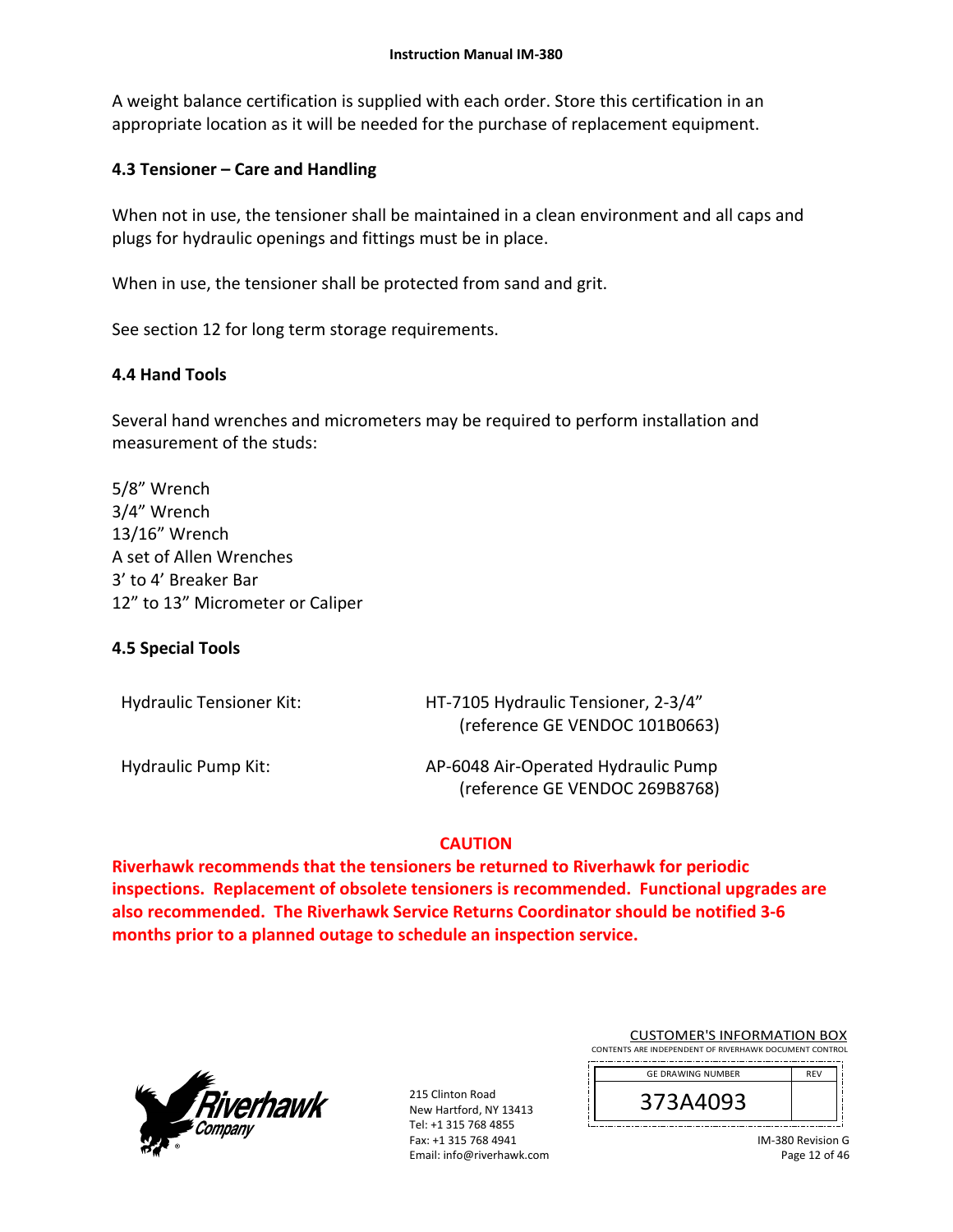### **5.0 Hardware Set Preparations**

### **5.1 Nut Preparation**



**Picture 5A** ‐ Riverhawk Locknut

If there is any visible damage on a nut, do not use the part and contact the General Electric or Riverhawk Company for a replacement part. Please be prepared to supply the turbine number, weight certification, and digital photographs for evaluation.

### **5.1.1 Nut Cleaning ‐ New Installations**

For new installations, the nuts should come sealed from the factory and will need no cleaning.

### **5.1.2 Nut Cleaning ‐ Old Installations**

Previously installed nuts require cleaning as follows: Wire brush using a petroleum‐based solvent to remove any foreign material on the threads. Clean mating faces with a petroleum based solvent to remove any foreign material.

### **5.2 Stud Preparation**

Check the stud for any visible damage. If there is any visible damage, do not use the stud and contact the Riverhawk Company for a replacement stud. Please be prepared to supply the turbine number, weight certification, and digital photographs for evaluation.



| <b>CUSTOMER'S INFORMATION BOX</b>                      |
|--------------------------------------------------------|
| CONTENTS ARE INDEPENDENT OF RIVERHAWK DOCUMENT CONTROL |
|                                                        |

| <b>GE DRAWING NUMBER</b> | <b>RFV</b> |
|--------------------------|------------|
| /3A4093<br>⊃             |            |
|                          |            |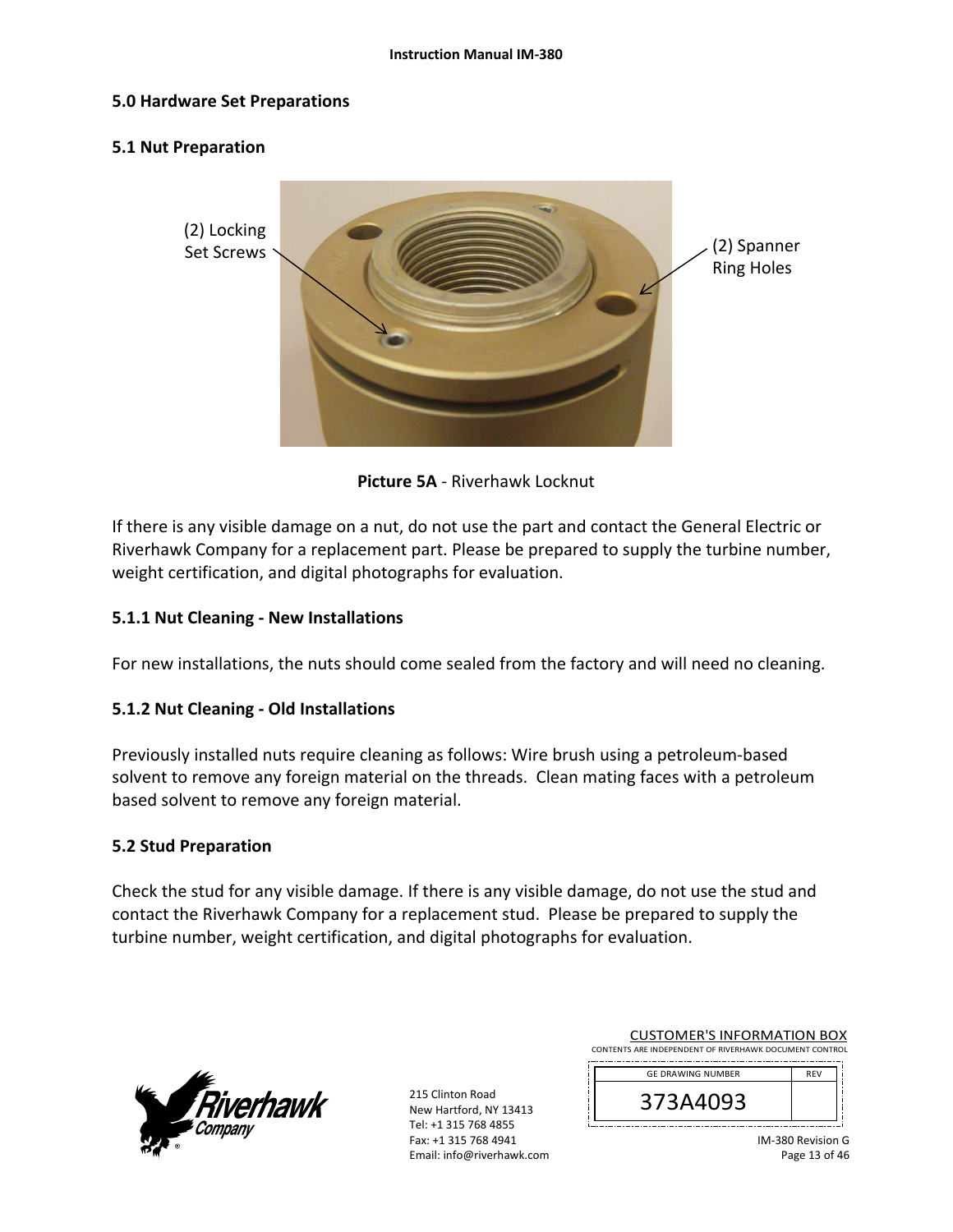### **CAUTION**

## **It is especially important to check the condition of the conical thread used to tension the stud. Thread damage from previous abuse can lead to failure of the stud or tensioning equipment.**

The conical threads of each stud must be clean of grit and dirt before installation or removal. This ensures the proper seating of the puller screw.

### **5.2.1 Stud Cleaning ‐ New Installations**

For new installations, the studs should come sealed from the factory and will need no cleaning.

### **5.2.2 Stud Cleaning ‐ Old Installations**

Previously installed studs may require cleaning. Clean internal conical threads should have a bright and shiny appearance.

If cleaning is required, follow these steps:

- 1. Blow out the threads with compressed air to remove loose debris and dry conical threads. Do not apply a solvent or other cleaning solution to the threads as this may chemically attack the stud.
- 2. Use Stud Cleaning Kit, GT‐4253 or a similar 1" diameter Brass power brush.



**Picture 5B ‐** Brass Power Brush

- 3. Insert the brush into an electric drill and set drill to run in a counterclockwise direction at high speed.
- 4. Work the drill in a circular motion while moving the brush in and out to clean all of the threads. Try not to hold the brush in one place too long, so as not to remove the stud's protective coating.
- 5. Blow out the threads with compressed air to remove loosened debris.
- 6. Visually inspect threads for cleanliness. Threads should be bright and shiny.



215 Clinton Road New Hartford, NY 13413 Tel: +1 315 768 4855 Fax: +1 315 768 4941 Email: info@riverhawk.com

| <b>GE DRAWING NUMBER</b><br><b>RFV</b> |
|----------------------------------------|
|                                        |
| 373A4093                               |

CUSTOMER'S INFORMATION BOX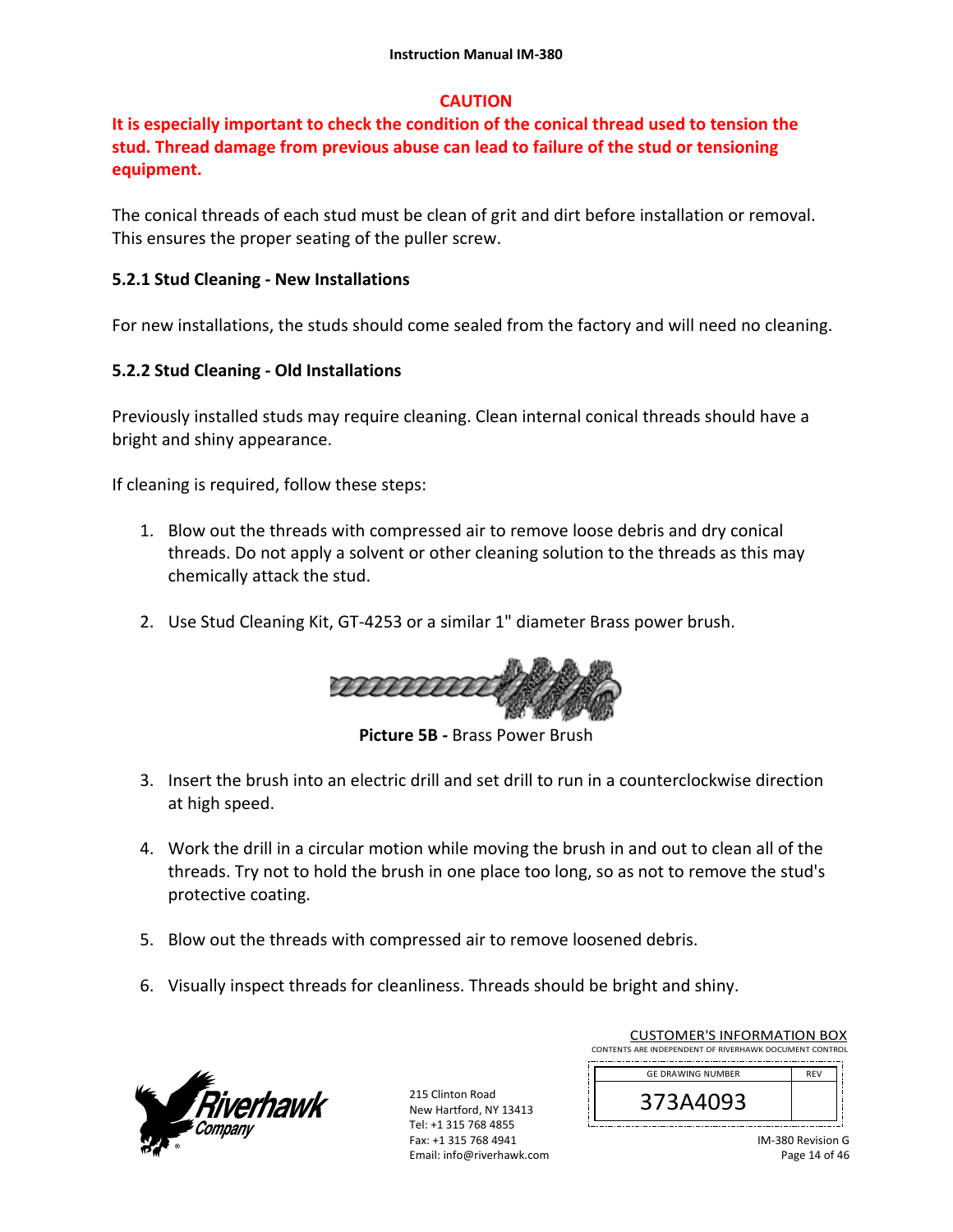- 7. Repeat if any dirt can be seen in the threads.
- 8. Verify threads are clean by using a dental pick to lightly scrape the root of the thread. If additional material comes loose, repeat cleaning process.
- 9. Inspect threads for any damage that may have been caused by previous installation.
- 10. Do **not** apply "Never Seize" to the stud's threads.
- 11. Finish the cleaning process by rinsing in a volatile solvent such as acetone and allow the stud to dry.

### **5.3 Stud Length Measurement**

Measure and record the initial lengths of the studs. The following suggestions will improve your results.

- **Plan to start and finish any flange in the same day.**
- **Studs and flange must be at the same temperature.**
- **Number each stud with a marker for later stretch measurement tracking.**
- **Mark the location of measurement on stud end with a permanent marker.**
- **Measure each stud to nearest 0.001 inch (.01 mm).**
- **Record each measurement on the supplied record sheets.**
- **Do not allow the measuring instruments to sit in the sun.**
- **The same person should make all measurements.**

### **6.0 Stud and Nut Assembly**

Refer to the hardware assembly drawing (HF‐xxxx) listed in Section 2.0 of the manual.

- 1. Assemble the cylindrical nut to the internal, conical thread end of the stud.
- 2. Lubricate the stud's threads with clean turbine oil or spray lubricant.
- 3. Lubricate the nut's threads and nut face with clean turbine oil or spray lubricant.
- 4. Slide the stud, and nut into the flange as shown in Figures 6A, 6B, 6C, and 6D.
- 5. Install the other nut on the backside.



| <b>CUSTOMER'S INFORMATION BOX</b>                      |     |  |
|--------------------------------------------------------|-----|--|
| CONTENTS ARE INDEPENDENT OF RIVERHAWK DOCUMENT CONTROL |     |  |
| <b>GE DRAWING NUMBER</b>                               | REV |  |
|                                                        |     |  |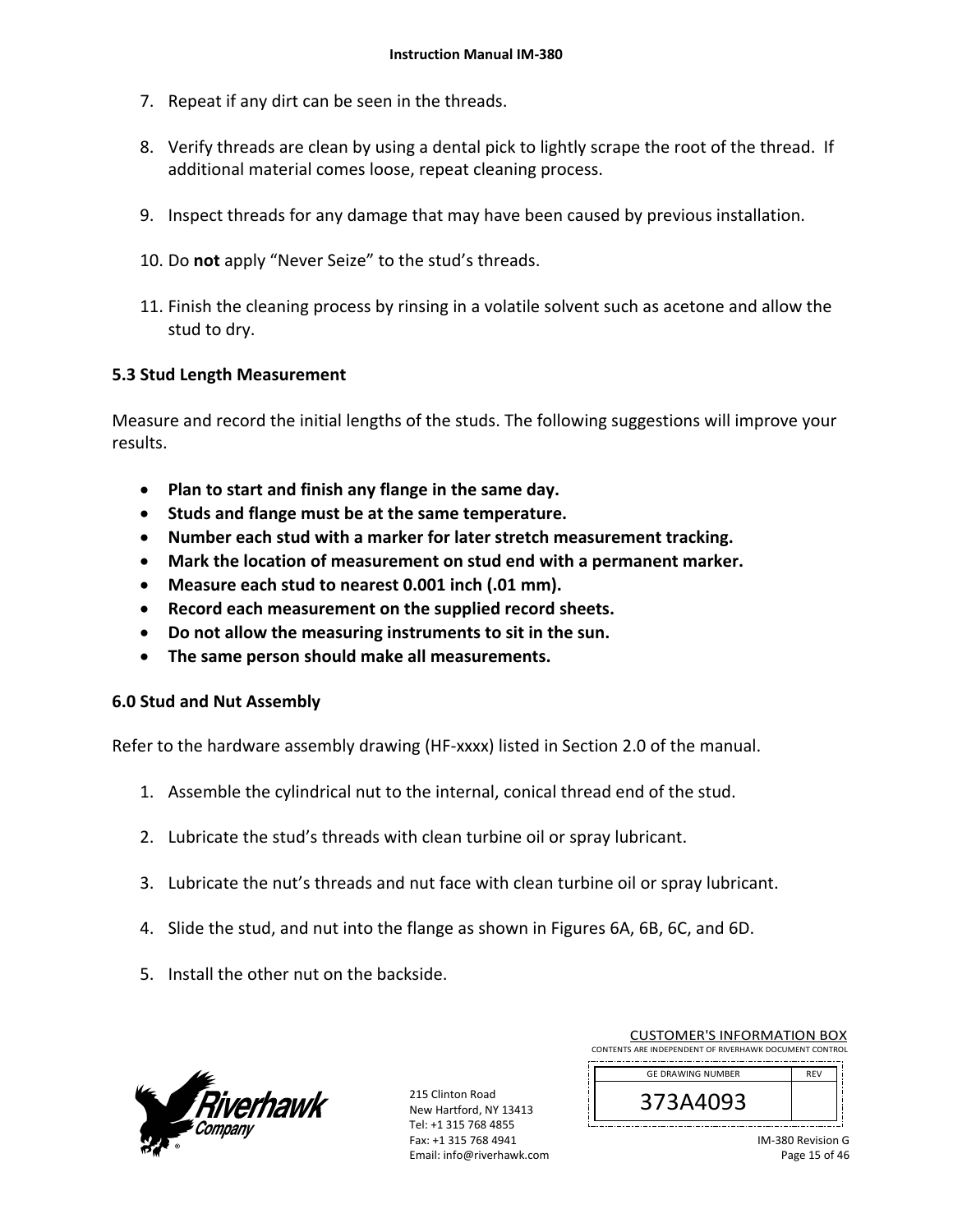#### **Instruction Manual IM‐380**



Figure 6B – Cross-section View of D602 LP to Generator Flange Connection (Note: Actual Geometry of the Flanges May Vary)



| <b>CUSTOMER'S INFORMATION BOX</b>                      |            |  |
|--------------------------------------------------------|------------|--|
| CONTENTS ARE INDEPENDENT OF RIVERHAWK DOCUMENT CONTROL |            |  |
| <b>GE DRAWING NUMBER</b>                               | <b>REV</b> |  |
| 373A4093                                               |            |  |

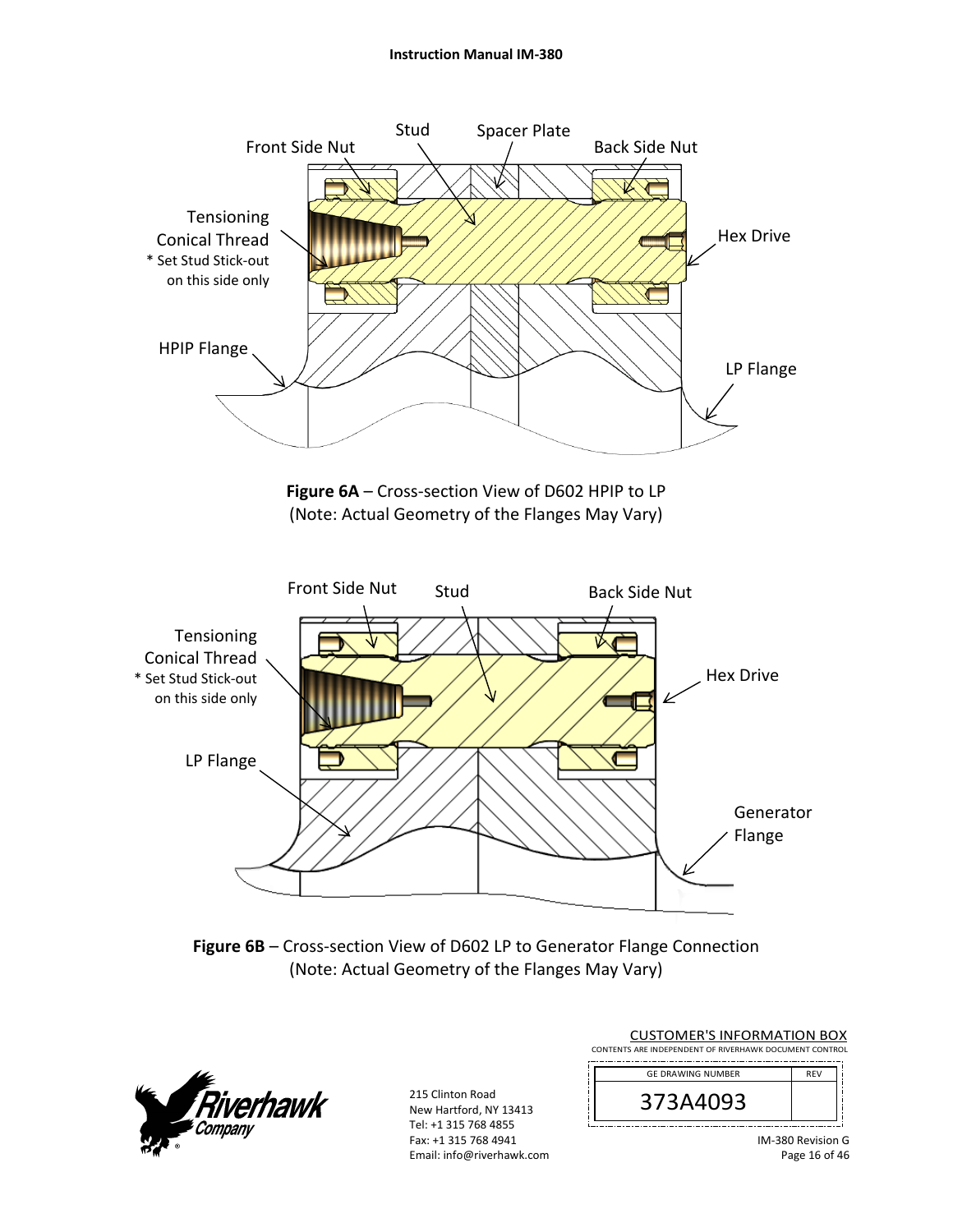#### **Instruction Manual IM‐380**



Figure 6C – Cross-section View of D202 HP to LP Flange Connection







215 Clinton Road New Hartford, NY 13413 Tel: +1 315 768 4855 Fax: +1 315 768 4941 Email: info@riverhawk.com

| CUSTUIVIEN 3 INFUNIVIATIUN BUA                         |            |
|--------------------------------------------------------|------------|
| CONTENTS ARE INDEPENDENT OF RIVERHAWK DOCUMENT CONTROL |            |
|                                                        |            |
| <b>GE DRAWING NUMBER</b>                               | <b>RFV</b> |
|                                                        |            |

CUSTOMER'S INFORMATION BOY

| ∕ ≺<br>,93<br>3A4L<br>⊃ |  |
|-------------------------|--|
|                         |  |
|                         |  |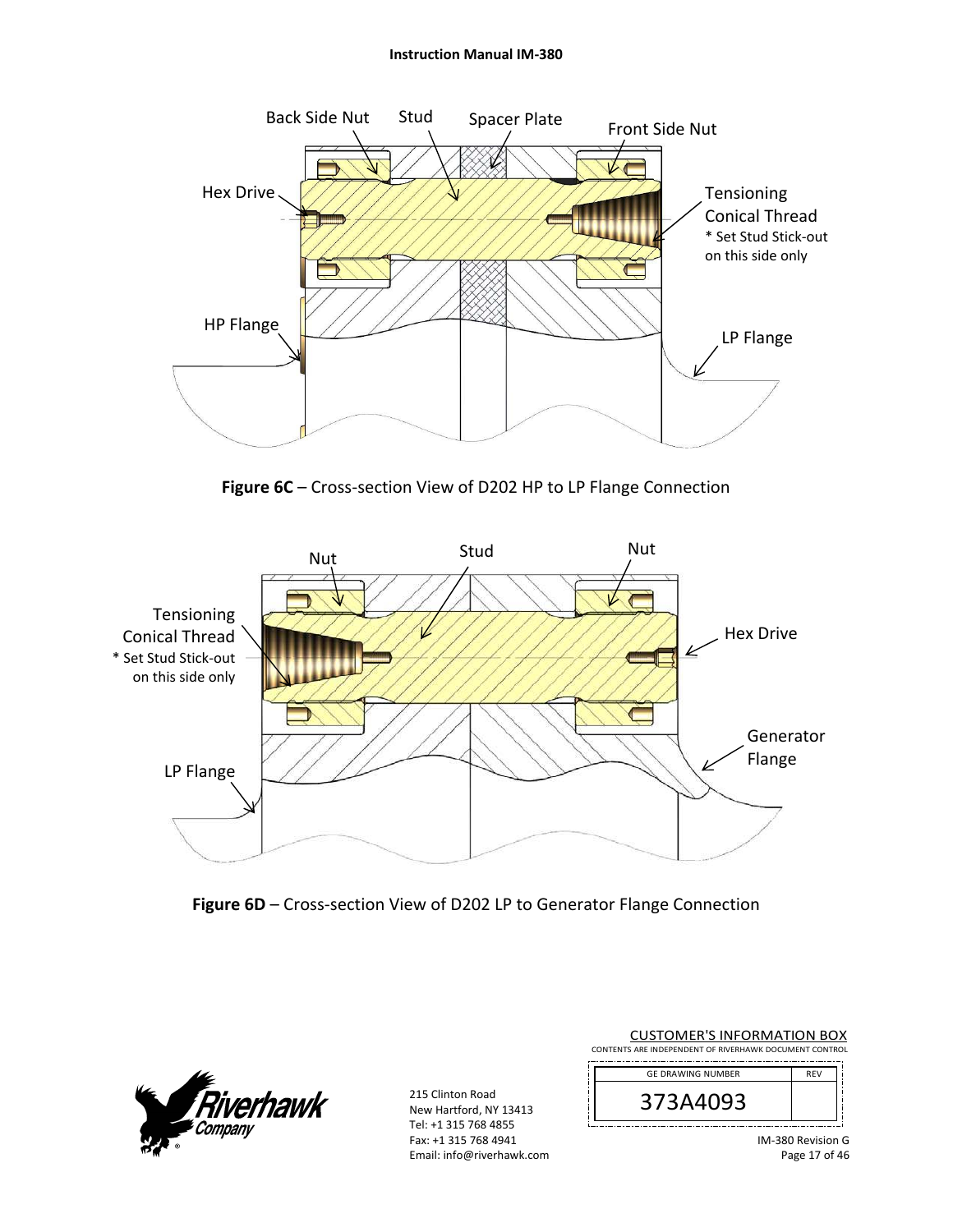

**Picture 6E** – Use of the D602 Stick‐Out Gage on the LP/GENERATOR flange.



**Picture 6F** – Use of a D202 Stick‐Out Gage on a LP/GENERATOR flange.



**Picture 6G** – Use of another D202 Stick‐Out Gage on a LP/Generator flange.



215 Clinton Road New Hartford, NY 13413 Tel: +1 315 768 4855 Fax: +1 315 768 4941 Email: info@riverhawk.com

CUSTOMER'S INFORMATION BOX CONTENTS ARE INDEPENDENT OF RIVERHAWK DOCUMENT CONTROL

| <b>GE DRAWING NUMBER</b> | REV |
|--------------------------|-----|
| 373A4093                 |     |
|                          |     |

IM‐380 Revision G Page 18 of 46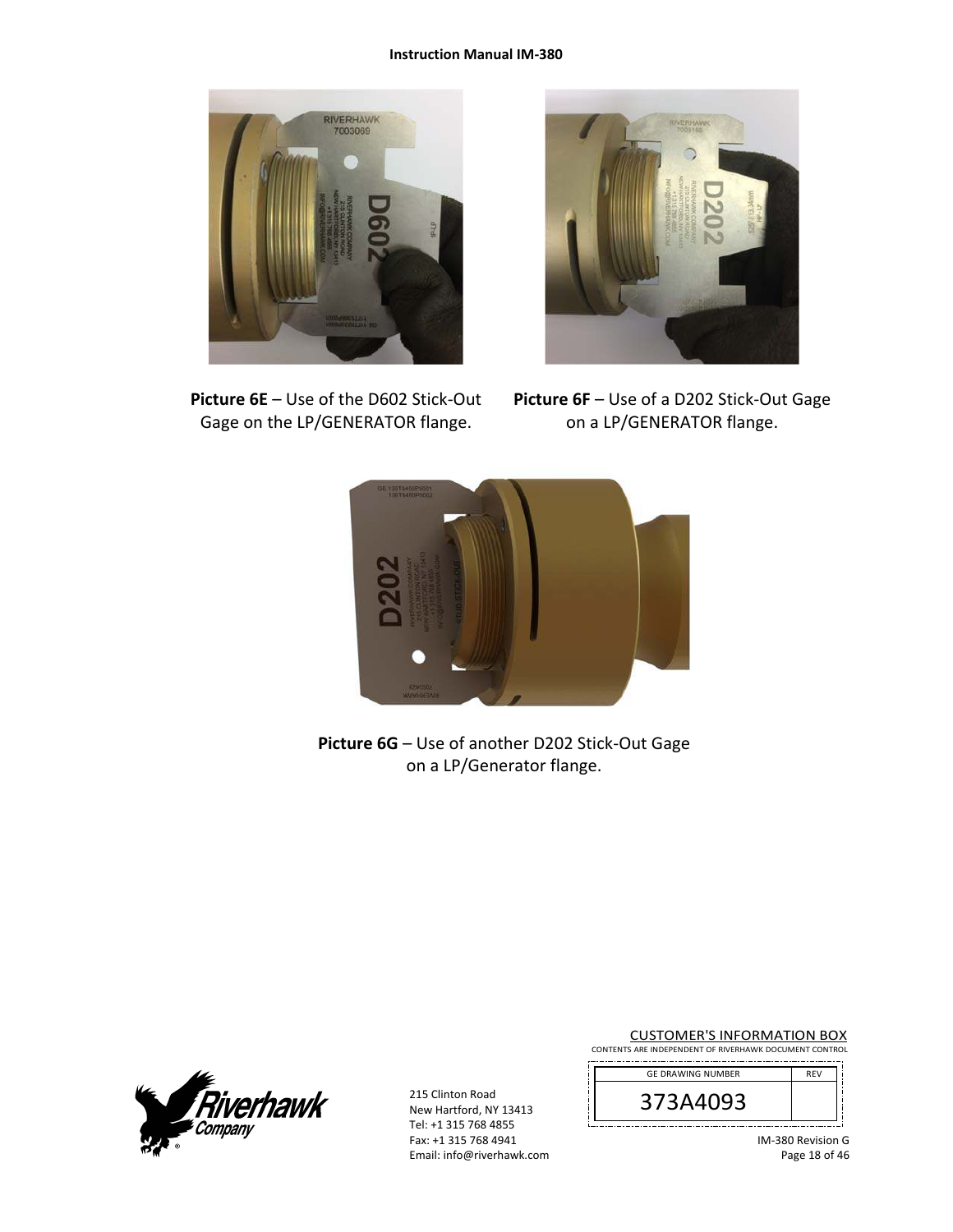#### **Instruction Manual IM‐380**





**Picture 6H** – Use of Drop Gage to measure stick‐out

**Picture 6J** – Use of Calipers to measure stick‐out

- **6.** Adjust the nut/stud assembly so that the stud protrudes (or sticks out) from the face of the cylindrical nut the distance specified on the hardware drawing (HF‐xxxx). **SETTING THIS PROTRUSION OF STUD TO NUT IS CRITICAL FOR PROPER TENSIONER OPERATION.** A metal stick‐out gage is provided with the tensioner to assist the operator in setting the protrusion dimension. The gage provided has two sides, one for the HPIP to LP flange connection and one side for the LP to Generator Connection. **Be sure to use the correct end of the gage for the connection you are working on.**
- 7. With Allen wrench in backside of stud, firmly seat backside nut using spanner ring and pin wrench.
- 8. Recheck the stud stick‐out length. If the stick‐out length does not match the hardware drawing, adjust the nuts as necessary.
- 9. Measure and record starting stud installation gage readings.

### **7.0 Hydraulic Tensioner Equipment Assembly**

- **7.1 Hydraulic Equipment Inspection**
- **7.1.1 Hydraulic Tensioner Inspection**

### **CAUTION**

**Riverhawk recommends that the tensioner be returned to Riverhawk for periodic inspections. Replacement of obsolete tensioners is recommended. Functional upgrades are also recommended. The Riverhawk Service Returns Coordinator should be notified 3‐6 months prior to a planned outage to schedule an inspection service.** 



215 Clinton Road New Hartford, NY 13413 Tel: +1 315 768 4855 Fax: +1 315 768 4941 Email: info@riverhawk.com

| CONTENTS ARE INDEPENDENT OF RIVERHAWK DOCUMENT CONTROL |            |  |
|--------------------------------------------------------|------------|--|
| <b>GE DRAWING NUMBER</b>                               | <b>RFV</b> |  |
|                                                        |            |  |

CUSTOMER'S INFORMATION BOX

| IM-380 Revision G |
|-------------------|
| Page 19 of 46     |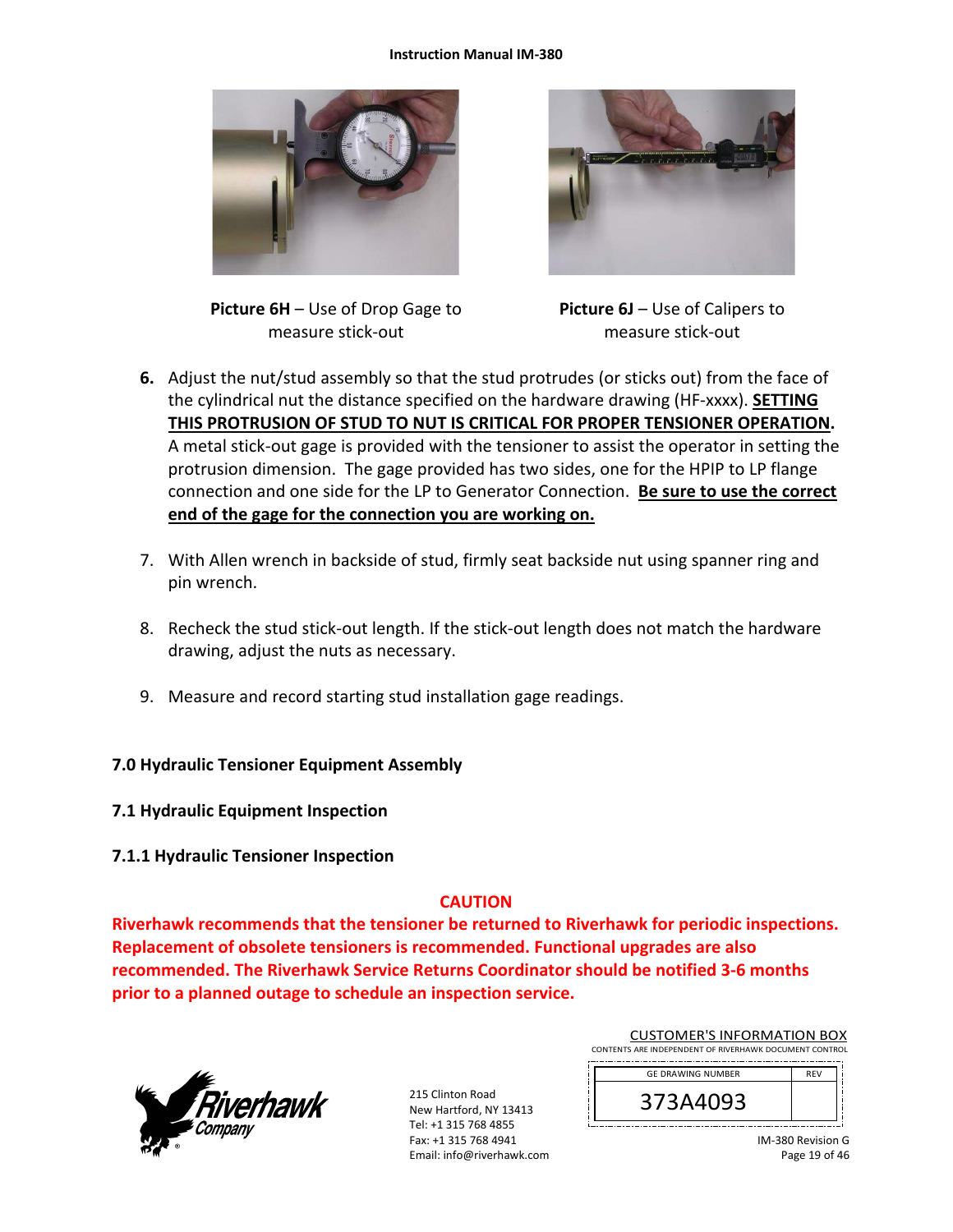This tensioner does not require bleeding. See section 8.3

### **WARNING**

## **To avoid failure, ensure safety, and proper operation, the tensioner assembly must be installed on a stud in the flange before pressurizing the tensioner. Do not use the tensioner at any pressure unless the tool is installed on a stud in a flange.**

Clean puller screw and check for any debris and dents.

Inspect the tensioner guard for any signs of damage including cracked welds. Any guards modified in the field should be replaced. Bent guards should be replaced. Also, be sure the rubber pad is in place on the back side guard, if missing, replace.

Inspect the outside of the tensioner for discoloration patterns that may indicate submersion and internal damage.

Perform an inventory of the loose equipment supplied with the tensioner. An inventory list is provided on the tensioner's technical drawing (Riverhawk HT‐xxxx listed in section 2.0 and 4.5). Replacement parts are available from Riverhawk.

### **7.1.1.1 Hydraulic Tensioner's Burst Disc Replacement**

The hydraulic tensioner's burst disc is a key element in the overall safe use of the hydraulic tensioner. The burst disc's location is shown on the tensioner's technical drawing (Riverhawk HT‐7108 listed in section 2.0 and 4.5).

Each tensioner is shipped from our factory with one burst disc already installed in the tensioner and with another spare disc for field replacement. Extra burst discs are available from Riverhawk for replacement purposes.

To replace a damaged burst disc:

- 1. Remove the hydraulic port's dispersion nut, compression ring, and damaged burst disc.
- 2. Discard the damaged burst disc.
- 3. Clean the dispersion nut, compression ring, new burst disc, and the hydraulic port with a solvent to ensure a dirt‐free installation.
- 4. Reassemble new burst disc, compression ring, and dispersion nut into the same hydraulic port.



215 Clinton Road New Hartford, NY 13413 Tel: +1 315 768 4855 Fax: +1 315 768 4941 Email: info@riverhawk.com

| CONTENTS ARE INDEPENDENT OF RIVERHAWK DOCUMENT CONTROL |            |  |
|--------------------------------------------------------|------------|--|
| <b>GE DRAWING NUMBER</b>                               | <b>RFV</b> |  |
| 373A4093                                               |            |  |

CUSTOMER'S INFORMATION BOX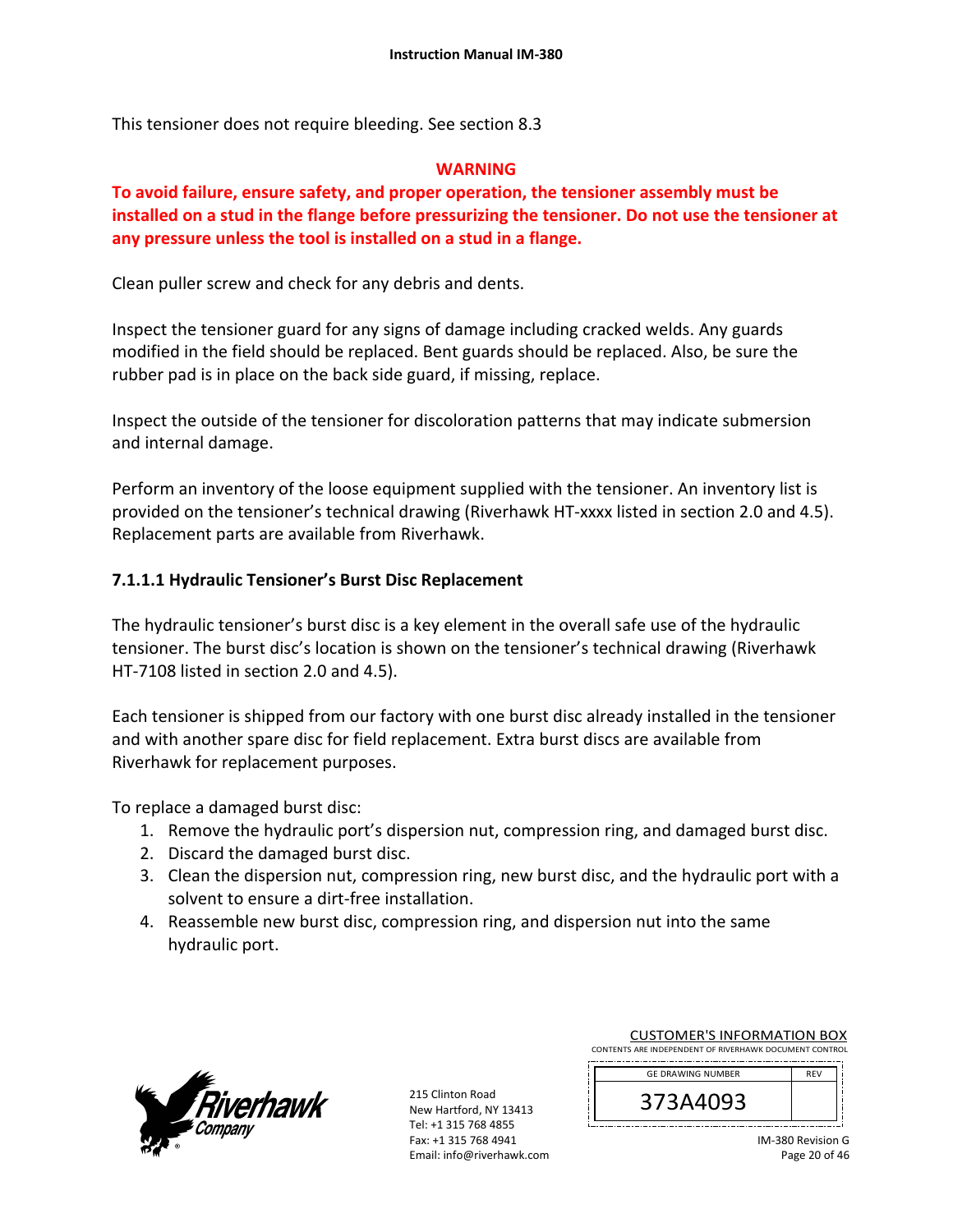### **Warning**

**A damaged burst disc must be replaced with a burst disc of the same design and pressure rating. Do not substitute a damaged burst disc with a different disc type, a different pressure rating, or a foreign object.**

### **7.1.2 Hydraulic Pump Kit Inspection**

Refer to the Hydraulic Pump Kit Instruction Manual, IM‐293 (GE VENDOC 373A4058). The latest revision may be obtained by contacting Riverhawk Company or from www.riverhawk.com.

### **7.2 The 3/8" High Pressure Fitting Assembly**



The Riverhawk hydraulic hose may use a 3/8" High Pressure Fitting to connect to a tensioner. The hose connector is made from a three piece assembly: a gland nut, a collar, and a 3/8" tube or 3/8" hose end. (See Illustration 1)

To assembly the fitting, slide the gland nut over the 3/8" tube or 3/8" hose end. Turn the collar counter‐clockwise (**left hand** thread) on to the tube or hose end as shown in Illustration 1.

The collar should be placed .250" (6.4 mm) from the tip of the cone. (See Illustration 2) It may be necessary to adjust this collar with a set of vise‐ grip pliers. Be careful to not strip the threads off the tube or hose end.



215 Clinton Road New Hartford, NY 13413 Tel: +1 315 768 4855 Fax: +1 315 768 4941 Email: info@riverhawk.com

|                                                        | <b>CUSTOMER'S INFORMATION BOX</b> |  |  |  |  |  |
|--------------------------------------------------------|-----------------------------------|--|--|--|--|--|
| CONTENTS ARE INDEPENDENT OF RIVERHAWK DOCUMENT CONTROL |                                   |  |  |  |  |  |

| <b>GE DRAWING NUMBER</b> | <b>RFV</b> |
|--------------------------|------------|
| 373A4093                 |            |
|                          |            |

IM‐380 Revision G Page 21 of 46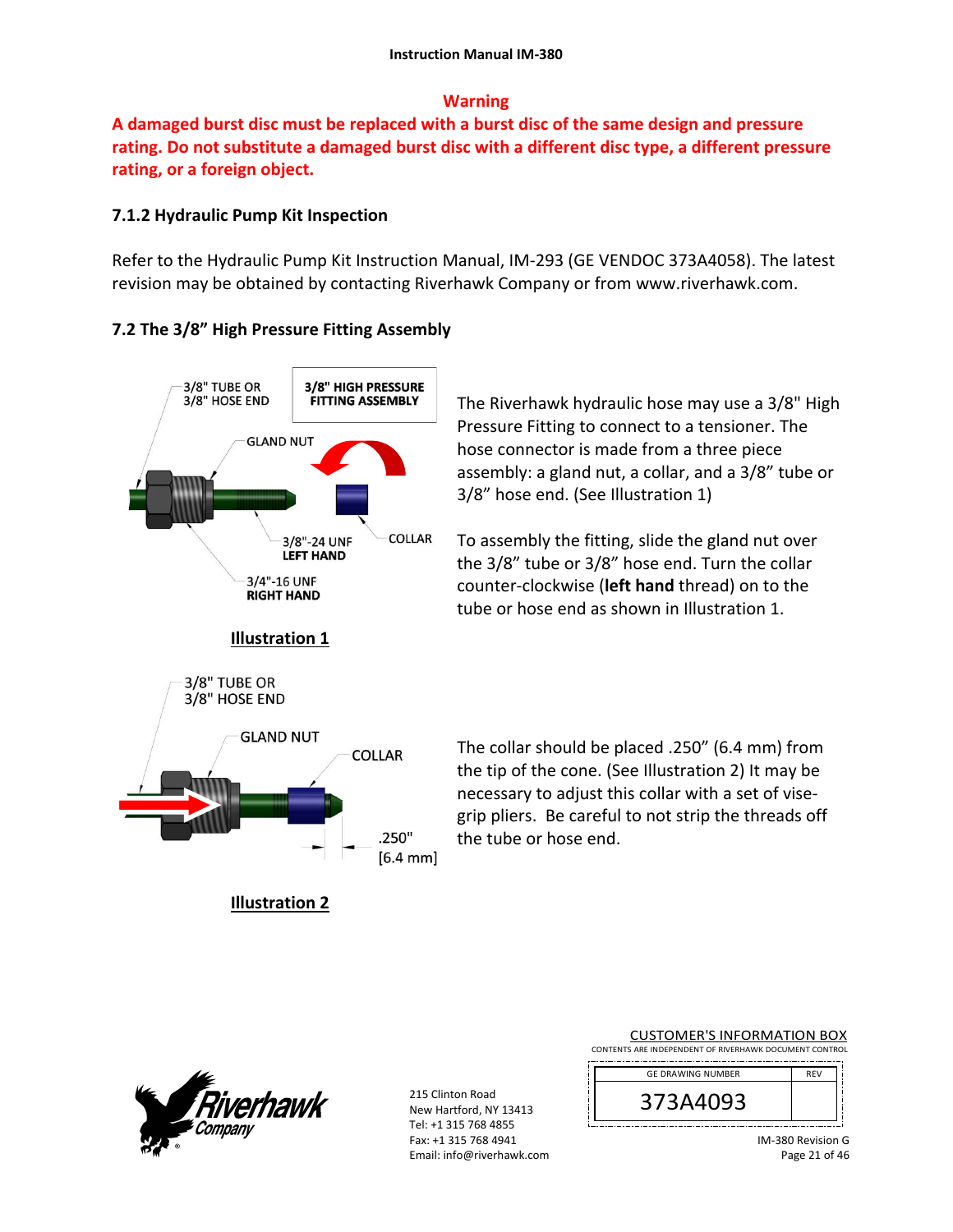

Slide the gland nut down over the collar. (See Illustration 3) Insert the 3/8" tube or 3/8" hose end into tensioner or hydraulic pump. While firmly holding the tube or hose end to stop it from rotating, turn the gland nut clockwise (**right hand** thread) and torque the gland nut to 50 FT‐LBS (68 N‐m).

### Tips:

- Make sure all parts are clean and free from debris.
- **Protect the cone on the end of the 3/8" tube** or 3/8" hose end from scratches as this is the sealing surface.
- Replace red plastic caps when finished to protect the threads and cone.

## **8.0 Assembly of Tensioner on a Stud**

The tensioner used in this application can be identified by its ORANGE safety guard. If the tensioner's safety guard is YELLOW, a different set of instructions are required. Consult the Riverhawk factory for assistance.

# **8.1 Handling of the Tensioner**

The tensioner used in this application is designed to require no special lifting instructions. Do not drop any part of the tensioner on the operator or other nearby personnel.

### **8.2 Kit Assembly**

Connect the hydraulic hose from the hydraulic pump to the tensioner.

Refer to the hardware assembly drawing (HF-xxxx) listed in Section 2.0 of this manual and the tensioner assembly drawing (HT‐xxxx) listed in Section 4.5 of this manual to determine how the tensioner must be assembled on the flange for its correct operation.



| <b>CUSTOMER'S INFORMATION BOX</b>                      |
|--------------------------------------------------------|
| CONTENTS ARE INDEPENDENT OF RIVERHAWK DOCUMENT CONTROL |
|                                                        |

| <b>GE DRAWING NUMBER</b> | <b>RFV</b> |
|--------------------------|------------|
| '3A4UY3                  |            |
|                          |            |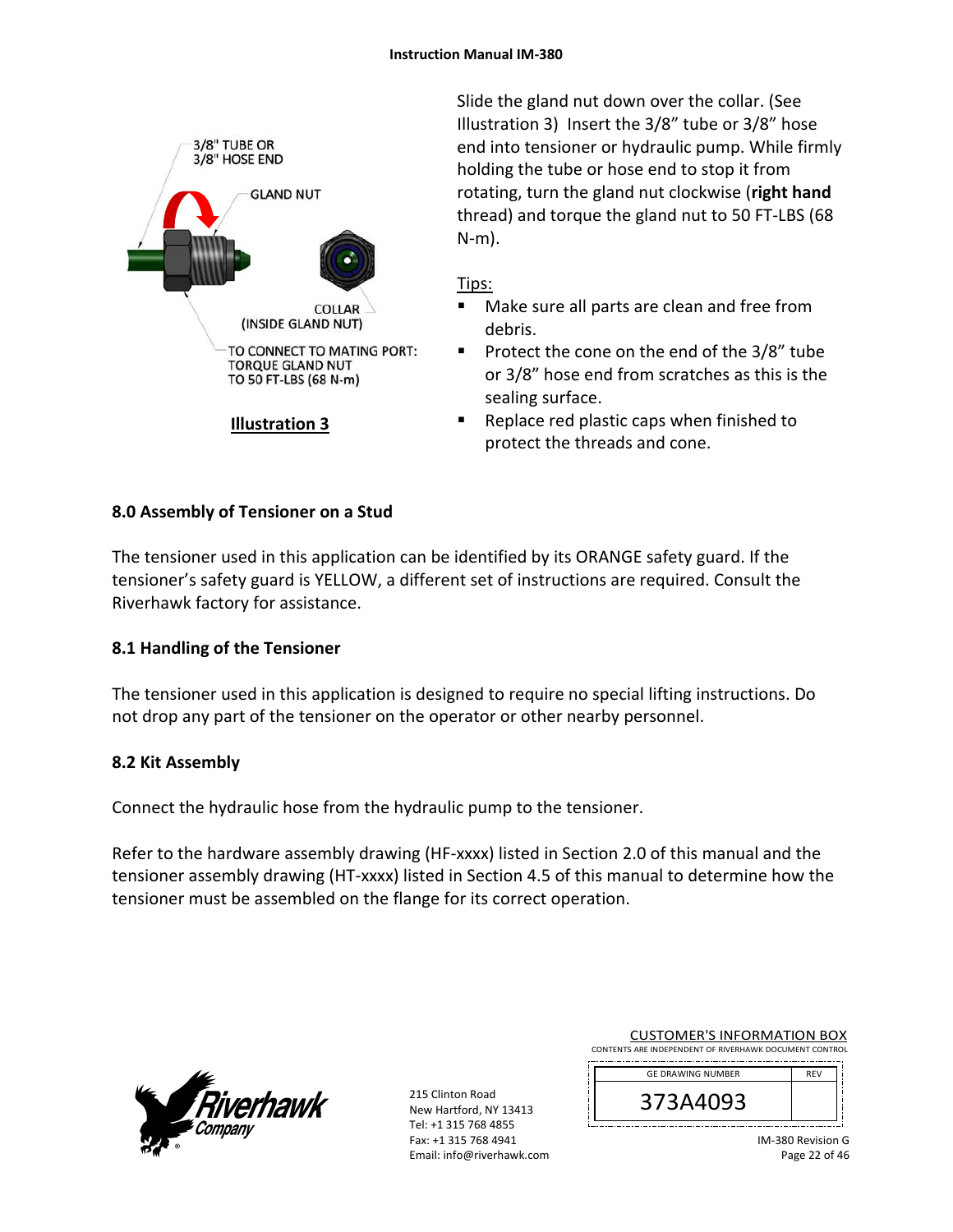

**Picture 8A – Features of the Hydraulic Tensioner HT‐7105 (Note: Flange Details may Vary)** 



215 Clinton Road New Hartford, NY 13413 Tel: +1 315 768 4855 Fax: +1 315 768 4941 Email: info@riverhawk.com

CUSTOMER'S INFORMATION BOX CONTENTS ARE INDEPENDENT OF RIVERHAWK DOCUMENT CONTROL

| <b>GE DRAWING NUMBER</b> | <b>RFV</b> |
|--------------------------|------------|
| 373A4093                 |            |
|                          |            |

IM‐380 Revision G Page 23 of 46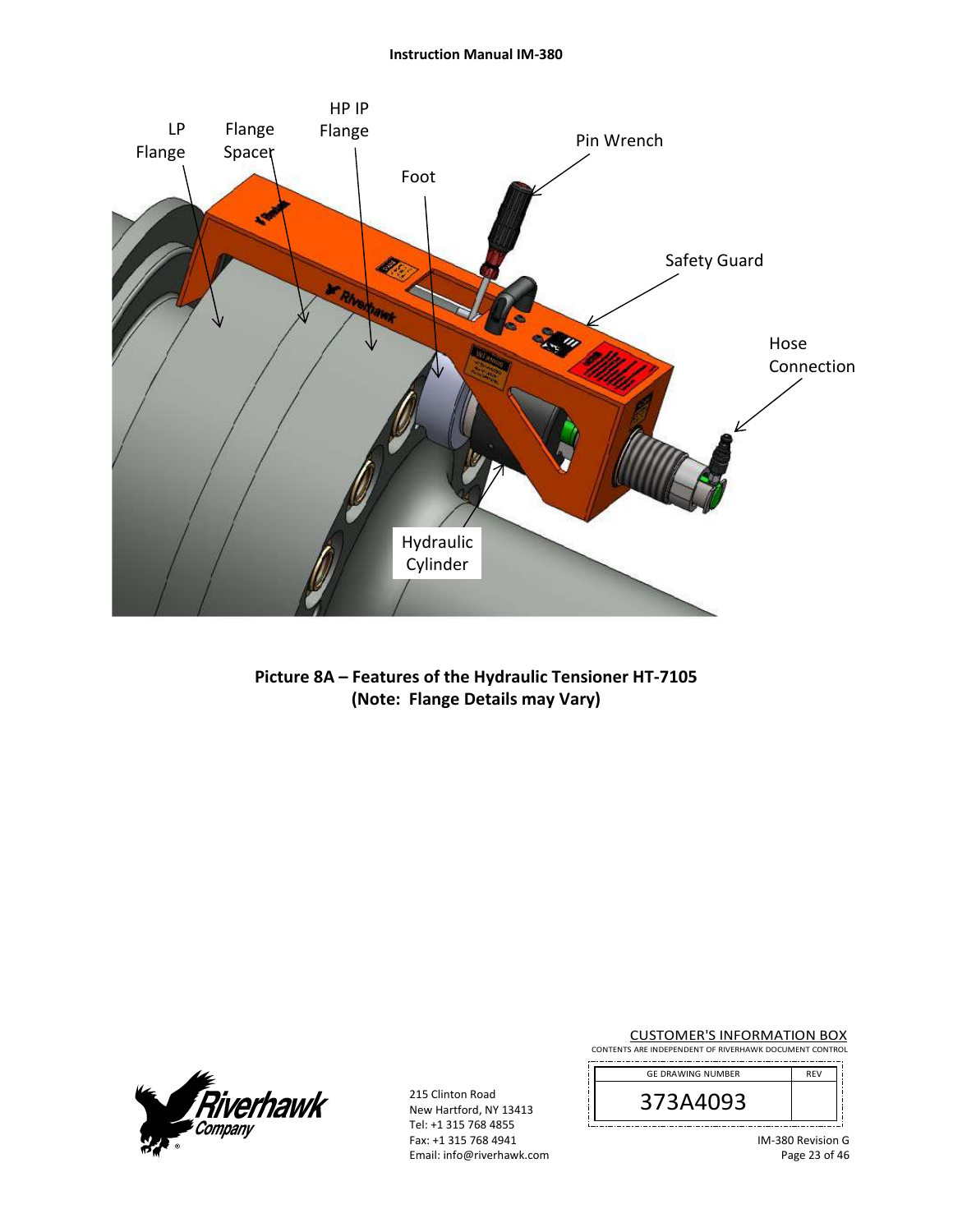#### **Instruction Manual IM‐380**



**Figure 8B** – **Cutaway view of Hydraulic Tensioner HT‐7105 (Note: Flange Details May Vary)**

**Note: Before threading the puller screw into the stud, carefully check the cleanliness of both the stud's and the puller screw's conical threads. Apply a light coat of clean turbine oil or a spray lubricant to the puller screw. Do not use "Never Seize" on the conical threads. This procedure will ease assembly and assure positive mating of the threads before tightening.** 

Assembly sequence is as follows:

- 1. Open the hydraulic return valve on the pump to allow hydraulic fluid to be pushed back from the puller tool into the pump reservoir. (This is automatic on the air‐operated hydraulic pump)
- 2. Place the spanner ring on the nut. Insert the puller screw into the tapered thread of the stud and hand tighten. **Be sure not to cross‐thread the puller screw.**
- 3. Using an Allen wrench, tighten the puller screw and then back off the puller screw 1/2 a turn. Retighten the puller screw by hand until it is fully inserted. **DO NOT BACK OFF THE PULLER SCREW.**



215 Clinton Road New Hartford, NY 13413 Tel: +1 315 768 4855 Fax: +1 315 768 4941 Email: info@riverhawk.com

| COSTONIER STINTORINIATION BOA                          |            |  |
|--------------------------------------------------------|------------|--|
| CONTENTS ARE INDEPENDENT OF RIVERHAWK DOCUMENT CONTROL |            |  |
|                                                        |            |  |
| <b>GE DRAWING NUMBER</b>                               | <b>RFV</b> |  |
|                                                        |            |  |
|                                                        |            |  |

CUSTOMER'S INFORMATION BOX

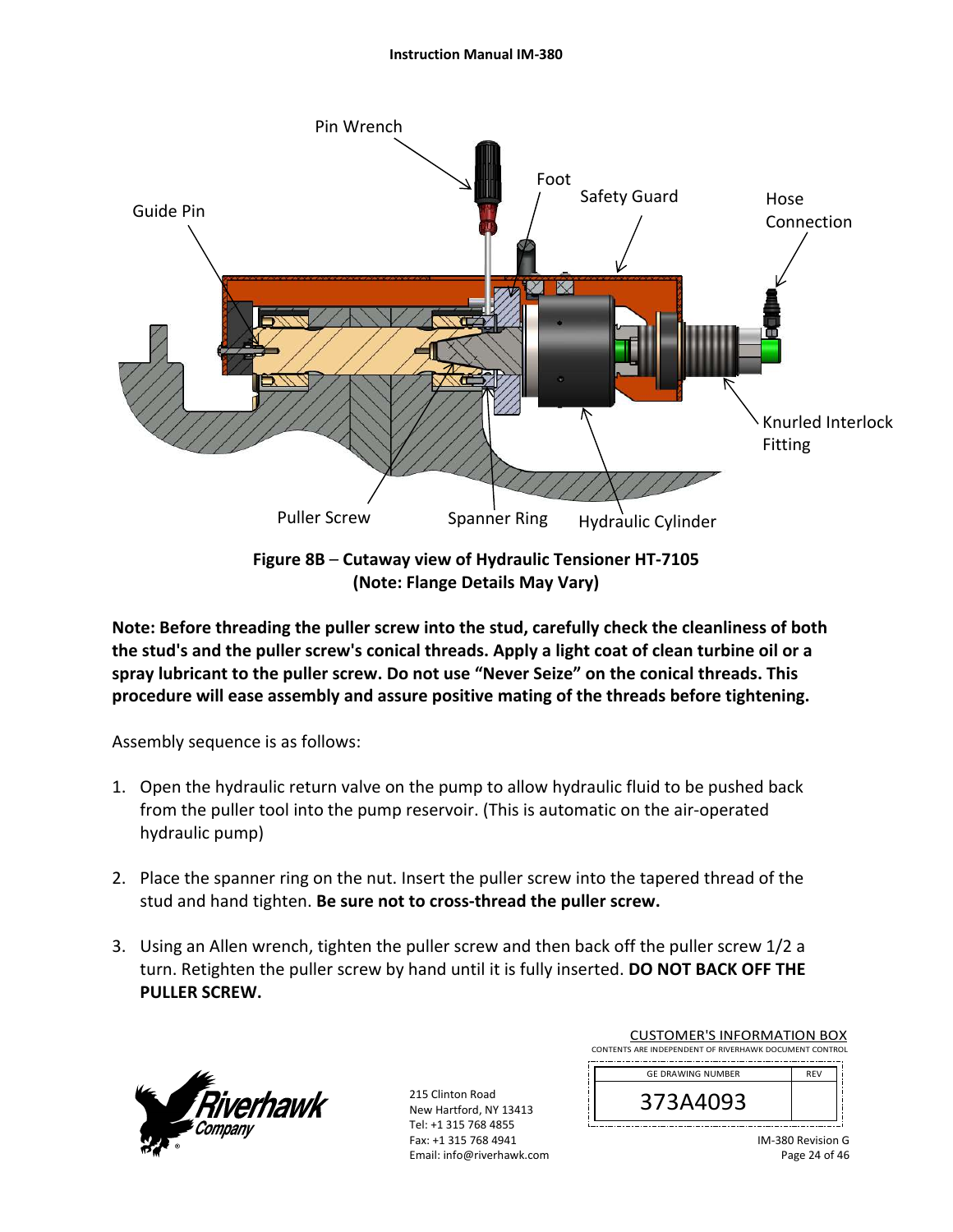- 4. Place the foot over the puller screw and orientate it into position.
- 5. Thread the tensioner onto the puller screw until it stops. Please note that the internal stop inside the tensioner will cause a gap in between the foot and tensioner. The gap should be 1/16"[1.6mm] to 3/16"[4.8mm]. **DO NOT ATTEMPT TO TIGHTEN THE TENSIONER AGAINST THE FOOT.**
- 6. Place the guard over the tensioner and position the guide pin into the hole in the backside of the stud.
- 7. Tighten the knurled interlock fitting by hand until it firmly presses against the tensioner. There should be no gap between the tensioner the interlock fitting.
- 8. Activate the custom connector from the rear of guard by pushing on the center with your thumb and pulling the tabs with your fore finger and middle finger. Push the assembly forward until it locks into the tensioner. Release fingers from the tabs and then remove thumb, Ensure connection is firmly engaged or else the tensioner will not be connected to the pump.



**Picture 8C** ‐ Activation of the safety interlock

**9.** Connect the hydraulic pump to the tensioner. The tensioner should now be completely assembled and ready for use.



| <b>CUSTOMER'S INFORMATION BOX</b>                      |            |  |  |  |
|--------------------------------------------------------|------------|--|--|--|
| CONTENTS ARE INDEPENDENT OF RIVERHAWK DOCUMENT CONTROL |            |  |  |  |
| <b>GE DRAWING NUMBER</b>                               | <b>RFV</b> |  |  |  |

| <b>UL DRAWING NUMBER</b> | <b>KEV</b> |  |
|--------------------------|------------|--|
| ບວວ<br>⊃                 |            |  |
|                          |            |  |
|                          |            |  |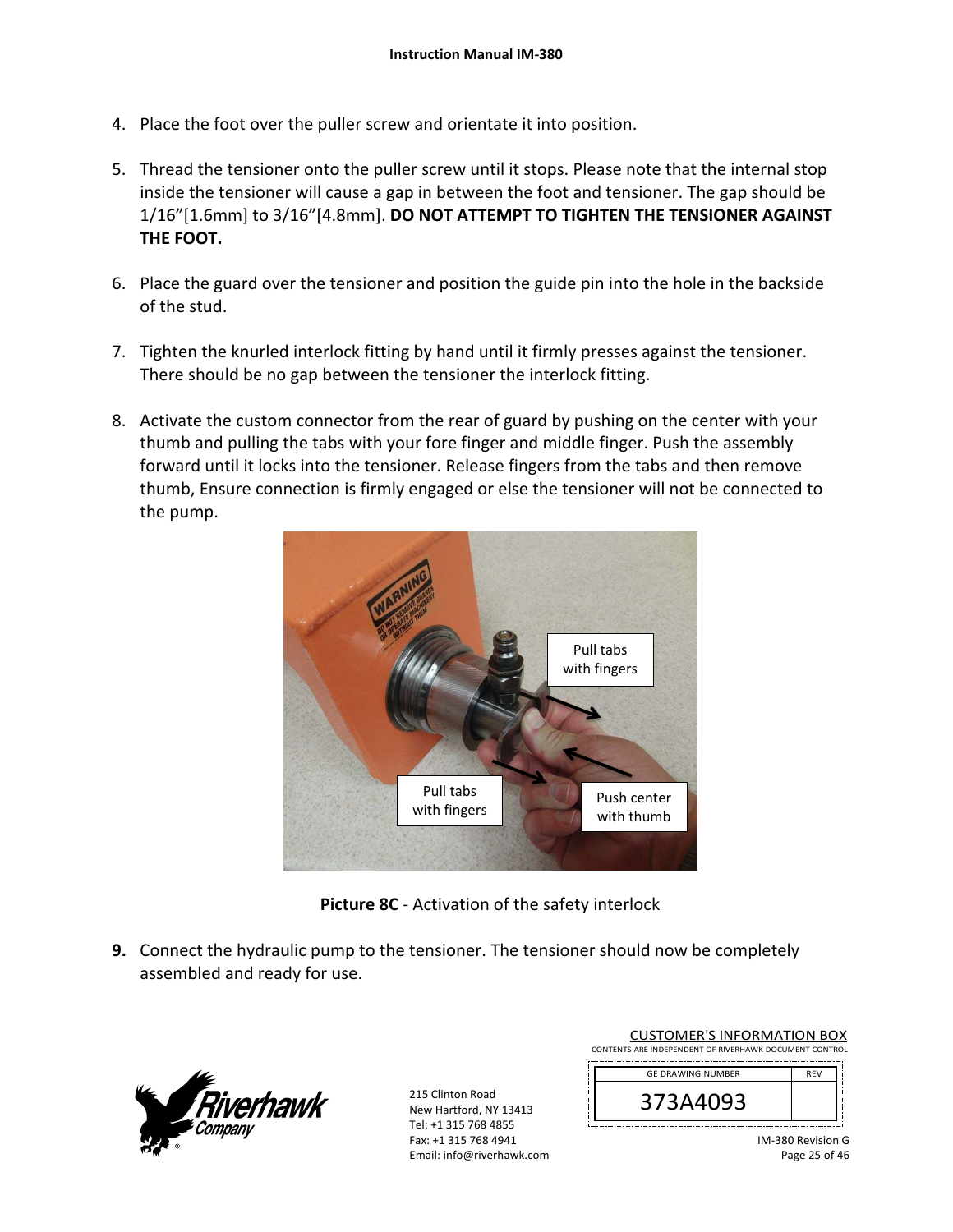### **8.3 Bleeding Hydraulic System**

Bleeding of the hydraulic system is not necessary with this tensioner design.

### **9.0 Stud Tensioning**

The studs will be tensioned in two steps, at 50% pressure and at final pressure. Follow the tensioning sequence for each flange joint as defined on the record sheets found at the end of this manual.

### **9.1 Tensioning at 50% pressure**

After the tensioner is properly installed apply hydraulic pressure to the tool. Bring the pressure to the 50% level in accordance with the following table.

### **WARNING**

**The safety cage must be in place at all times. Keep hands out of designated areas at all times when the tensioner is pressurized otherwise personal injury can occur.** 

### **CAUTION**

**Before threading the puller screw into the stud, carefully check the cleanliness of both the stud's and the puller screw's conical threads. Apply a light coat of clean turbine oil or a spray lubricant to the puller screw. This procedure will ease assembly and assure positive mating of the threads before tightening. Do not use "Never Seize" on the conical threads.** 

### **CAUTION**

**Do not exceed the maximum pressure marked on the tensioner. Excessive pressure can damage the stud and puller screw.** 

### **CAUTION**

**Do not tighten the nut while the tool is coming up to pressure; wait until pressure is achieved before attempting to tighten the nut with the spanner ring. If the tool is not properly installed, the tool could jump off the stud while coming up to pressure.** 



|                                                        | <b>CUSTOMER'S INFORMATION BOX</b> |  |  |  |  |  |
|--------------------------------------------------------|-----------------------------------|--|--|--|--|--|
| CONTENTS ARE INDEPENDENT OF RIVERHAWK DOCUMENT CONTROL |                                   |  |  |  |  |  |

| <b>GE DRAWING NUMBER</b> | REV |
|--------------------------|-----|
| 1/3A4093<br>⊃            |     |
|                          |     |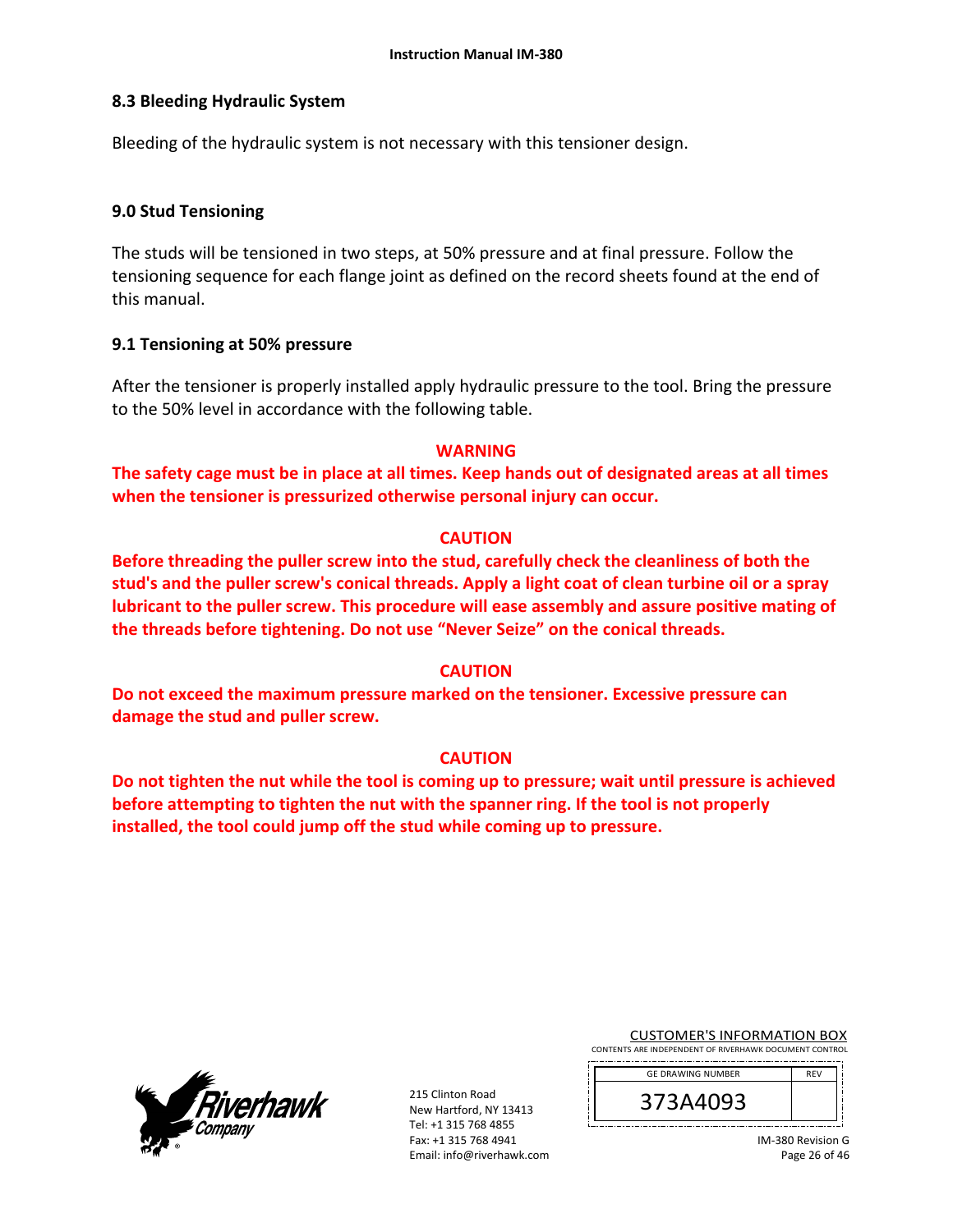#### **Instruction Manual IM‐380**

| <b>Flange Position</b>      | <b>Stud Size</b> | 50% Pressure | 50% Stretch    |
|-----------------------------|------------------|--------------|----------------|
| D602 HPIP to LP             | $2 - 3/4"$       | 11500 psi    | Do not measure |
|                             | $[71$ mm]        | [800 bar]    | Do not use     |
| <b>D602</b> LP to Generator | $2 - 3/4"$       | 11500 psi    | Do not measure |
|                             | $[71$ mm]        | [800 bar]    | Do not use     |
| D202 HP to LP               | $2 - 3/4"$       | 11500 psi    | Do not measure |
|                             | $[71$ mm]        | [800 bar]    | Do not use     |
| <b>D202</b> LP to Generator | $2 - 3/4"$       | 11500 psi    | Do not measure |
|                             | $[71$ mm         | [800 bar]    | Do not use     |

Firmly tighten the cylindrical nuts with approximately 20 ft∙lbs [27 N∙m] of torque using the pin wrench and spanner ring.

### **9.2 Removing the Tensioner from an Installed Stud**

The tensioner removal is accomplished by the follows steps:

- 1. Release the hydraulic pressure by either releasing the hand switch on the AP‐6048 Pump Kit or by opening the valve on the Manual Pump Kit and leave the valve open.
- 2. Unscrew the knurled interlock fitting at the end of the guard and remove the guard from the tensioner.
- 3. Unscrew the tensioner from puller screw.
- 4. Remove the foot from the puller screw.
- 5. Unscrew the puller screw using an Allen wrench. Tapping the Allen wrench with a hammer or the use of a 3-4' breaker bar may be necessary to loosen the puller screw. Do not use an impact wrench as this can damage the puller screw.
- 6. Remove the spanner ring from the nut.
- 7. Move the tool to the next bolt hole following the tensioning pattern from the stretched record sheets at the end of this manual.



215 Clinton Road New Hartford, NY 13413 Tel: +1 315 768 4855 Fax: +1 315 768 4941 Email: info@riverhawk.com

| COSTOIVIER STINI ONIVIATION BOA                        |            |  |
|--------------------------------------------------------|------------|--|
| CONTENTS ARE INDEPENDENT OF RIVERHAWK DOCUMENT CONTROL |            |  |
| ------------------------------                         |            |  |
| <b>GE DRAWING NUMBER</b>                               | <b>RFV</b> |  |

CUSTOMER'S INFORMATION BOY

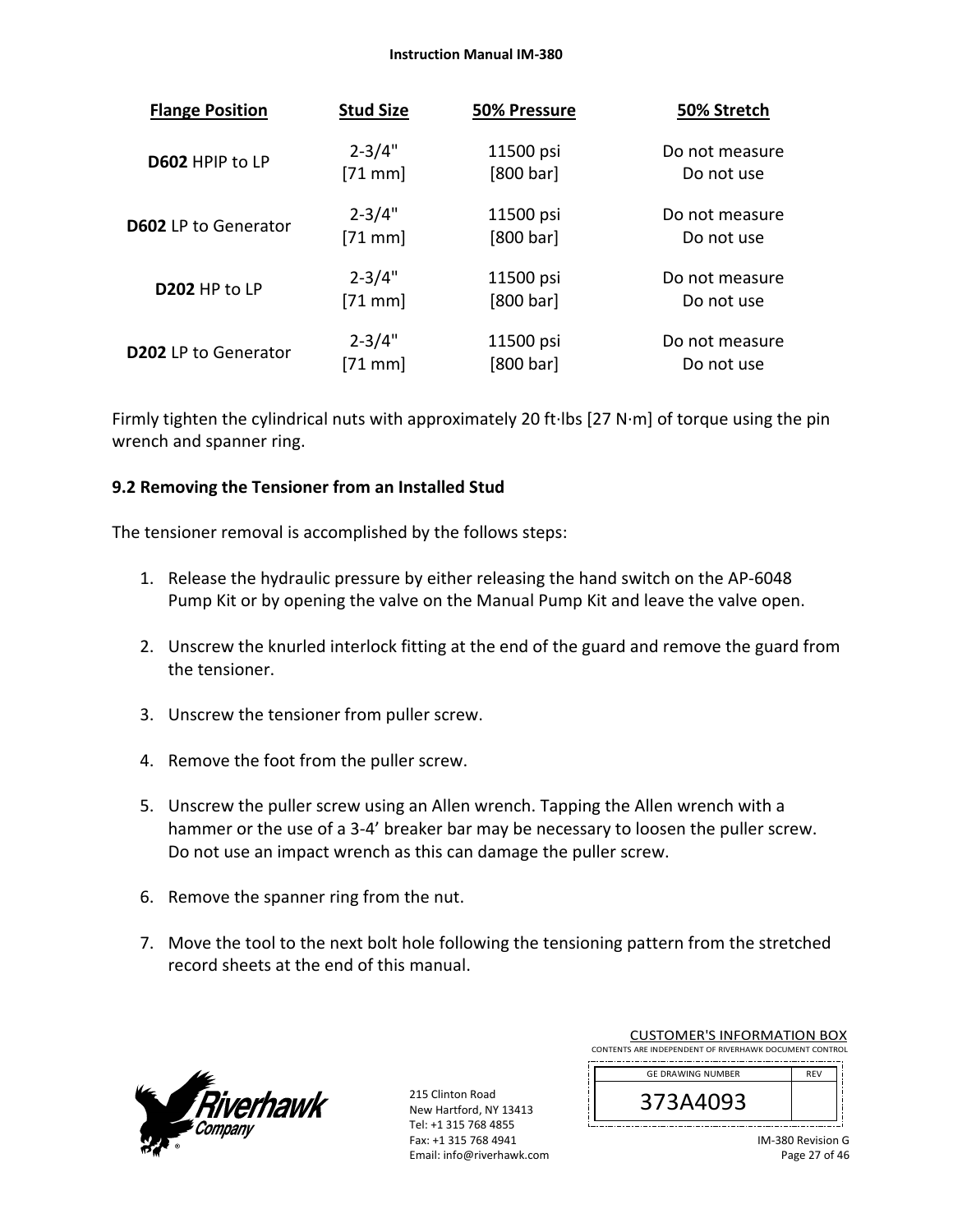### **9.3 Tensioning at Final Pressure**

Repeat the pulling and tightening procedure stated above at full pressure. After all of the studs have been tensioned, measure the final stud length. The final pressure and required stretch values are listed in the following table.

### **WARNING**

**The safety cage must be in place at all times. Keep hands out of designated areas at all times when the tensioner is pressurized otherwise personal injury can occur.** 

### **CAUTION**

**Before threading the puller screw into the stud, carefully check the cleanliness of both the stud's and the puller screw's conical threads. Apply a light coat of clean turbine oil or a spray lubricant to the puller screw. This procedure will ease assembly and assure positive mating of the threads before tightening. Do not use "Never Seize" on the conical threads.** 

### **CAUTION**

**Do not exceed the maximum pressure marked on the tensioner. Excessive pressure can damage the stud and puller screw.** 

### **CAUTION**

**Do not tighten the nut while the tool is coming up to pressure; wait until pressure is achieved before attempting to tighten the nut with the spanner ring. If the tool is not properly installed, the tool could jump off the stud while coming up to pressure.**

| <b>Flange Position</b>  | <b>Stud Size</b> | <b>Final Pressure</b> | <b>Final Stretch</b>                  |
|-------------------------|------------------|-----------------------|---------------------------------------|
| D602 HPIP to LP         | $2 - 3/4"$       | 23000 psi             | $0.019" - 0.022"$                     |
| Flange                  | $[71$ mm]        | [1585 bar]            | $[0.48$ mm - 0.56 mm                  |
| <b>D602</b> LP to       | $2 - 3/4"$       | 23000 psi             | $0.019" - 0.022"$                     |
| <b>Generator Flange</b> | [71mm]           | [1585 bar]            | $[0.48$ mm - 0.56 mm]                 |
| D202 HP to LP           | $2 - 3/4"$       | 23000 psi             | $0.019" - 0.022"$                     |
| Flange                  | $[71$ mm]        | [1585 bar]            | $[0.48$ mm - 0.56 mm                  |
| <b>D202 LP to</b>       | $2 - 3/4"$       | 23000 psi             | $0.019" - 0.022"$                     |
| <b>Generator Flange</b> | [71mm]           | [1585 bar]            | $[0.48 \text{ mm} - 0.56 \text{ mm}]$ |

Firmly tighten the cylindrical nuts with approximately 20 ft∙lbs [27 N∙m] of torque using the pin wrench and spanner ring.



| <b>CUSTOMER'S INFORMATION BOX</b>                      |            |  |
|--------------------------------------------------------|------------|--|
| CONTENTS ARE INDEPENDENT OF RIVERHAWK DOCUMENT CONTROL |            |  |
|                                                        |            |  |
| <b>GE DRAWING NUMBER</b>                               | <b>RFV</b> |  |
|                                                        |            |  |

| <b>GE DRAWING NUMBER</b> | кFм |  |
|--------------------------|-----|--|
| 3A4093 <sup>'</sup><br>Э |     |  |
|                          |     |  |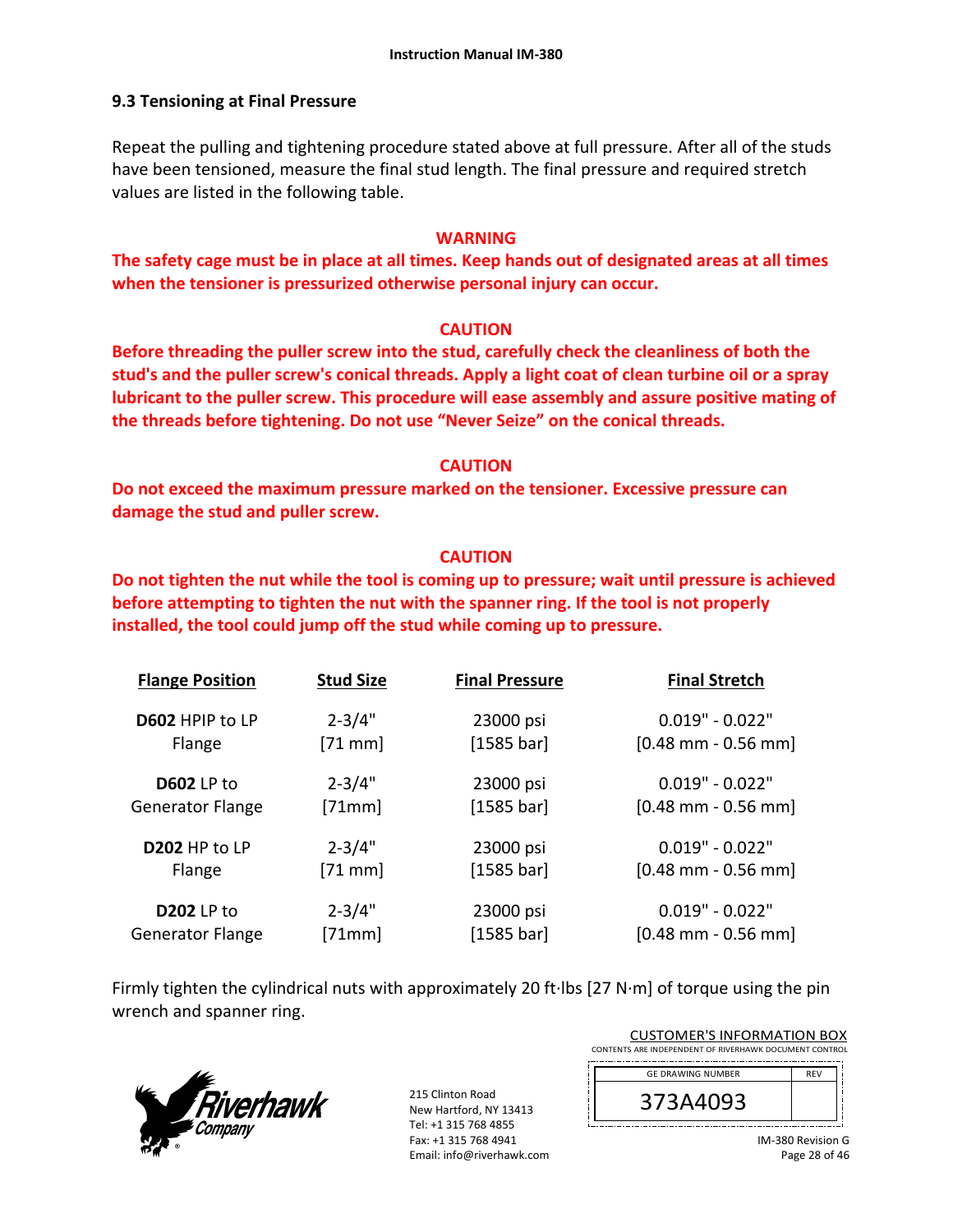Failure to achieve the correct final stretch values may result in an incorrectly tensioned stud.

Incorrect stretch values can be corrected by uninstalling some or all of the selected studs. Re‐ measure the initial length of the studs and repeat the installation instructions studs. Excessive stretch variations can also be corrected by the same method.

Have final stretch values approved by the supervisor responsible for the installation.

### **10.0 Thread Locking and Windage Plug Installation**

### **10.1 Nut Locking Feature**



**Picture 10A** ‐ Riverhawk Locknut

Mechanical lock nuts have two set screws located in the top face. Before threading the nut onto the stud, check to be certain the set screws are free to turn. Once the nut is seated torque the set screws to the values specified in the following table. When seated and torqued to the values specified, the load created by the set screw displaces the thread of the nut in the area of the web thereby creating the desired locking action.

| <b>Stud Size</b>        | <b>Set Screw Size</b> | <b>Torque</b>                                        |
|-------------------------|-----------------------|------------------------------------------------------|
| $2 - 3/4"$<br>$[71$ mm] | $3/8$ "-24 UN         | $200$ in Ibs - 250 in Ibs<br>$[22.6 N·m - 28.2 N·m]$ |
|                         |                       | <b>CUSTOMER'S INFORMAT</b>                           |



215 Clinton Road New Hartford, NY 13413 Tel: +1 315 768 4855 Fax: +1 315 768 4941 Email: info@riverhawk.com

| CONTENTS ARE INDEPENDENT OF RIVERHAWK DOCUMENT CONTROL |            |
|--------------------------------------------------------|------------|
| <b>GE DRAWING NUMBER</b>                               | <b>REV</b> |
| 373A4093                                               |            |

ON BOX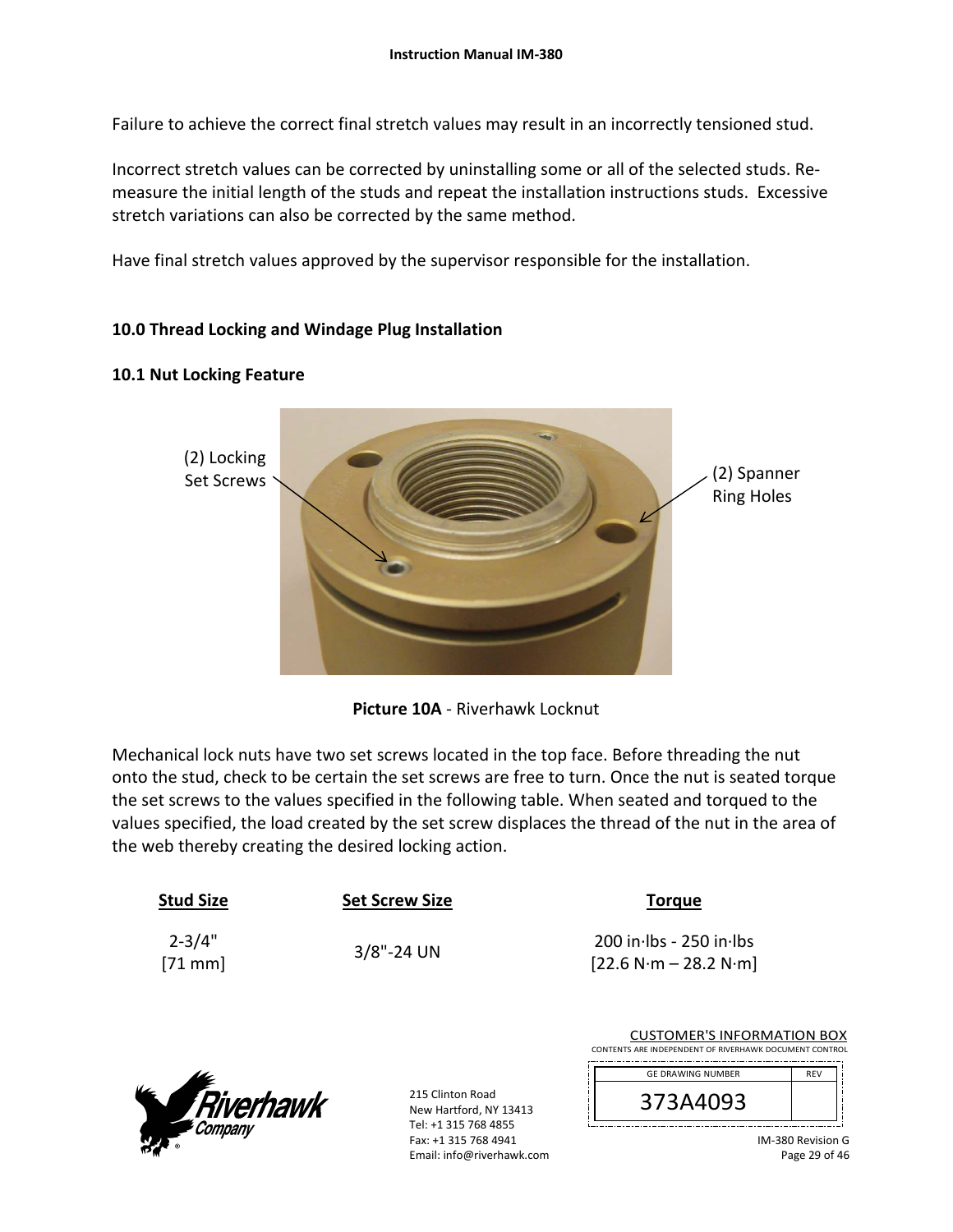### **10.2 Windage Plug Installation**

Refer to the hardware assembly drawing (HF-xxxx) listed in Section 2.0 of this manual to determine if windage plugs are required for the installation. Along with other identifying markings, the windage plug's part number can be found on the plug's top surface as shown in the picture below.



**Picture 10B** – Windage Plug's Markings

To install the windage plug, use the following instructions:

- 1. Inspect the stud's conical thread. It should have a bright and shiny appearance. The threads should be visually checked for any damage. Refer to Section 5.2 or Riverhawk Instruction Manual IM‐220 (GE Vendoc 373A4025) for assistance.
- 2. Apply a light coat of clean turbine oil to the stud.

### **CAUTION**

Before installation, carefully check the cleanliness of the windage plug's and the stud's threads. Apply a light coat of clean turbine oil to the stud's conical thread. This procedure will ease assembly before tightening. Do not use "Never Seize" on any surface or thread.



| <b>CUSTOMER'S INFORMATION BOX</b>                      |  |  |
|--------------------------------------------------------|--|--|
| CONTENTS ARE INDEPENDENT OF RIVERHAWK DOCUMENT CONTROL |  |  |

| <b>GE DRAWING NUMBER</b> | <b>RFV</b> |  |
|--------------------------|------------|--|
| 373A4093                 |            |  |
|                          |            |  |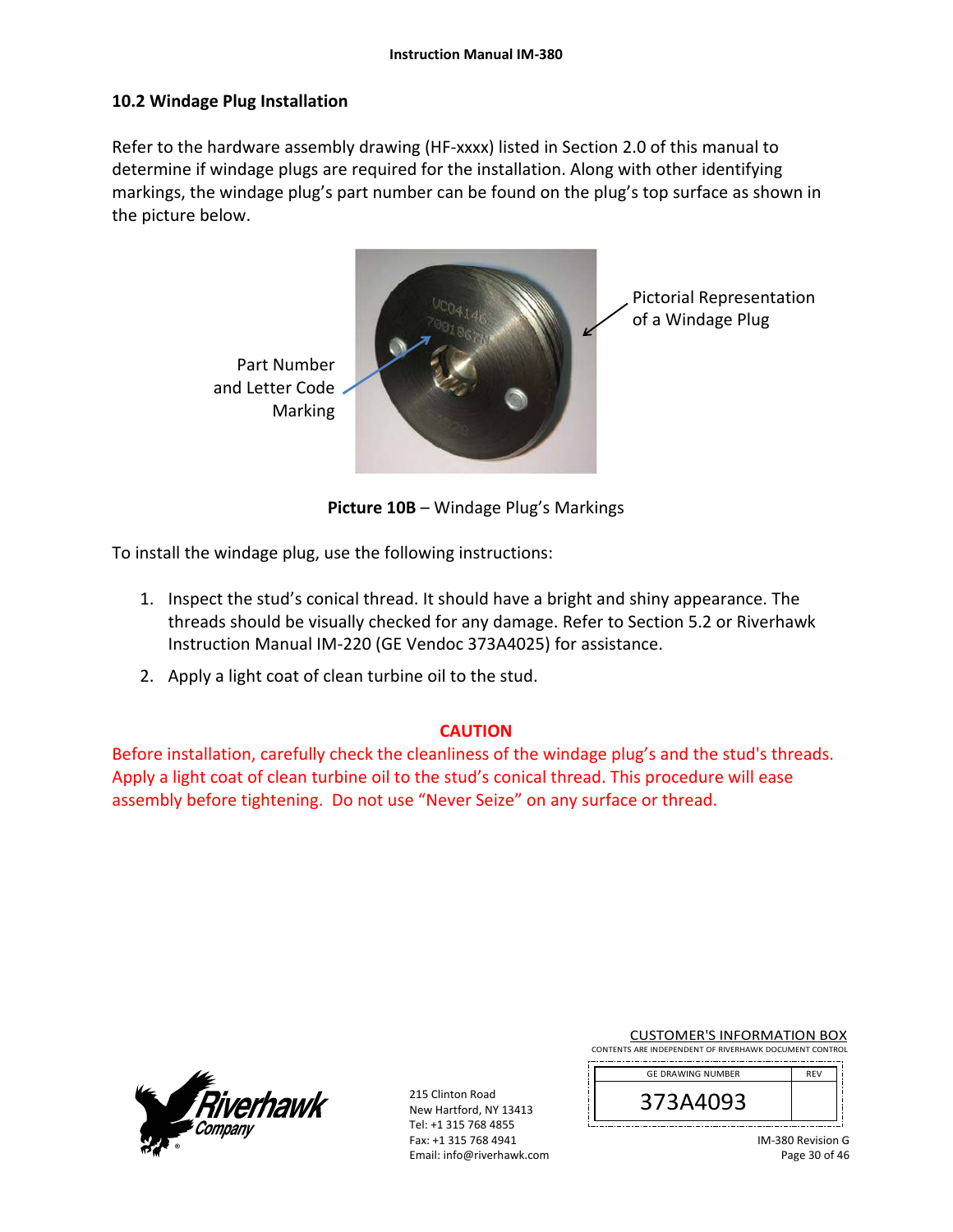3. Thread the windage plug into the conical thread of the stud. The windage plug must not be cross‐ threaded when installed. Apply the following torque to seat the windage plug into the stud.

| Windage Plug P/N | <b>Installation Torque</b> |
|------------------|----------------------------|
| 7002590          | 350-450 in-lbs.            |
| 7003292          | $[39.5 - 50.8 Nm]$         |



**Figure 10D**

# 4. The windage plug includes a locking feature similar to the locking feature of the cylindrical nuts. The set screws must be torqued to the following amount. These set screws will cause the top section of the windage plug to lock onto the stud's threads.

| Windage Plug P/N | <b>Installation Torque</b> |
|------------------|----------------------------|
|                  | 80-90 in-lbs.              |
| 7002590          | $[9.0 - 10.1 Nm]$          |
| 7003292          | 145-155 in-lbs.            |
|                  | $[16.4 - 17.5 Nm]$         |

# **WARNING**

Do not use lock‐tite on any of the threads and do not stake any component of this assembly.

![](_page_30_Picture_9.jpeg)

|                                                        | <b>CUSTOMER'S INFORMATION BOX</b> |  |  |  |  |
|--------------------------------------------------------|-----------------------------------|--|--|--|--|
| CONTENTS ARE INDEPENDENT OF RIVERHAWK DOCUMENT CONTROL |                                   |  |  |  |  |

| <b>GE DRAWING NUMBER</b> | <b>REV</b> |  |
|--------------------------|------------|--|
|                          |            |  |
| 373A4093                 |            |  |
|                          |            |  |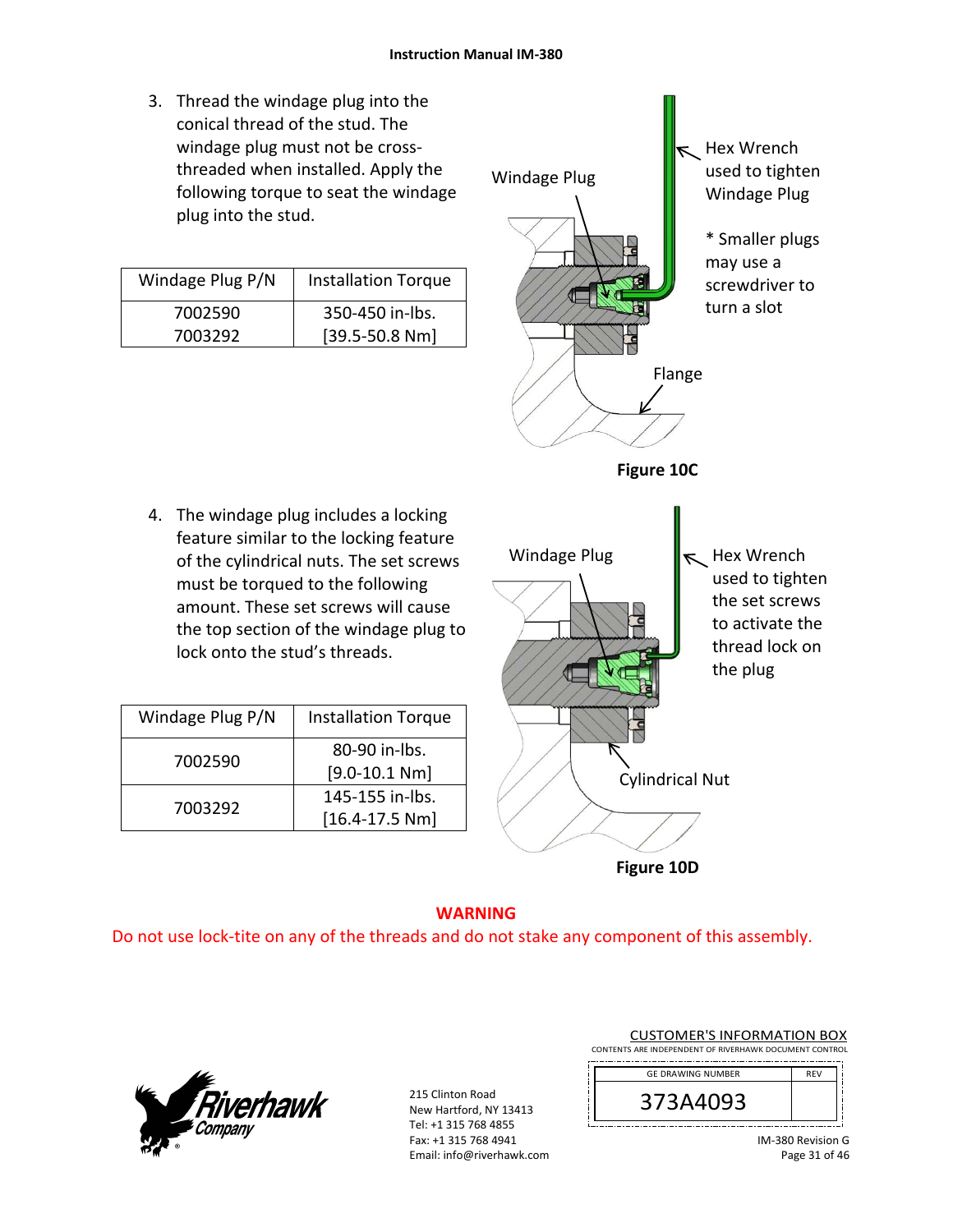- 5. The windage plug should be at least 0.060" [1.5 mm] below the face of the stud for the locking feature to work correctly. If not, loosen set screws and reexamine the stud's and plug's threads for debris or damage. It may be necessary to replace the plug.
- 6. The set screws should flush to slightly below the top of the windage plug. The set screw should also press against the slot's opposite surface.

![](_page_31_Picture_3.jpeg)

# **Wrong Installation Position Correct Installation Position**

Partially Loose Set screw | Ressed against Opposite Surface. No Gap.

**Picture 10E –** Set Screw Position

## **11.0 Stud and Nut Removal**

### **11.1 Handling of the Tensioner**

The tensioner used in this application is designed for no special lifting instructions. Do not drop any part of the tensioner on the operator or other nearby personnel.

### **11.2 Stud and Nut Removal**

### **WARNING**

**The safety cage must be in place at all times. Keep hands out of designated areas at all times when the tensioner is pressurized otherwise personal injury can occur.** 

### **CAUTION**

**Before threading the puller screw into the stud, carefully check the cleanliness of both the stud's and the puller screw's conical threads. Apply a light coat of clean turbine oil or a spray lubricant to the puller screw. This procedure will ease assembly and assure positive mating of the threads before tightening. Do not use "Never Seize" on the conical threads.** 

![](_page_31_Picture_17.jpeg)

| <b>CUSTOMER'S INFORMATION BOX</b>                      |
|--------------------------------------------------------|
| CONTENTS ARE INDEPENDENT OF RIVERHAWK DOCUMENT CONTROL |
|                                                        |

![](_page_31_Picture_20.jpeg)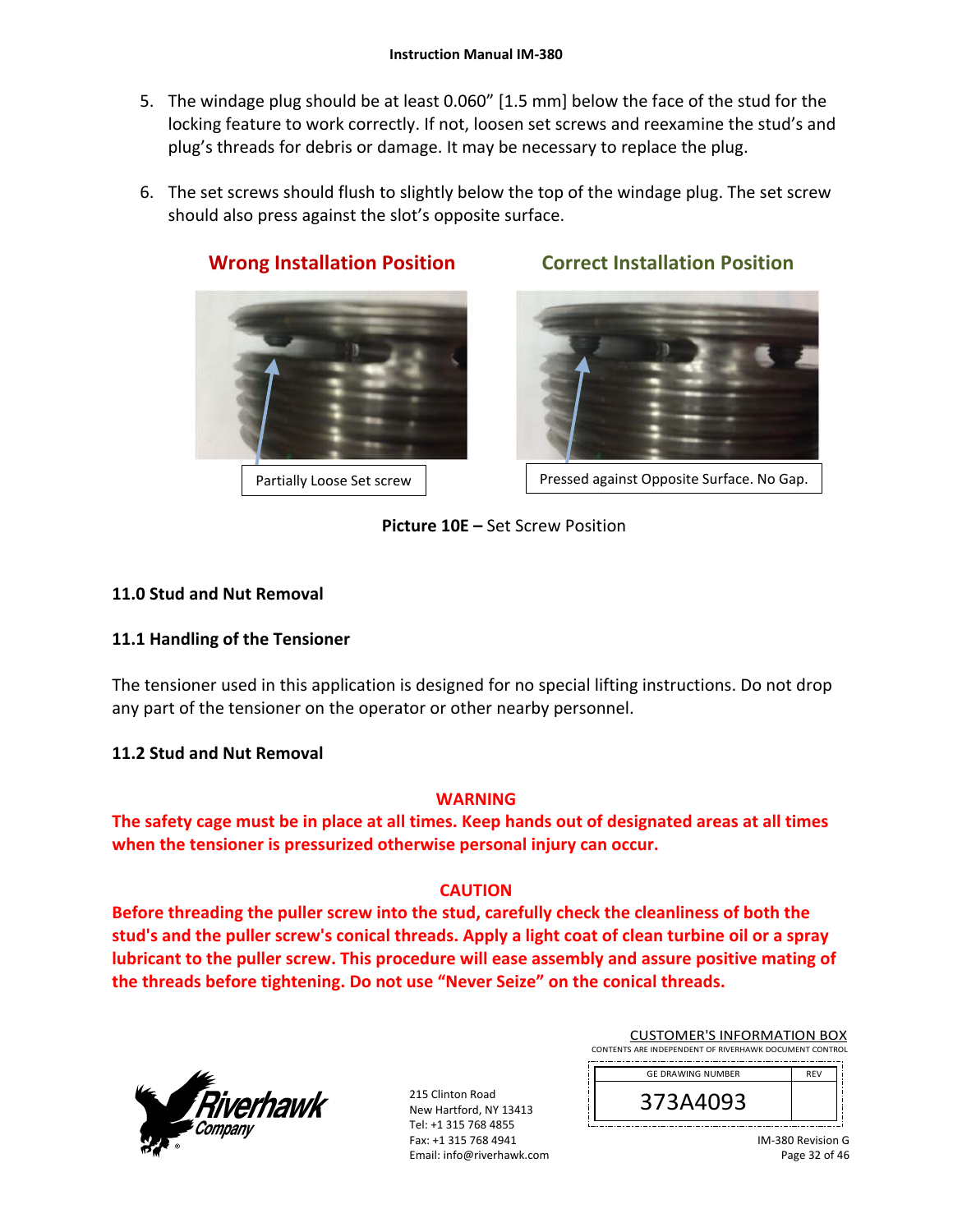### **CAUTION**

**Do not exceed the maximum pressure marked on the tensioner. Excessive pressure can damage the stud and puller screw.** 

### **CAUTION**

**Do not tighten the nut while the tool is coming up to pressure; wait until pressure is achieved before attempting to tighten the nut with the spanner ring. If the tool is not properly installed, the tool could jump off the stud while coming up to pressure.** 

Refer to the hardware assembly drawing (HF-xxxx) listed in Section 2.0 of this manual and the tensioner assembly drawing (HT‐xxxx) listed in Section 4.5 of this manual to determine how the tensioner must be assembled on the flange for its correct operation.

Section 8.0 contains diagrams of the tensioner equipment.

**Note: Before threading the puller screw into the stud, carefully check the cleanliness of both the stud's and the puller screw's conical threads. Apply a light coat of clean turbine oil or a spray lubricant to the puller screw. Do not use "Never Seize" on the conical threads. This procedure will ease assembly and assure positive mating of the threads before tightening.** 

Disassembly sequence is as follows:

- 1. If present, remove the windage plugs from the studs by reversing the installation instructions from section 10.2. It may be necessary to use two Allen wrenches: one to stop the windage plug from rotating, one to remove the set screws. Do not misplace the set screws.
- 2. Using a wire brush (GT‐4253) and shop air, clean the internal tapered thread of the stud to remove any debris/deposits which may have accumulated during service as described in section 5.2.2. Do not continue until ALL debris is removed from the threads.

### **WARNING**

**Do not use a hydraulic tensioner to remove a stud with damaged conical threads.** 

3. With an Allen‐wrench loosen the two locking set screws but do not remove from the nut.

![](_page_32_Picture_14.jpeg)

| <b>CUSTOMER'S INFORMATION BOX</b>                      |
|--------------------------------------------------------|
| CONTENTS ARE INDEPENDENT OF RIVERHAWK DOCUMENT CONTROL |
|                                                        |

| <b>GE DRAWING NUMBER</b> | <b>RFV</b> |
|--------------------------|------------|
| 373A4093                 |            |
|                          |            |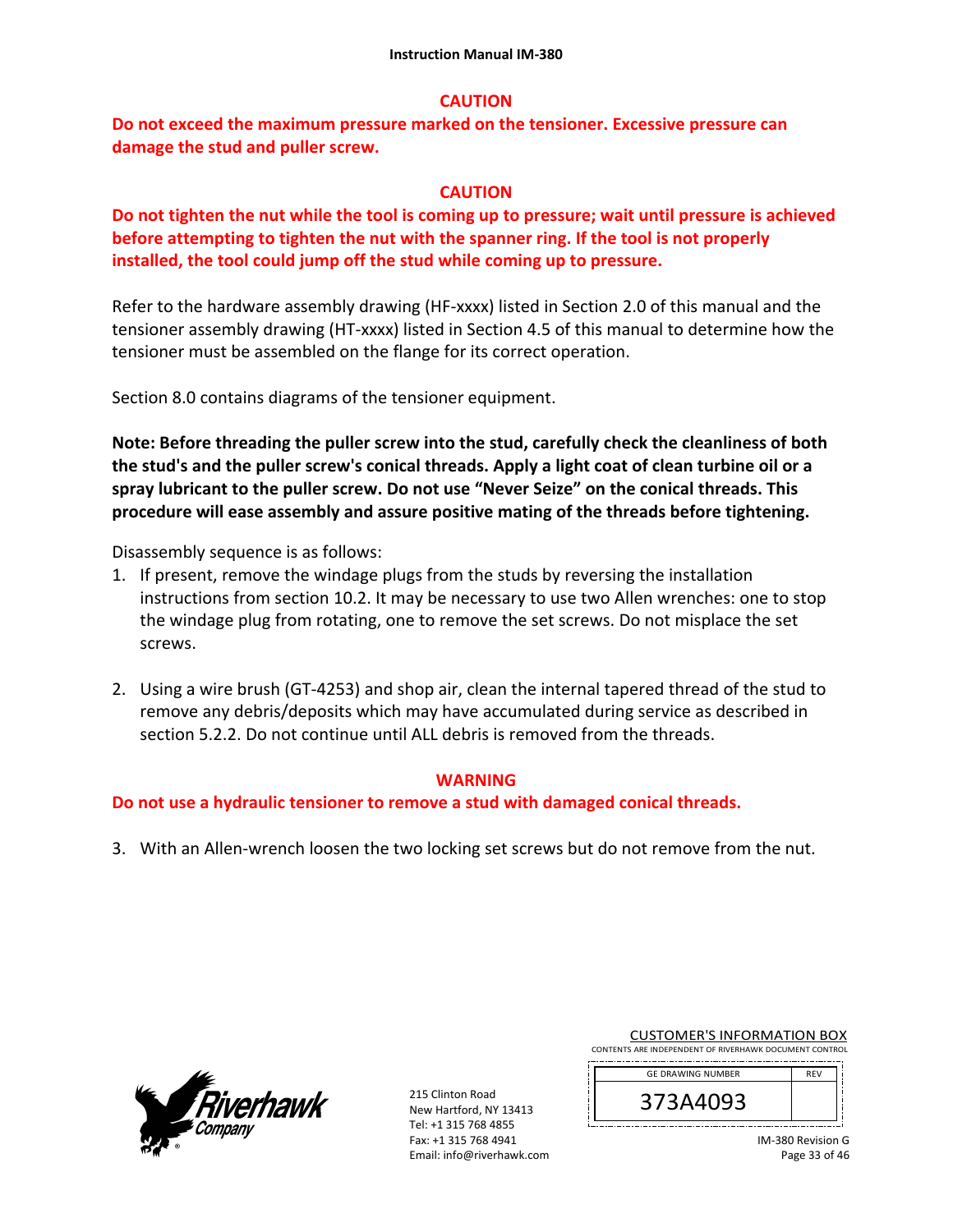#### **Instruction Manual IM‐380**

![](_page_33_Picture_1.jpeg)

**Picture 11A** ‐ Loosening of a nut's set screws

- 4. Connect the hydraulic hose from the hydraulic pump to the tensioner.
- 5. Open the hydraulic return valve on the pump to allow hydraulic fluid to be pushed back from the puller tool into the pump reservoir. (This is automatic on the air‐operated hydraulic pump)
- 6. Place the spanner ring on the nut.
- 7. Insert the puller screw into the tapered thread of the stud and hand tighten. **Be sure not to cross‐thread the puller screw.**
- 8. Using an Allen wrench, tighten the puller screw and then back off the puller screw 1/2 a turn. Retighten the puller screw by hand until it is fully inserted. **DO NOT BACK OFF THE PULLER SCREW.**
- 9. Place the foot over the puller screw and orientate it into position.
- 10. Thread the tensioner onto the puller screw until it stops. Please note that the internal stop inside the tensioner will cause a gap in between the foot and tensioner. The gap should be 1/16" [1.6mm] to 3/16"[4.8mm]. **DO NOT ATTEMPT TO TIGHTEN THE TENSIONER AGAINST THE FOOT.**
- 11. Place the guard over the tensioner and position the guide pin into the hole in the backside of the stud.
- 12. Tighten the knurled interlock fitting by hand until it firmly presses against the tensioner. There should be no gap between the tensioner the interlock fitting.

![](_page_33_Picture_12.jpeg)

215 Clinton Road New Hartford, NY 13413 Tel: +1 315 768 4855 Fax: +1 315 768 4941 Email: info@riverhawk.com

| CONTENTS ARE INDEPENDENT OF RIVERHAWK DOCUMENT CONTROL |            |
|--------------------------------------------------------|------------|
| <b>GE DRAWING NUMBER</b>                               | <b>REV</b> |
| 373A4093                                               |            |

CUSTOMER'S INFORMATION BOX

IM‐380 Revision G Page 34 of 46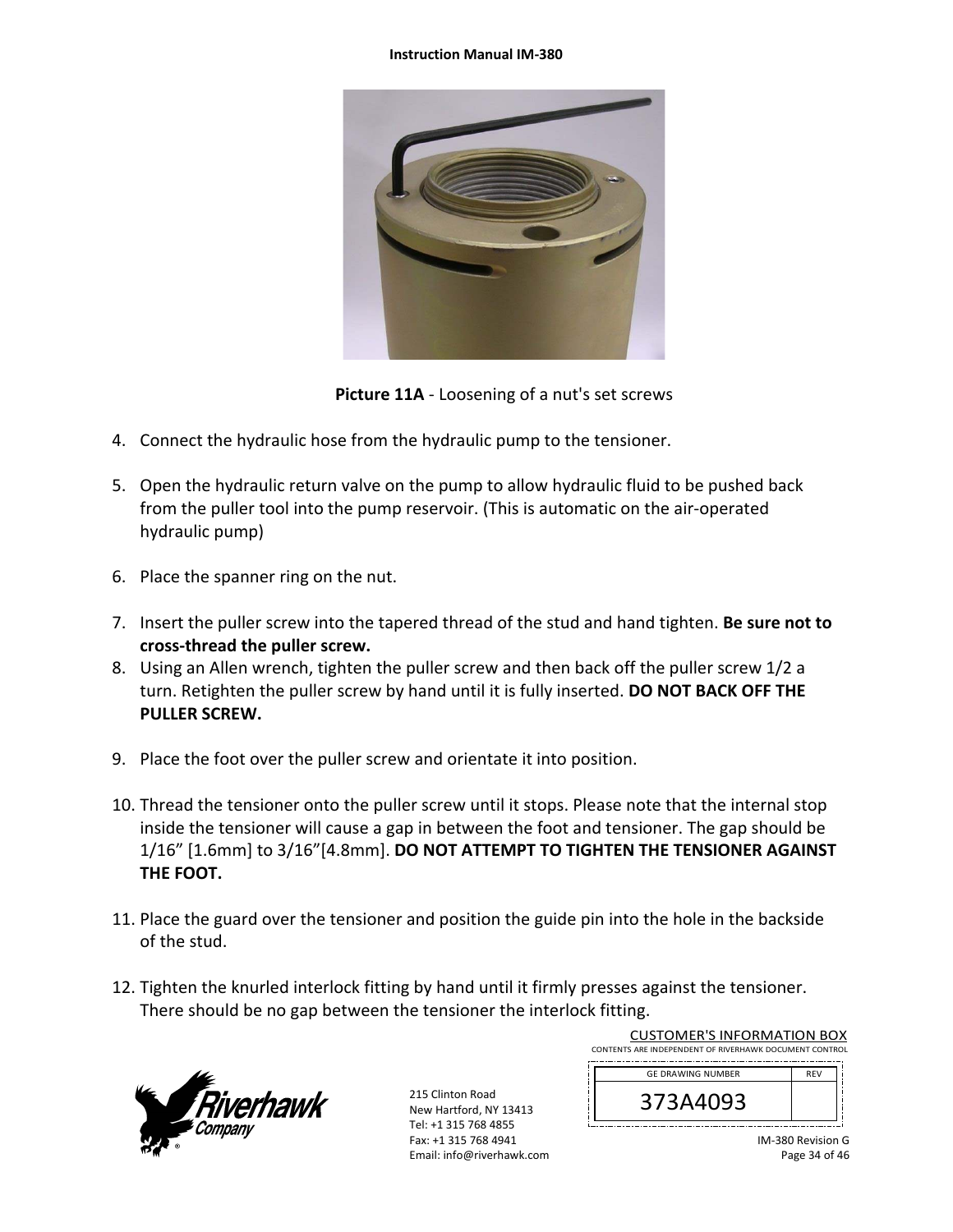13. Activate the custom connector from the rear of guard by pushing on the center with your thumb and pulling the tabs with your fore finger and middle finger. Push the assembly forward until it locks into the tensioner. Release fingers from the tabs and then remove thumb, Ensure connection is firmly engaged or else the tensioner will not be connected to the pump.

![](_page_34_Picture_2.jpeg)

**Picture 11B** ‐ Activation of the safety interlock

14. Connect the hydraulic pump to the tensioner and apply the appropriate hydraulic pressure per this table.

| <b>Flange Position</b>                | <b>Stud Size</b>        | <b>Final Pressure</b>   |
|---------------------------------------|-------------------------|-------------------------|
| D602 HPIP to LP Flange                | $2 - 3/4"$<br>$[71$ mm] | 24000 psi<br>[1725 bar] |
| <b>D602</b> LP to Generator<br>Flange | $2 - 3/4"$<br>$[71$ mm  | 24000 psi<br>[1725 bar] |
| D202 HP to LP Flange                  | $2 - 3/4"$<br>$[71$ mm  | 24000 psi<br>[1725 bar] |
| <b>D202</b> LP to Generator<br>Flange | $2 - 3/4"$<br>$[71$ mm  | 24000 psi<br>[1725 bar] |

![](_page_34_Picture_6.jpeg)

| <b>CUSTOMER'S INFORMATION BOX</b>                      |
|--------------------------------------------------------|
| CONTENTS ARE INDEPENDENT OF RIVERHAWK DOCUMENT CONTROL |
|                                                        |

| <b>GE DRAWING NUMBER</b> | <b>RFV</b> |
|--------------------------|------------|
| 373A4093                 |            |
|                          |            |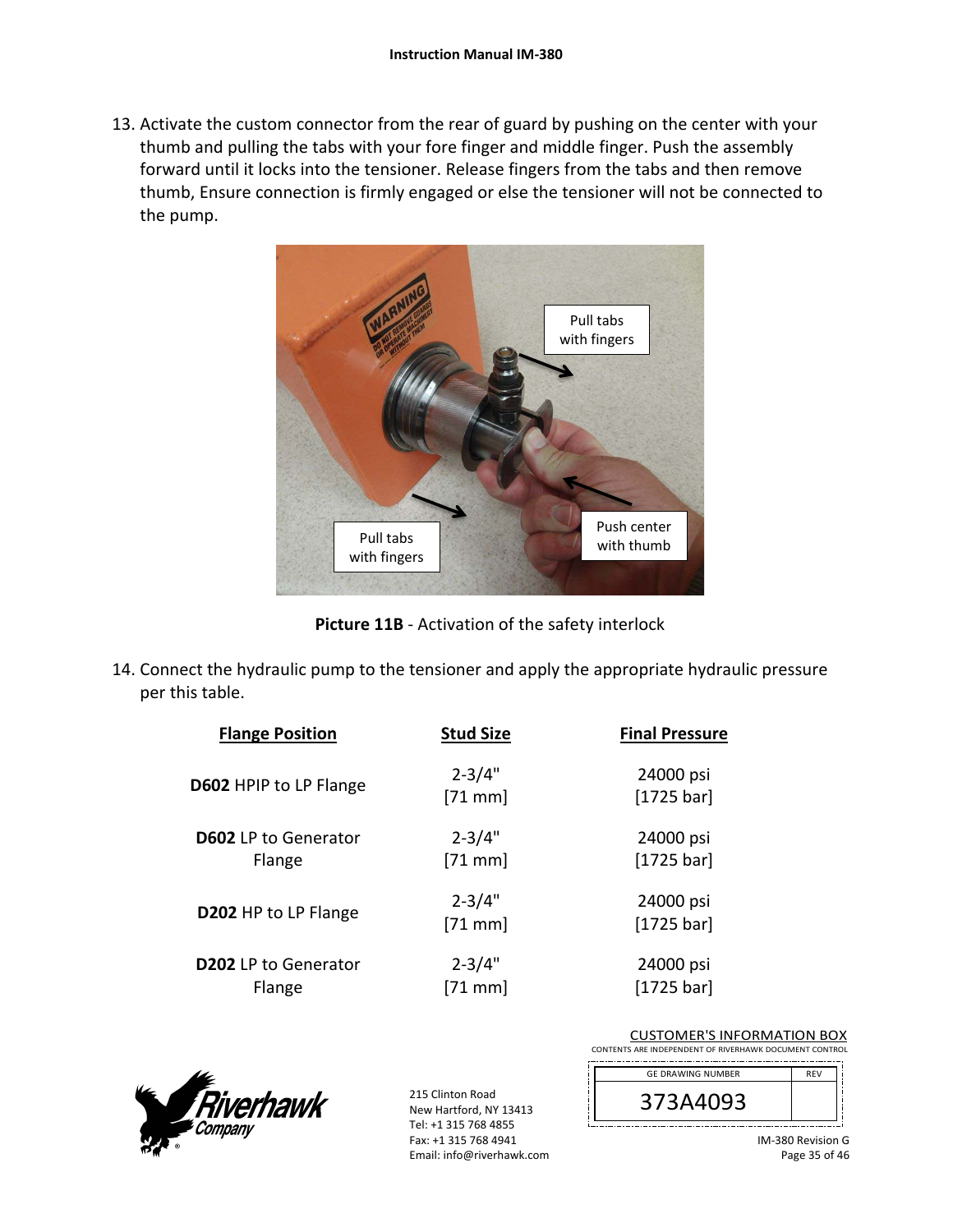- 15. Turn the spanner ring with the pin wrench. Loosen and turn the nut approximately 3/4 of a turn.
- 16. Release the hydraulic pressure.

### **11.3.1 Removing the Tensioner from a Stud**

The tensioner removal is accomplished by the follows steps:

- 1. Release the hydraulic pressure by either releasing the hand switch on the AP‐6048 Pump Kit or by opening the valve on the Manual Pump Kit and leave the valve open.
- 2. Unscrew the knurled interlock fitting at the end of the guard and remove the guard from the tensioner.
- 3. Unscrew the tensioner from puller screw.
- 4. Remove the foot the puller screw.
- 5. Unscrew the puller screw using an Allen wrench. Tapping the Allen wrench with a hammer or the use of a 3-4' breaker bar may be necessary to loosen the puller screw. Do not use an impact wrench as this can damage the puller screw.
- 6. Remove the spanner ring from the nut.
- 7. Move the tool to the next bolt hole following the tensioning pattern from the stretched record sheets at the end of this manual.

### **12.0 Storage Instructions**

Follow these directions to properly store your hydraulic tensioner and hydraulic pump kit for long term storage and shipment.

If any damage is observed, contact the Riverhawk Company to schedule a maintenance inspection.

![](_page_35_Picture_15.jpeg)

| <b>CUSTOMER'S INFORMATION BOX</b>                      |
|--------------------------------------------------------|
| CONTENTS ARE INDEPENDENT OF RIVERHAWK DOCUMENT CONTROL |
|                                                        |

| <b>GE DRAWING NUMBER</b> | <b>RFV</b> |
|--------------------------|------------|
| 373A4093<br>э            |            |
|                          |            |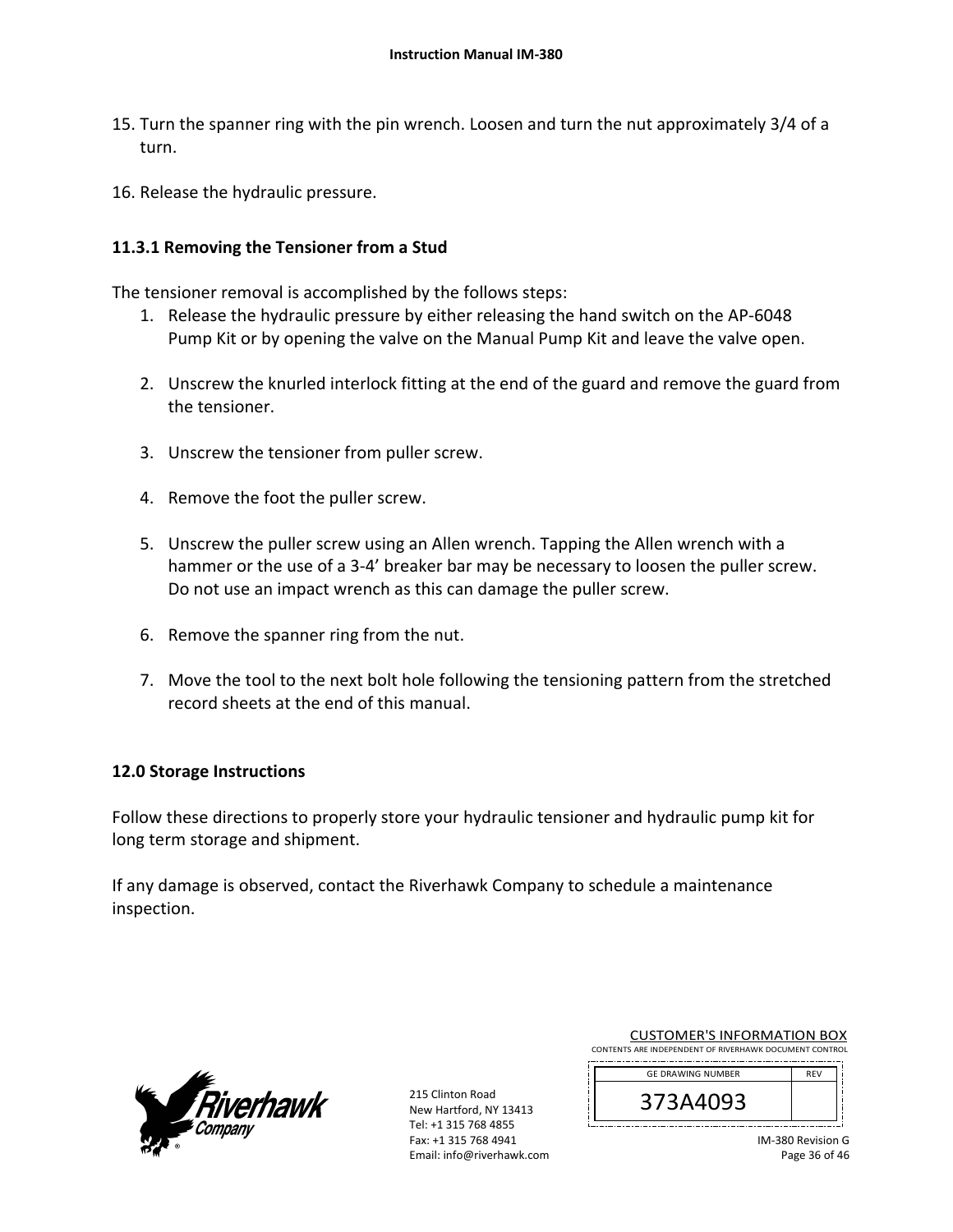### **12.1 Hydraulic Pump Kit Storage**

Refer to the Hydraulic Pump Kit Instruction Manual, IM‐293 (GE VENDOC 373A4058). The latest revision may be obtained by contacting Riverhawk Company or thru www.riverhawk.com.

### **12.2 Hydraulic Tensioner Storage**

Check the tensioner for any damage

- 1. Clean puller screw and check for any debris and dents.
- 2. Knurled interlock fitting should be clean and free to rotate.
- 3. Inspect the tensioner guard for any signs of damage. Bent guards must be replaced.

If any damage is observed, contact the Riverhawk Company to schedule a maintenance inspection.

Place the protective plastic cap on the guard's knurled interlock fitting.

Coat the hydraulic tensioner with a light coat of oil and place the tensioner into the original shipping container.

### **12.3 Store shipping container**

Secure the hydraulic pump and hydraulic tensioner into the original shipping containers using the supplied wood braces.

Seal the original shipping container and store under shelter and protected from moisture, sand, and grit.

### **13.0 Frequently Asked Questions**

This section contains some frequently asked questions and problems. If the steps listed here do not solve your problem, contact the Riverhawk Company thru our website, email, or phone call.

![](_page_36_Picture_16.jpeg)

| <b>CUSTOMER'S INFORMATION BOX</b>                      |
|--------------------------------------------------------|
| CONTENTS ARE INDEPENDENT OF RIVERHAWK DOCUMENT CONTROL |
|                                                        |

| <b>GE DRAWING NUMBER</b> | <b>RFV</b> |
|--------------------------|------------|
| 093<br>584'<br>Э         |            |
|                          |            |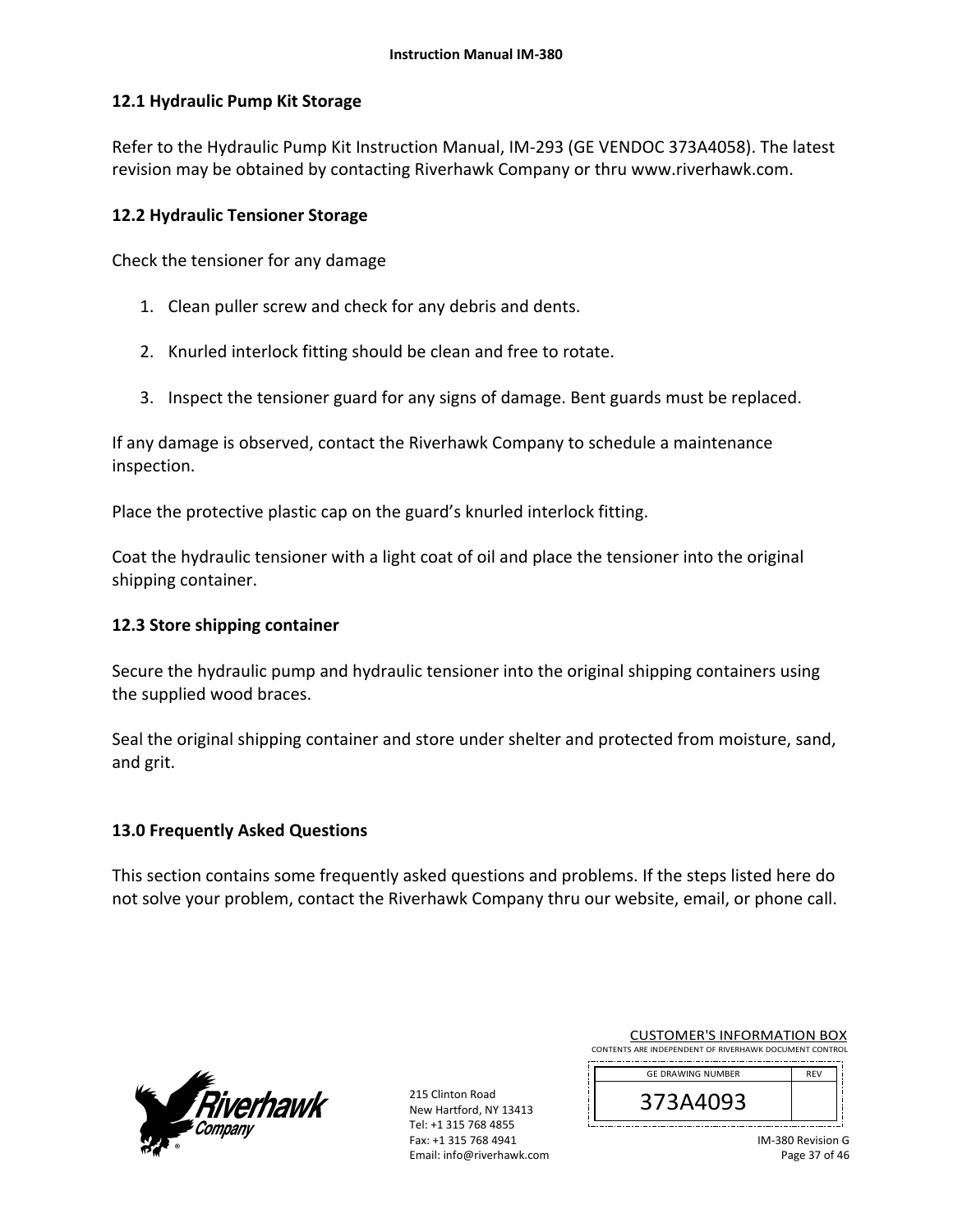- **Q:**  Can I rent a hydraulic tensioner kit?
- **A:**  Yes, Riverhawk has rental tensioner kits available for most of our hydraulic tensioners.
- **Q:**  A tensioner has pulled itself out of the stud's conical threads. Can I continue using a tensioner on this stud?
- **A:**  No. Both the tensioner and the stud may have been damaged and must be removed from the work area. If the stud is tensioned, a Nut Buster repair kit, from Riverhawk, must be used to remove the damaged stud by drilling out the nut. Leaving a damaged stud in place will lead to a safety hazard on future outages.

Riverhawk can supply a replacement stud and nut based on the initial weight certification supplied with the hardware set (see section 4.2). The damaged tensioner should also be returned to Riverhawk for inspection and repair.

If a stud must be left in place, paint the damaged stud with a generous amount of indelible, bright‐colored paint. Notify the appropriate GE Safety and Service personnel. Note the location of the damaged stud in the services notes for the machine.

- **Q:**  The hydraulic tensioner has been taken up to its final pressure. The final stretch length is short of the final stretch target. What is the next step?
- **A:**  Do not increase the hydraulic pressure. Check if the hydraulic pump is set to the right pressure. Install the tensioner and re‐pressurize the tensioner to the final pressure then recheck the stretch measurement. If the stretch value is still short, remove the stud from the hole and re‐measure the stud's initial length then try to install the stud again.
- **Q:**  The hydraulic tensioner has been taken up to its final pressure. The final stretch length is larger than the final stretch target. What is the next step?
- **A:**  Remove the stud from the bolt hole. Check if the hydraulic pump is set to the right pressure. Re‐measure the stud's initial length then try to install the stud again.

![](_page_37_Picture_11.jpeg)

215 Clinton Road New Hartford, NY 13413 Tel: +1 315 768 4855 Fax: +1 315 768 4941 Email: info@riverhawk.com

| CONTENTS ARE INDEPENDENT OF RIVERHAWK DOCUMENT CONTROL |                          |            |  |
|--------------------------------------------------------|--------------------------|------------|--|
|                                                        | <b>GE DRAWING NUMBER</b> | <b>RFV</b> |  |
|                                                        |                          |            |  |

CUSTOMER'S INFORMATION BOX

IM‐380 Revision G Page 38 of 46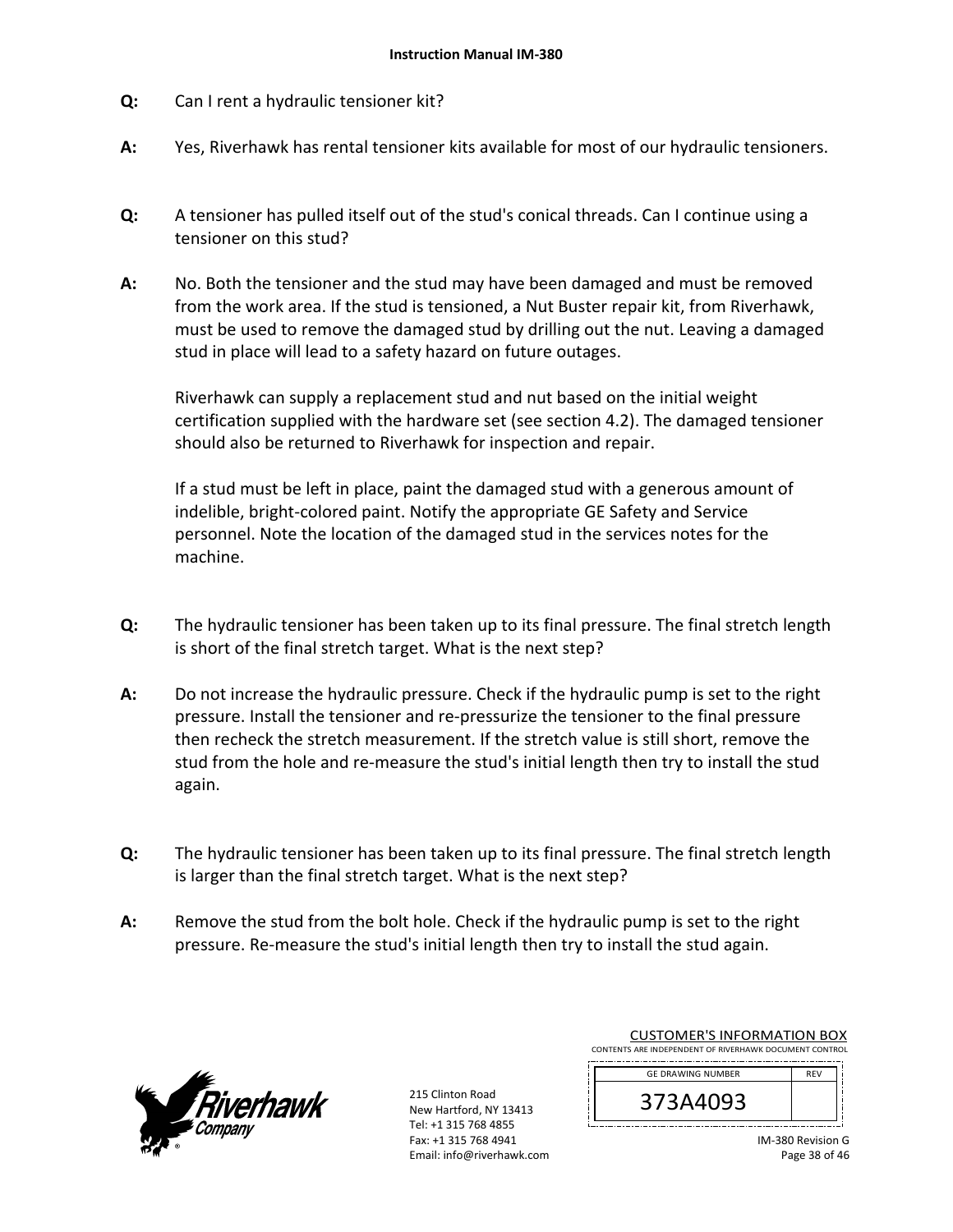- **Q:**  The tensioner is at its final pressure, but the nut cannot be loosened.
- **A:**  If the nuts cannot be loosened at the final pressure, continually increasing the pressure will not help and can be dangerous and in some cases make it harder to remove the nut. Check the nut to see if its set screws have been loosened. Check for and remove any corrosion around the nut's threads. Apply penetrating oil between the stud and the nut.
- **Q:**  How do I clean the conical threads on a stud?
- **A:**  The conical threads are best cleaned using a spiral wound brass brush in a drill as described in section 5.2.2
- **Q:**  During the initial steps of removing a tensioned stud, the stick‐out length is found to be wrong.
- **A:**  Do not proceed. Contact Riverhawk for assistance. With the wrong stick‐out length, the hydraulic tensioner has a limited stroke and may not work properly and can be damaged.
- **Q:**  The hydraulic pump appears to be leaking.
- **A:**  Check the hose connection to the hydraulic pump. If the 3/8" high pressure fitting is not assembled correctly as shown in section 7.2, it may look like the pump is leaking. If the problem continues, it may be necessary to open the pump kit. Contact Riverhawk for guidance.
- **Q:**  The hydraulic hose has a collar on it that can't be moved by hand
- **A:**  The hydraulic fitting is shown in section 7.2. The collar is sometimes held in place with a thread locking compound. This prevents the collar from moving too easily. It may be necessary to adjust this collar with a set of vise‐grip pliers. Be careful to not strip the threads off the tube or hose end.

![](_page_38_Picture_11.jpeg)

215 Clinton Road New Hartford, NY 13413 Tel: +1 315 768 4855 Fax: +1 315 768 4941 Email: info@riverhawk.com

| CONTENTS ARE INDEPENDENT OF RIVERHAWK DOCUMENT CONTROL |            |  |
|--------------------------------------------------------|------------|--|
| <b>GE DRAWING NUMBER</b>                               | <b>RFV</b> |  |
| 373A4093                                               |            |  |

CUSTOMER'S INFORMATION BOX

| IM-380 Revision G |
|-------------------|
| Page 39 of 46     |

\_l i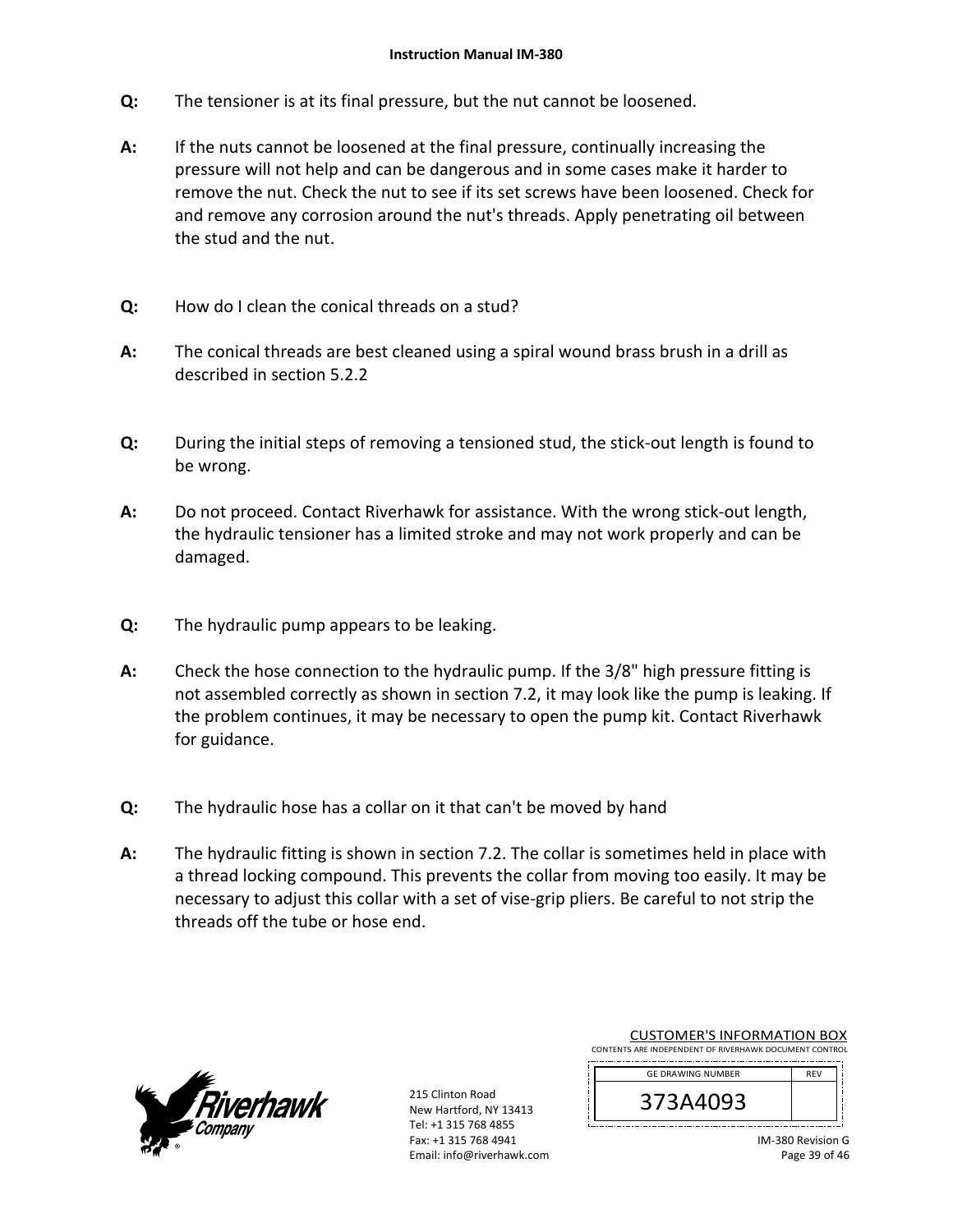### **14.0 Revision History**

| Revision<br>Letter | <b>Effective Date</b> | Description                                                                                                                                                                                                                                                                                                                                                                  |
|--------------------|-----------------------|------------------------------------------------------------------------------------------------------------------------------------------------------------------------------------------------------------------------------------------------------------------------------------------------------------------------------------------------------------------------------|
| G                  | Apr 5, 2022           | Updated EC Declaration of Conformity; Added UKCA<br><b>Declaration of Conformity</b>                                                                                                                                                                                                                                                                                         |
| F                  | Jan 22, 2021          | Added 131T6315G0001 to the title page and sections<br>2.1 and 2.5                                                                                                                                                                                                                                                                                                            |
| E                  | Jun 24, 2020          | Added 136T8450P0001 and 136T8450P0002 to the title<br>page and section 2.4; Inserted Picture 6G                                                                                                                                                                                                                                                                              |
| D                  | Sep 3, 2019           | Added 133T1974G0001 to title page and section 2.2                                                                                                                                                                                                                                                                                                                            |
| C                  | Aug 9, 2019           | Revised section 10.2                                                                                                                                                                                                                                                                                                                                                         |
| B                  | Mar 3, 2018           | Update hardware orientation in section 6 figure 6A                                                                                                                                                                                                                                                                                                                           |
| A                  | Feb 27, 2017          | Added D202, 117T0222P0003, 116T0899P0001,<br>117T0366P0003, 120T7176G0001, 117T4773G0001,<br>119T4773P0001, 119T4773P0002, 119T4773P0003,<br>119T4774G0001, 119T4774P0001, 119T4774P0002,<br>119T4774P0003 to title page; Inserted sections 2.3 and<br>2.4; Inserted figures 6C, 6D, 6E, 6F; Inserted D202 HP-LP<br>and D202 LP-GEN to tables in sections 9.1, 9.3, and 11.2 |
|                    | Dec 4, 2015           | Released                                                                                                                                                                                                                                                                                                                                                                     |

![](_page_39_Picture_3.jpeg)

215 Clinton Road New Hartford, NY 13413 Tel: +1 315 768 4855 Fax: +1 315 768 4941 Email: info@riverhawk.com

ļ L

# **CUSTOMER'S INFORMATION BOX**<br>CONTENTS ARE INDEPENDENT OF RIVERHAWK DOCUMENT CONTROL

| <b>GE DRAWING NUMBER</b> | <b>RFV</b> |  |
|--------------------------|------------|--|
| 373A4093                 |            |  |
|                          |            |  |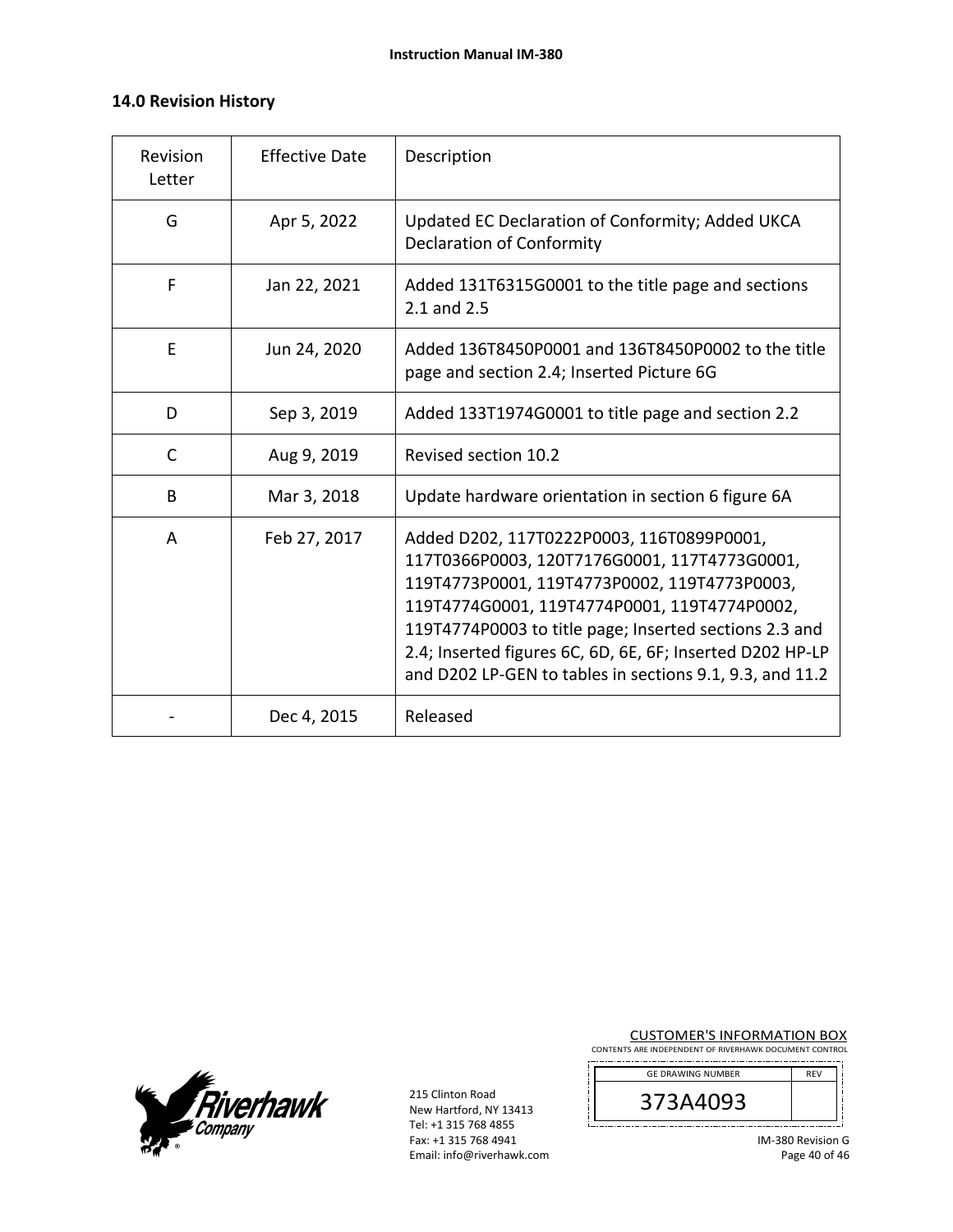### **Appendix A1**

# **EC Declaration of Conformity**

| Manufacturer: | Riverhawk Company           |
|---------------|-----------------------------|
| Address:      | 215 Clinton Road            |
|               | New Hartford, NY 13413, USA |

The hydraulic pump and bolt tensioning tool described in this manual are used for installing and applying tension to large bolts that are specifically designed by Riverhawk Company to be tensioned hydraulically.

All applicable sections of European Directive 2006/42/EC for machinery have been applied and fulfilled in the design and manufacture of the hydraulic pump and bolt tensioning tool described in this manual. Reference also ISO 12100:2010, ISO 4413:2010, and ISO 4414:2010.

Furthermore, this equipment has been manufactured under the Riverhawk quality system per EN ISO 9001:2015

Consult the Declaration of Conformance included with the shipment of this equipment that identifies the authorized Riverhawk representative, applicable serial numbers, and appropriate signature.

![](_page_40_Picture_8.jpeg)

| <b>CUSTOMER'S INFORMATION BOX</b>                      |  |
|--------------------------------------------------------|--|
| CONTENTS ARE INDEPENDENT OF RIVERHAWK DOCUMENT CONTROL |  |

| <b>GE DRAWING NUMBER</b> | <b>RFV</b> |  |
|--------------------------|------------|--|
| 13A4093<br>⊃             |            |  |
|                          |            |  |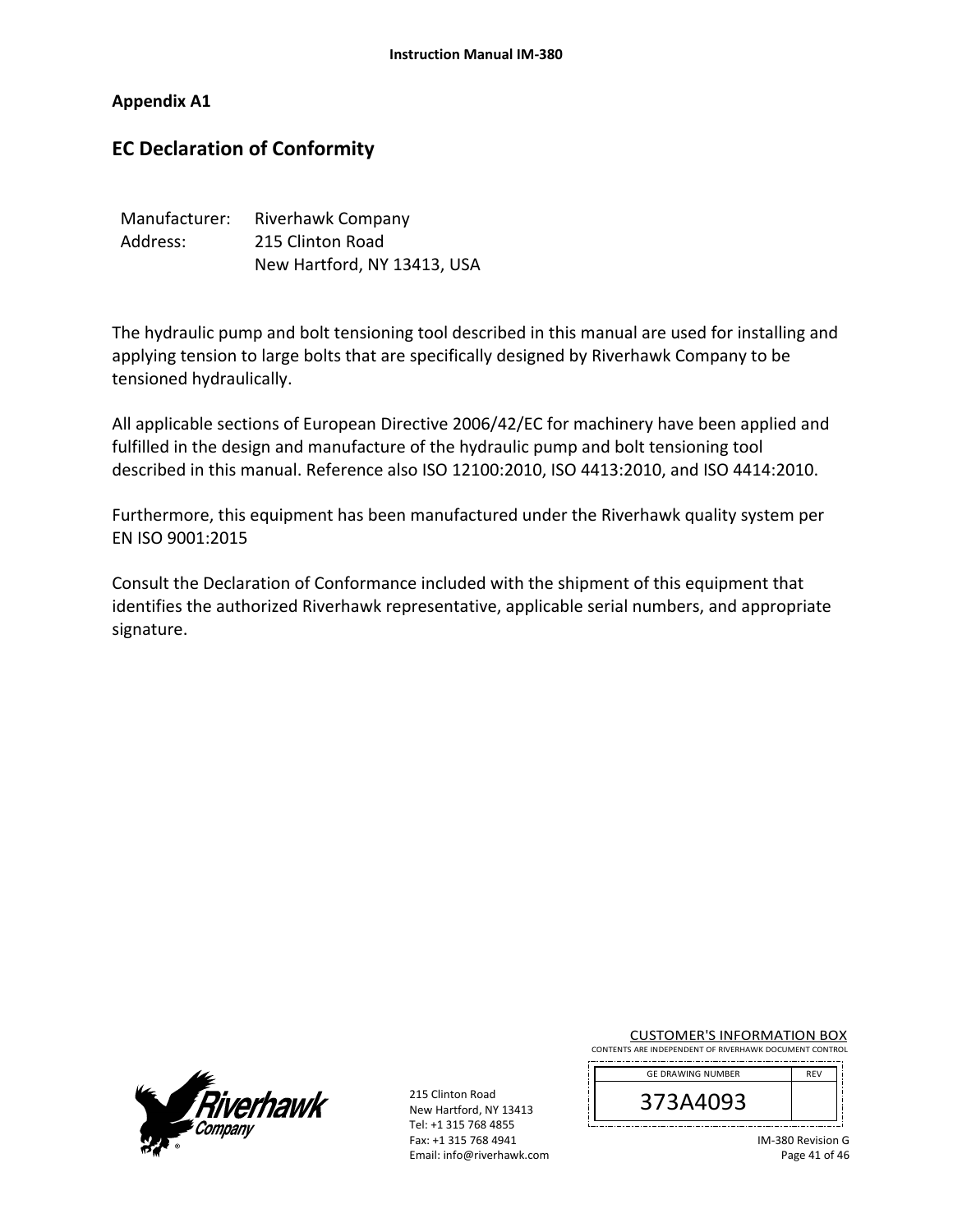### **Appendix A2**

## **UKCA Declaration of Conformity**

| Manufacturer: | Riverhawk Company           |
|---------------|-----------------------------|
| Address:      | 215 Clinton Road            |
|               | New Hartford, NY 13413, USA |

The hydraulic pump and bolt tensioning tool described in this manual are used for installing and applying tension to large bolts that are specifically designed by Riverhawk Company to be tensioned hydraulically.

All applicable sections of Supply of Machinery (Safety) 2008 have been applied and fulfilled in the design and manufacture of the hydraulic pump and bolt tensioning tool described in this manual. Reference also ISO 12100:2010, ISO 4413:2010, and ISO 4414:2010.

Furthermore, this equipment has been manufactured under the Riverhawk quality system per EN ISO 9001:2015

Consult the Declaration of Conformance included with the shipment of this equipment that identifies the authorized Riverhawk representative, applicable serial numbers, and appropriate signature.

![](_page_41_Picture_8.jpeg)

| <b>CUSTOMER'S INFORMATION BOX</b>                      |  |
|--------------------------------------------------------|--|
| CONTENTS ARE INDEPENDENT OF RIVERHAWK DOCUMENT CONTROL |  |

| <b>GE DRAWING NUMBER</b> | <b>RFV</b> |  |
|--------------------------|------------|--|
| 13A4093<br>⊃             |            |  |
|                          |            |  |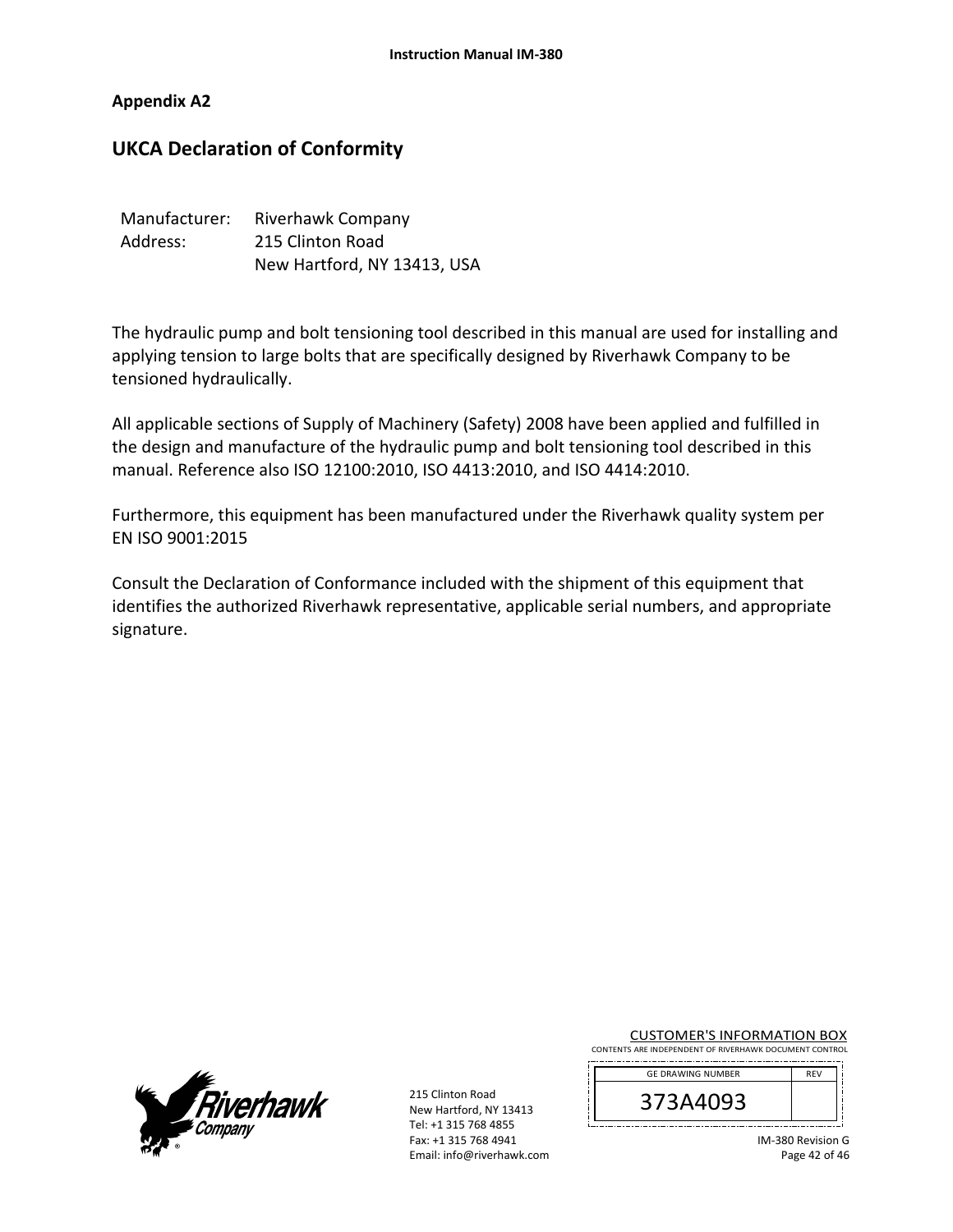STRETCH RECORD SHEET FOR THE D602 HP STUB SHAFT TO LP FLANGE

TURBINE NUMBER:

DATE:

TECHNICIAN:

SUPERVISOR:

![](_page_42_Picture_7.jpeg)

| <b>HOLE NUMBER</b> | <b>STARTING</b><br>MEASUREMENT | FINAL MEASUREMENT | FINAL GAUGE READING |
|--------------------|--------------------------------|-------------------|---------------------|
| $\mathbf{1}$       |                                |                   |                     |
| $\boldsymbol{9}$   |                                |                   |                     |
| 5                  |                                |                   |                     |
| 13                 |                                |                   |                     |
| 15                 |                                |                   |                     |
| $\overline{7}$     |                                |                   |                     |
| $\mathsf{3}$       |                                |                   |                     |
| $11\,$             |                                |                   |                     |
| 8                  |                                |                   |                     |
| 16                 |                                |                   |                     |
| $12\,$             |                                |                   |                     |
| $\overline{4}$     |                                |                   |                     |
| $10\,$             |                                |                   |                     |
| $\overline{2}$     |                                |                   |                     |
| 6                  |                                |                   |                     |
| $14\,$             |                                |                   |                     |

#### CUSTOMER'S INFORMATION BOX CONTENTS ARE INDEPENDENT OF RIVERHAWK DOCUMENT CONTROL

![](_page_42_Picture_10.jpeg)

![](_page_42_Picture_12.jpeg)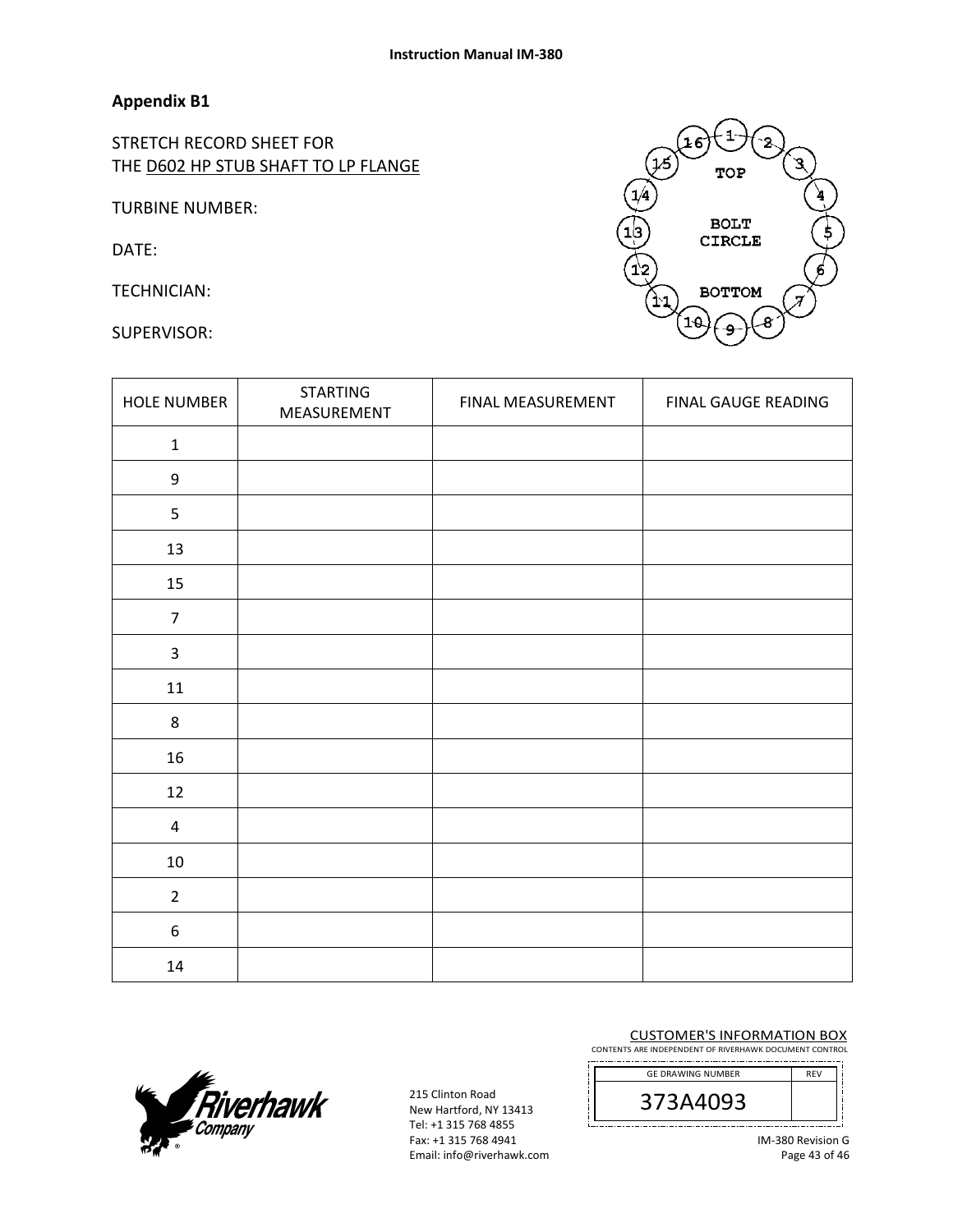STRETCH RECORD SHEET FOR THE D602 LP TO GENERATOR FLANGE

TURBINE NUMBER:

DATE:

TECHNICIAN:

SUPERVISOR:

![](_page_43_Picture_7.jpeg)

| <b>HOLE NUMBER</b>      | <b>STARTING</b><br>MEASUREMENT | FINAL MEASUREMENT | FINAL GAUGE READING |
|-------------------------|--------------------------------|-------------------|---------------------|
| $\mathbf 1$             |                                |                   |                     |
| 9                       |                                |                   |                     |
| 5                       |                                |                   |                     |
| 13                      |                                |                   |                     |
| 15                      |                                |                   |                     |
| $\overline{7}$          |                                |                   |                     |
| $\overline{\mathbf{3}}$ |                                |                   |                     |
| 11                      |                                |                   |                     |
| $\,8\,$                 |                                |                   |                     |
| 16                      |                                |                   |                     |
| 12                      |                                |                   |                     |
| $\overline{\mathbf{4}}$ |                                |                   |                     |
| $10\,$                  |                                |                   |                     |
| $\overline{2}$          |                                |                   |                     |
| $\boldsymbol{6}$        |                                |                   |                     |
| $14\,$                  |                                |                   |                     |

CUSTOMER'S INFORMATION BOX CONTENTS ARE INDEPENDENT OF RIVERHAWK DOCUMENT CONTROL

![](_page_43_Picture_10.jpeg)

![](_page_43_Picture_11.jpeg)

215 Clinton Road New Hartford, NY 13413 Tel: +1 315 768 4855 Fax: +1 315 768 4941 Email: info@riverhawk.com

IM‐380 Revision G Page 44 of 46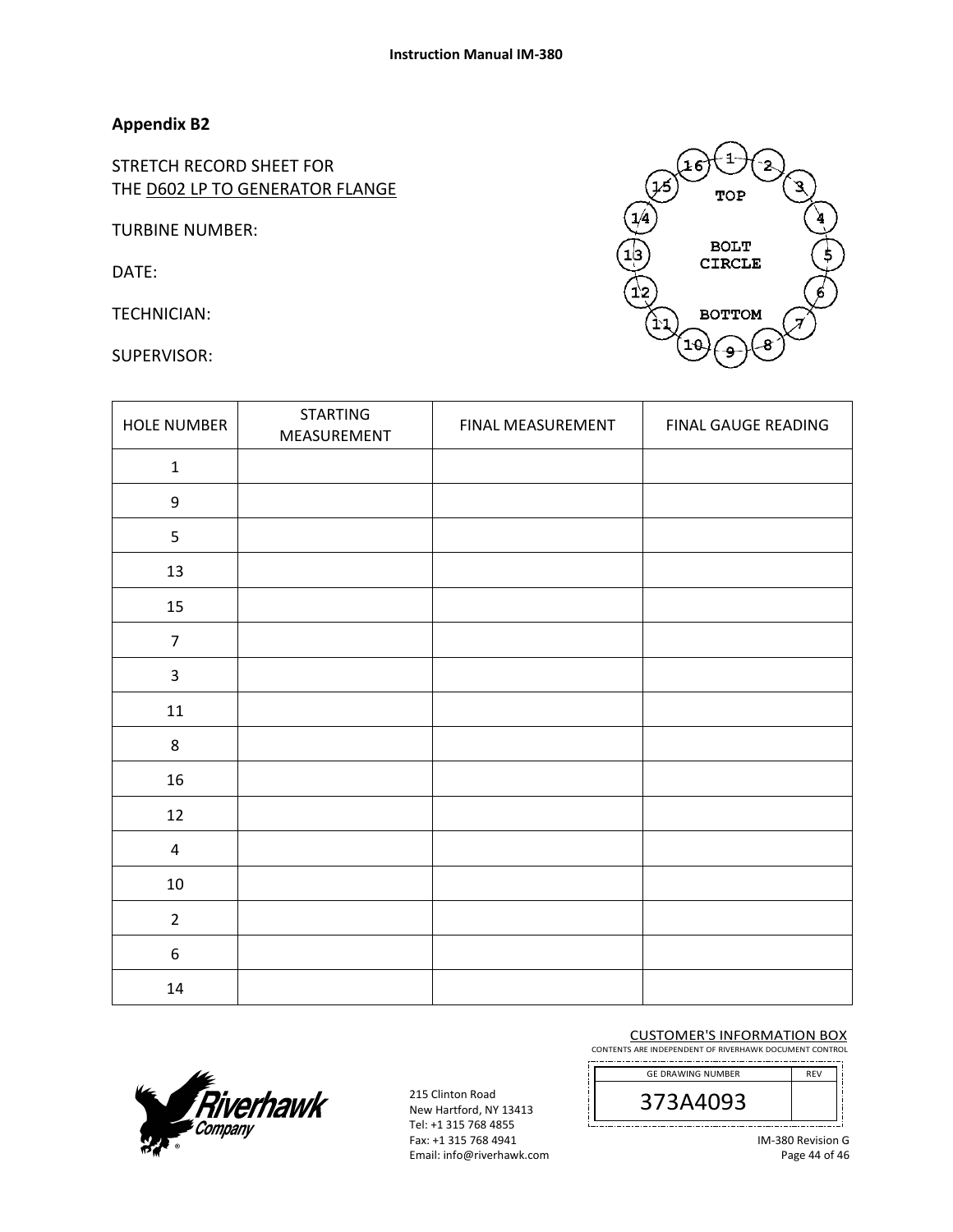STRETCH RECORD SHEET FOR THE D202 HP TO LP FLANGE

TURBINE NUMBER:

DATE:

TECHNICIAN:

SUPERVISOR:

![](_page_44_Picture_7.jpeg)

| <b>HOLE NUMBER</b> | <b>STARTING</b><br>MEASUREMENT | FINAL MEASUREMENT | FINAL GAUGE READING |
|--------------------|--------------------------------|-------------------|---------------------|
| $\mathbf 1$        |                                |                   |                     |
| $\boldsymbol{9}$   |                                |                   |                     |
| 5                  |                                |                   |                     |
| 13                 |                                |                   |                     |
| 15                 |                                |                   |                     |
| $\overline{7}$     |                                |                   |                     |
| $\mathsf{3}$       |                                |                   |                     |
| $11\,$             |                                |                   |                     |
| $\,8\,$            |                                |                   |                     |
| 16                 |                                |                   |                     |
| $12\,$             |                                |                   |                     |
| 4                  |                                |                   |                     |
| $10\,$             |                                |                   |                     |
| $\overline{2}$     |                                |                   |                     |
| $\boldsymbol{6}$   |                                |                   |                     |
| 14                 |                                |                   |                     |

#### CUSTOMER'S INFORMATION BOX CONTENTS ARE INDEPENDENT OF RIVERHAWK DOCUMENT CONTROL

![](_page_44_Picture_10.jpeg)